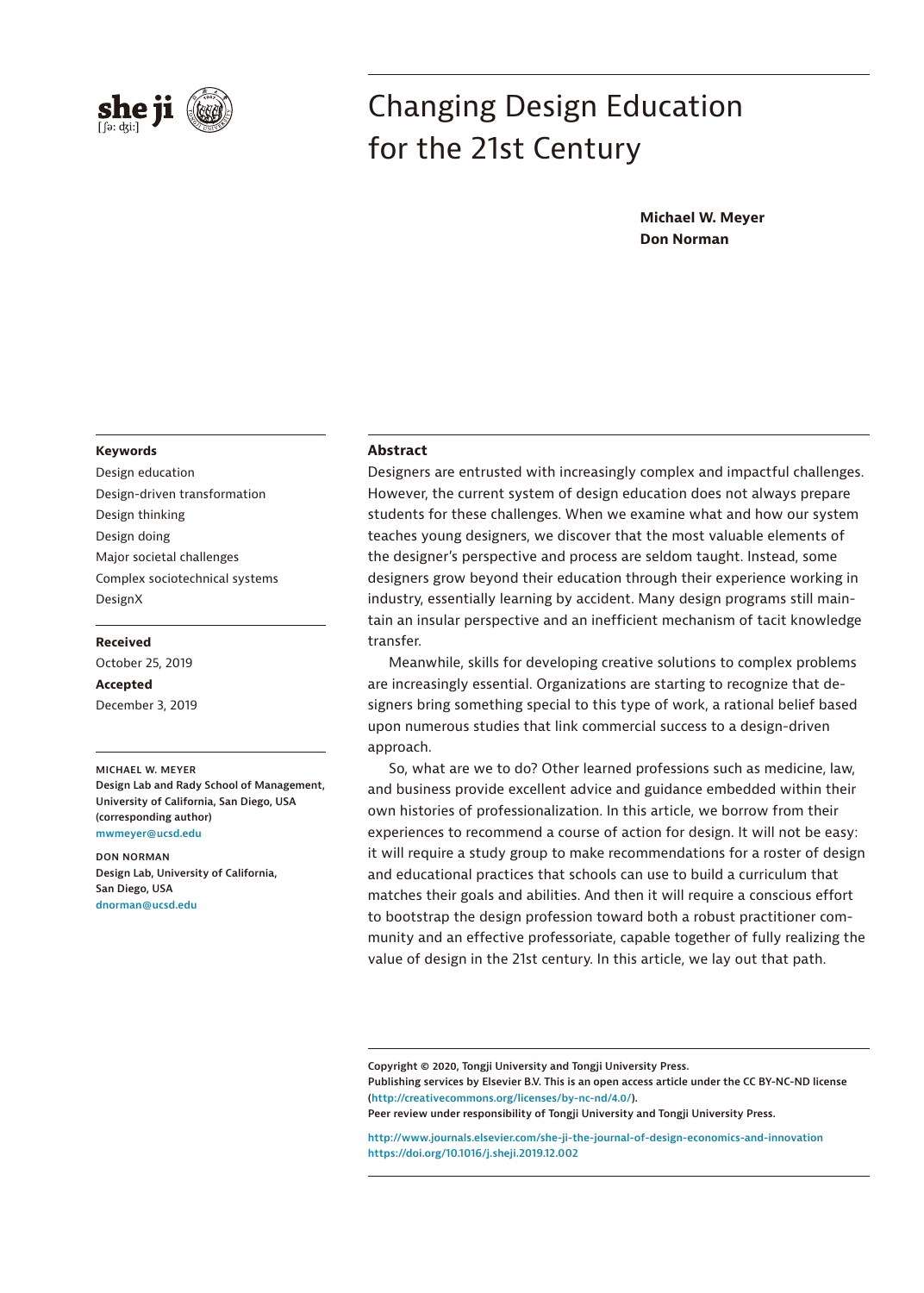- <span id="page-1-0"></span>**1 Victor J. Papanek,** *Design for the Real World: Human Ecology and Social Change***, rev. ed. (1971; New York: Van Nostrand Reinhold Co., 1984), 285.**
- <span id="page-1-1"></span>**2 Michael Westcott, "Design-Driven Companies Outperform S&P by 228% over Ten Years—The 'DMI Design Value Index,'"** *dmi:Dialog* **(blog), last updated March 10, 2014, [https://www.dmi.org/](https://www.dmi.org/blogpost/1093220/182956/) [blogpost/1093220/182956/.](https://www.dmi.org/blogpost/1093220/182956/)**
- "Education for designers (like nearly all education) is based on learning skills, nourishing talents, understanding the concepts and theories that inform the field, and, finally, acquiring a philosophy. It is unfortunate that our design schools proceed from wrong assumptions. The skills we teach are too often related to processes and working methods of an age that has ended."**[1](#page-1-0)**

Victor Papanek, one of his era's most noted designers, was sharply critical of his chosen profession. We believe his quote applies as much today as it did when he wrote it 50 years ago. From one perspective, traditional design schools are perfectly capable of producing practitioners to serve the various design specializations. Indeed, the world seems to have implicitly recognized the value of design through its choices of products and services. However, although numerous studies show the value of design for companies,**[2](#page-1-1)** out of the entire roster of Fortune 500 companies, only 10–20 have chief design officers—roughly 2–4%. The full potential of design is yet to be recognized. Perhaps the fault lies with the design profession itself: how many designers are capable of being a C-level executive at one of the world's largest companies? Perhaps the lack of senior executives is an indictment of our education.

Design is a complex field. It is both practice and academic discipline. Each category encompasses numerous specialized disciplines whose parameters are fluid, ill-defined, and changing continually, with a number of different design societies dedicated to them. Some societies have stated that their discipline represents all of design. This kind of misunderstanding is not unique to design—every professional discipline has similar issues. Nonetheless, every professional discipline also shares a core set of fundamental principles that sets it apart from other disciplines. So it is with design.

In this article, we talk only about one broad class of design: Human-Centered (HCD). By this we mean simply designers who design for people and society. This distinguishes HCD from other disciplines of design—engineering and science, for example—where devices, algorithms, and experiments are designed without any intention that they be directly used by people or organizations. Examples include the design of scientific experiments to test new chemical reactions or to assess the conditions on a distant planet, or the design of a semiconductor chip or an algorithm for a technical purpose. These are all legitimately design activities, but they are not part of the purview of this article. Note that the type and nature of design being taught in schools and design departments today is primarily human centered, even if it is not called by that name.

Today, the world faces new challenges. Designers are starting to play a larger and larger role in not only designing but managing beyond the design studio and even deciding upon the activities that need to be done across the business. Our concern is that design education has not kept up with the new demands of the 21st century. We do believe that existing design schools and designers are still needed—what we suggest is a broadening of the material taught. Different schools might choose different paths (some deciding not to alter what they do). Some will choose to focus on components of new skills. We recommend that all schools of design cover a set of core principles, but then offer advanced courses that might be unique to the special talents of the school or that might lead to one of a number of specialties within design.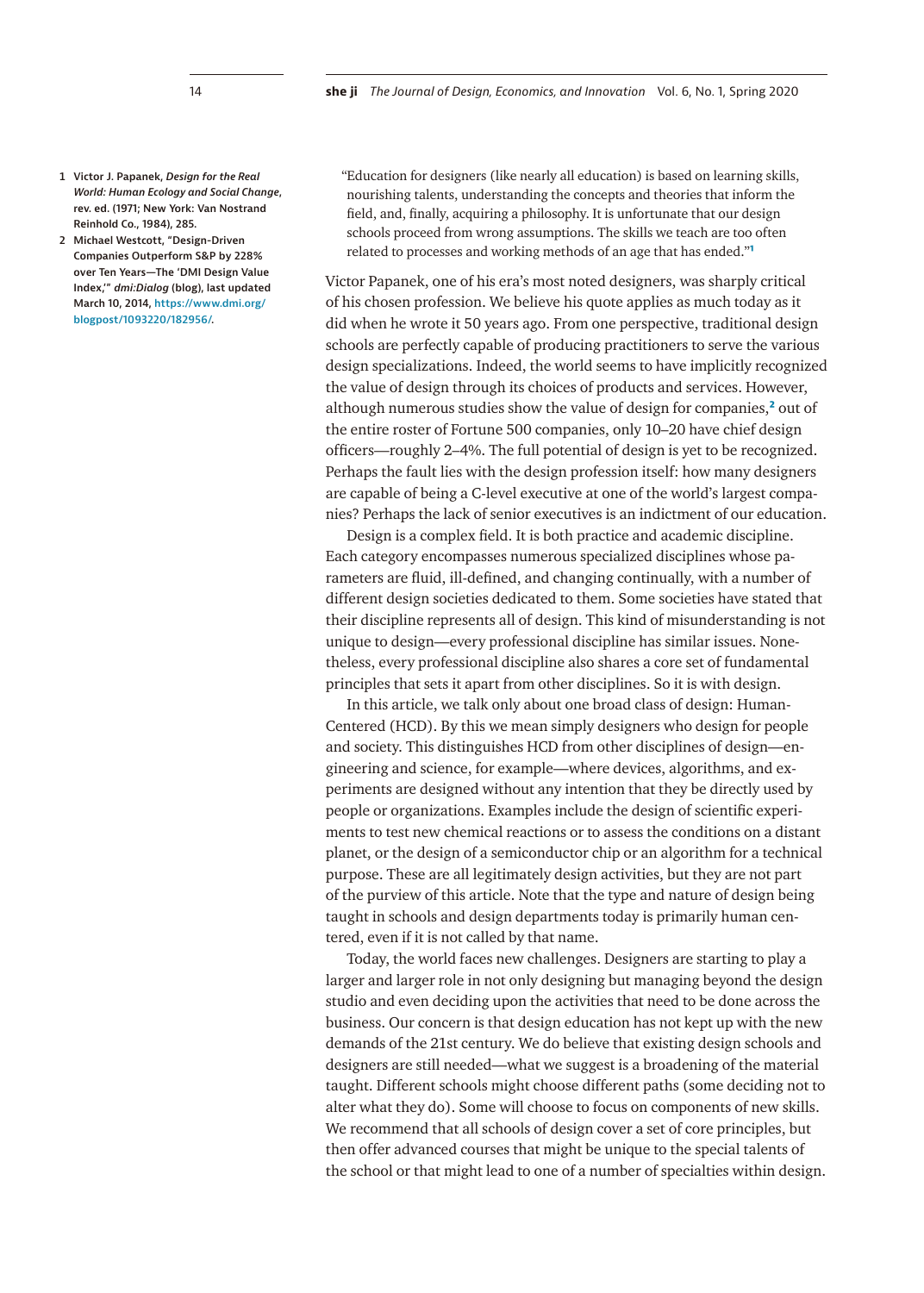- <span id="page-2-0"></span>**3 Ken Friedman, "Design Education Today: Challenges, Opportunities, Failures" (Chatterjee Global/150th anniversary Commemorative Lecture, College of Design, Architecture, Art and Planning, the University of Cincinnati, October 3, 2019), [https://www.academia.](https://www.academia.edu/40519668) [edu/40519668.](https://www.academia.edu/40519668)**
- <span id="page-2-1"></span>**4 These additions are in keeping with comments and suggestions made by Pieter Jan Stappers.**

In 2019, Ken Friedman suggested a list of challenges for design,**[3](#page-2-0)** stating that "These challenges create a new context for the design process. Some forms of design remain similar to what they have long been. Other forms of design emerge in response to new developments, new tools, new situations, and new technologies."

Here are the eleven design challenges. (The texts in parentheses are our additions, to clarify the challenges for this article.**[4](#page-2-1)**) The Eleven Design Challenges are divided into four groups: Performance, Systemic, Contextual, and Global. The four groups are cumulative in the sense that each depends upon the skills, knowledge, and requirements of the previous groups. Thus, Systemic builds upon Performance, Contextual upon Performance, and Global upon Contextual.

#### *Performance Challenges*

Challenges related to what designers must do, rather than a challenge to their skill sets.

- 1 Design acts on the physical world and on the linked world of intangibles.
- 2 Design addresses human needs and desires (sometimes focusing upon specific things—be they tangible or intangible—sometimes focusing on abstract things such as experiences, purposes, and goals).
- 3 Design generates the tangible and intangible built environment as well as the social environment. (Design is a discipline of making. It makes the physical, as in the built environment, and devices, machines, and tools; and the intangible, as in services and procedures.)

## *Systemic Challenges*

Challenges related to addressing the entire system, not just a single part.

- 4 We live in a world marked by ambiguous boundaries between artifacts, structures, systems, and processes.
- 5 We work in a world of large-scale social, economic, and industrial frames.
- 6 We design for a complex environment of ever-shifting needs, requirements, and constraints.
- 7 We design for a world in which intangible content often exceeds the value of physical substance.

## *Contextual Challenges*

Challenges related to dealing with complex systems that are strongly affected by their environment, local culture, and political concerns.

- 8 The projects, products, and services we design often cross the boundaries of organizations, stakeholder, producer, and user groups.
- 9 These projects, products, and services must meet the expectations of many organizations, stakeholders, producers, and users.
- 10 These projects, products, and services must meet demands at every level of production, distribution, reception, and control.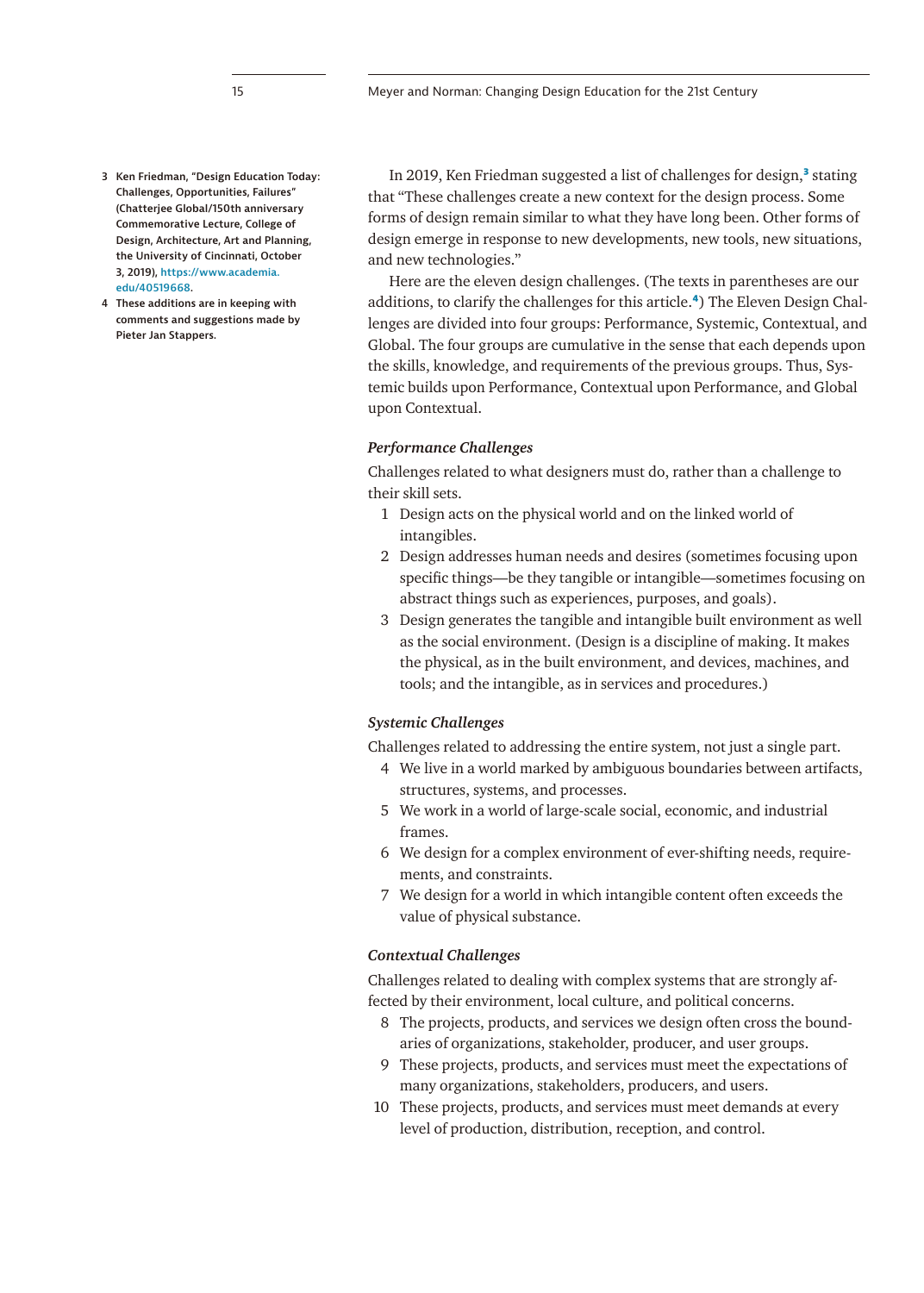<span id="page-3-0"></span>**5 United Nations, "United Nations: Sustainable Development Goals," accessed January 17, 2020, [https://](https://www.un.org/sustainabledevelopment/sustainable-development-goals/) [www.un.org/sustainabledevelopment/](https://www.un.org/sustainabledevelopment/sustainable-development-goals/) [sustainable-development-goals/](https://www.un.org/sustainabledevelopment/sustainable-development-goals/).**

## *Global Challenges*

Challenges related to dealing with complex sociotechnical systems.

11 We must address the major societal issues facing the world, including the sustainable development goals specified by the United Nations, which seek to "address the global challenges we face, including those related to poverty, inequality, climate, environmental degradation, prosperity, and peace and justice" with the goal of achieving "each goal and target by 2030."**[5](#page-3-0)**

These four groups and eleven challenges define the future of design. How do we train people to become capable of working within these groups? Mind you, few individuals are capable of working across all four. We need a design curriculum that provides options, allowing different individuals to select which level of problem they wish to address. Today, most design education addresses the first group, Performance Challenges; a few schools provide training relevant to Systemic and Contextual Challenges, but only a very few cover Global Challenges.

#### **Four Design Scenarios**

To make the challenges more concrete, consider these four scenarios.

#### *A Performance Challenge*

Li Na is designing living room lighting systems for middle- and upper-class homes. Some homes are very modern, others very traditional. Li Na is experimenting with traditional light sources, LEDs whose intensity and color can be changed, and luminous panels, some of which are made of flexible material that can be made into many different shapes or simply placed on the wall or ceiling to provide a diffuse light throughout the room. The lighting manufacturer would like a platform that enables multiple variations of the lamps, both to meet the variety of requirements today, but also to support future developments.

#### *Skills Required for Performance Challenges*

This form of challenge can be addressed using traditional performancebased skillsets. Knowledge of the task requirements and the company's business models is important, as is expertise in materials and manufacturing. Any new skills required are mainly technical: knowledge of advances in lighting technologies, new computer-based design tools, and new materials and manufacturing processes.

#### *A Systemic Challenge*

Jin has been asked to put together a team to design a new form of a radiological imaging system that presents surgeons in the operating room with a 3D display of the operation. The display must depict images of critical organs, blood vessels, muscles, and more to guide the surgeon, who will either be using traditional instruments (scalpel, forceps, clamps, and so on) or performing laparoscopic diagnosis. The display will also be visible to the other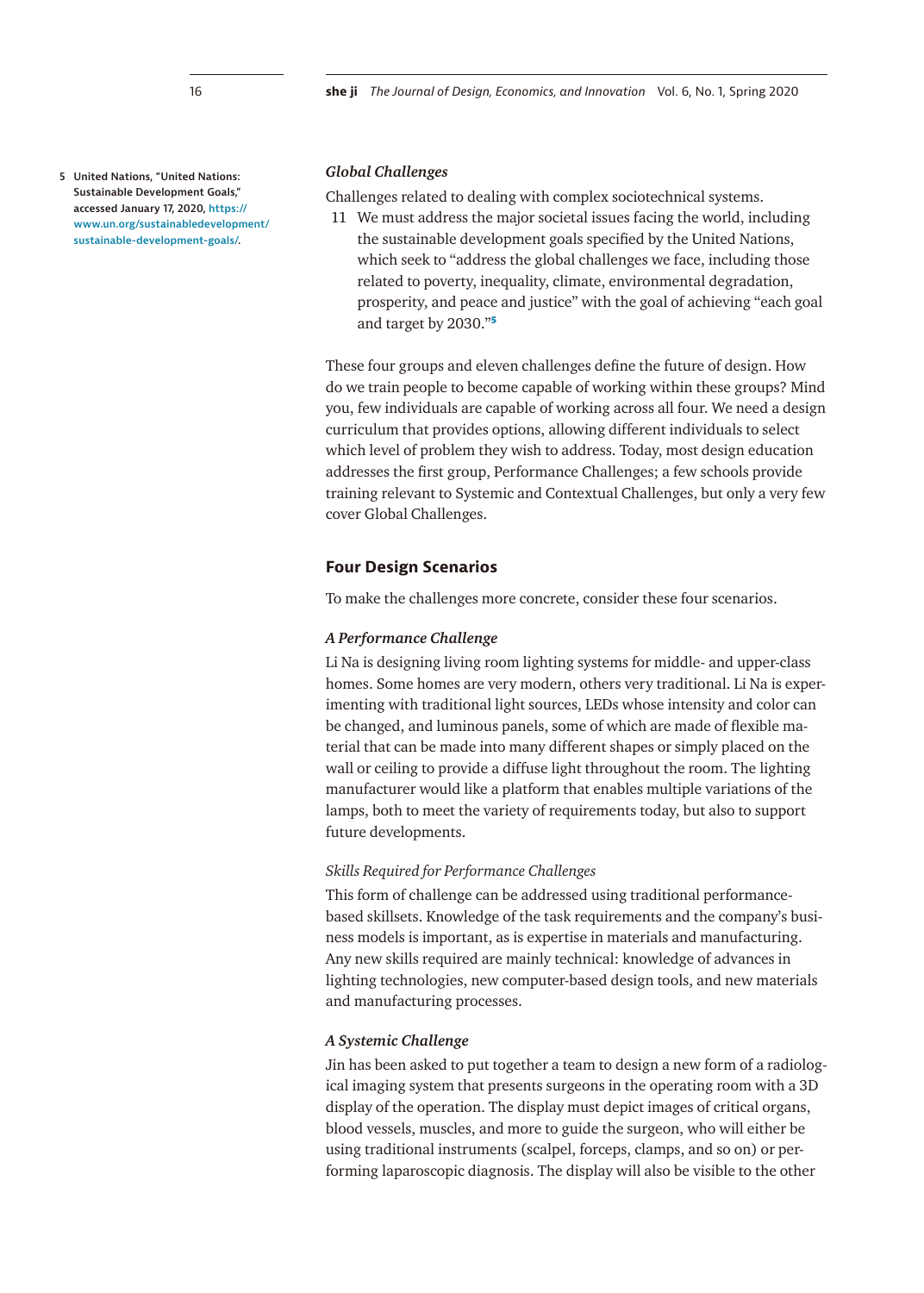members of the surgical team. Numerous technical and regulatory requirements must be met when designing this kind of medical device. Different parts of the medical team might want to see different representations of the same scenes. For example, the surgeon might prefer a 3D (AR or VR) rendition, whereas radiologists tend to prefer two dimensional slices. The anesthesiologist, family physician, and surgical nurses would likely need other formats.

#### *Skills Required for Systemic Challenges*

This challenge requires systems thinking. The work requires a multidisciplinary team, in this case comprising medical personnel, technologists, experts in computer displays, and people with expertise in interface design. Managing the team might very well be the biggest challenge—each representative is likely to have strong opinions about what is needed, as well as the belief that their views take priority over others. The ability to research the design requirements is limited because it is a novel product, and although components of the vision exist in hospitals and research centers around the world, no single place has put it all together. The most important skills are management and leadership—traditional training in typography, color, form, and materials would be of little or no relevance.

#### *A Contextual Challenge*

Kim is leading a team developing a new sanitation system for a rural community in southern India. The government will supply indoor toilets and sewerage pipes, but the toilets do not necessarily fit inside one room homes, they require water supplies, and the pipes require digging ditches throughout the village. Up to now, the community has used outhouses that are polluting the water supply. The community is extremely suspicious of government initiatives and foreign experts, all of whom tend to institute changes without input from and discussion with the people in the community. A "foreigner" is anyone from outside the village.

#### *Skills Required for Contextual Challenges*

This challenge deals with a complex system in a situated context. Like systemic challenges, the major skills required are those of management and leadership, but in this case, there is an emphasis on cultural and political acceptance. Although both systemic and contextual challenges call for multidisciplinary teams composed of experts, government officials, and community leaders, contextual challenges necessitate the use of a co-design approach—giving the community a major say in the process, even if the community prefers results that may negatively impact some components of the final result.

## *A Global Challenge*

Erin is a designer working with the United Nations to assemble a major initiative to tackle the United Nations' second Sustainable Development Goal (SDG): hunger. The initiative will require input from a diverse group with a variety of skillsets, representing multiple nations, government agencies, and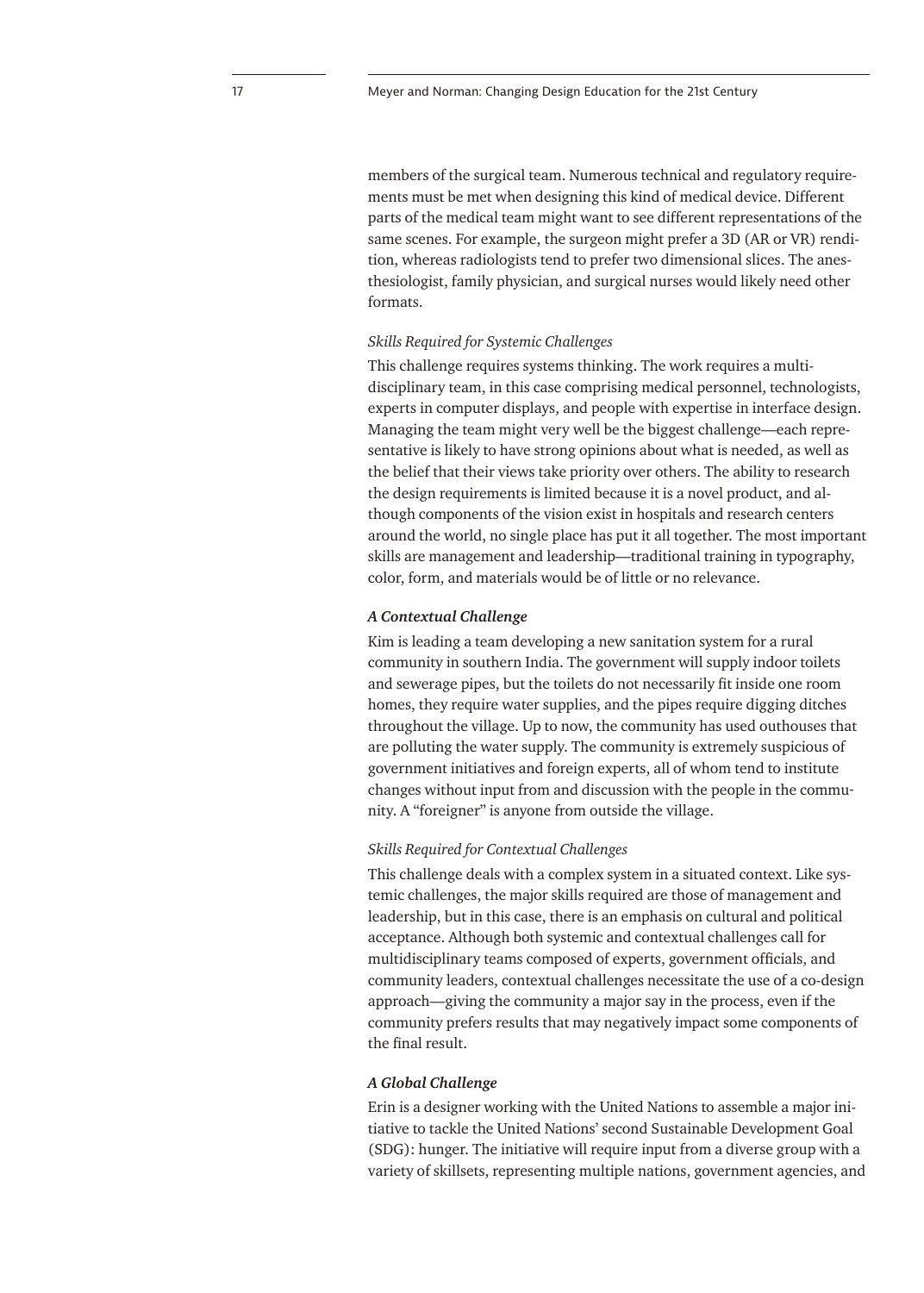<span id="page-5-0"></span>**6 Elizabeth B.-N. Sanders and Pieter Jan Stappers, "Co-creation and the New Landscapes of Design,"** *CoDesign* **4, no. 1 (2008): 5–18, DOI: [https://doi.](https://doi.org/10.1080/15710880701875068) [org/10.1080/15710880701875068;](https://doi.org/10.1080/15710880701875068) Natasha Iskander, "Design Thinking Is Fundamentally Conservative and Preserves the Status Quo,"** *Harvard Business Review* **(online), September 5, 2018, [https://hbr.org/2018/09/de](https://hbr.org/2018/09/design-thinking-is-fundamentally-conservative-and-preserves-the-status-quo)[sign-thinking-is-fundamentally-conser](https://hbr.org/2018/09/design-thinking-is-fundamentally-conservative-and-preserves-the-status-quo)[vative-and-preserves-the-status-quo.](https://hbr.org/2018/09/design-thinking-is-fundamentally-conservative-and-preserves-the-status-quo)**

NGOs. Addressing an SDG at this scale will require the designer to work with large budgets, large groups of people, and an array of political and cultural differences. The project will almost definitely necessitate many political and practical compromises.

The work requires a profound understanding of the culture and needs facing the target population through research conducted by anthropologists and design researchers. But even if UN executives agree to this in principle, the pressure may be on to complete the research quickly, or even skip it entirely by gleaning data from existing government-sponsored surveys and white-papers. The goal of such precipitation is often to more quickly implement solutions recommended by expert advisors. Erin's previous experience with similar projects strongly supports a different approach based upon a combination of bottom-up knowledge from the local communities most affected combined with top-down advice and facilitation by experts. Indeed, it is this belief plus her experience that got her chosen to lead the project. Nonetheless, she cannot do this without convincing the expert teams assembled by the UN.

#### *Skills Required for Global Challenges*

Global challenges deal with complex sociotechnical systems. The associated tasks are similar to ones associated with contextual challenges, but at a far greater order of magnitude—multiple bureaucracies, multifarious issues, massive complexity, and great expense. It might seem unusual to offer the task of managing it to a designer because of its primarily political, cultural, and organizational character. But this is a task where success will depend primarily on HCD and design thinking tools and approaches. Our goal must be to train designers to be able to take leadership roles on these sorts of problems.

Meeting a global design challenge is a team effort that comes with a heavy dose of cultural and political limitation. A variety of tasks will call upon the designer's skills and creativity: interpreting the vast quantities of information that will serve to define the problem; ensuring that root causes are addressed; monitoring implementation; and developing strategic modifications or even making significant changes when implementation is not generating the expected result. Traditional HCD approaches, with their emphasis on designer skills, will almost definitely have to be transformed into community-driven, bottom-up collaborations with experts who have knowledge across the relevant domains—a community-driven form of co-design.**[6](#page-5-0)** This reconsideration of traditional design practices should form a part of basic design education: questioning everything is an important attribute of the creative designer.

Undertakings like this will test the very limits of a designer's education, but we expect such demands to become increasingly common. Some may object, saying that designers are beginning to act more like project/product managers or management executives. We agree. But point out that designers will have unique, multi-disciplinary skills, understanding how to use the specialized knowledge of all the different disciplines involved in the task in a way that best produces a positive outcome. With appropriate training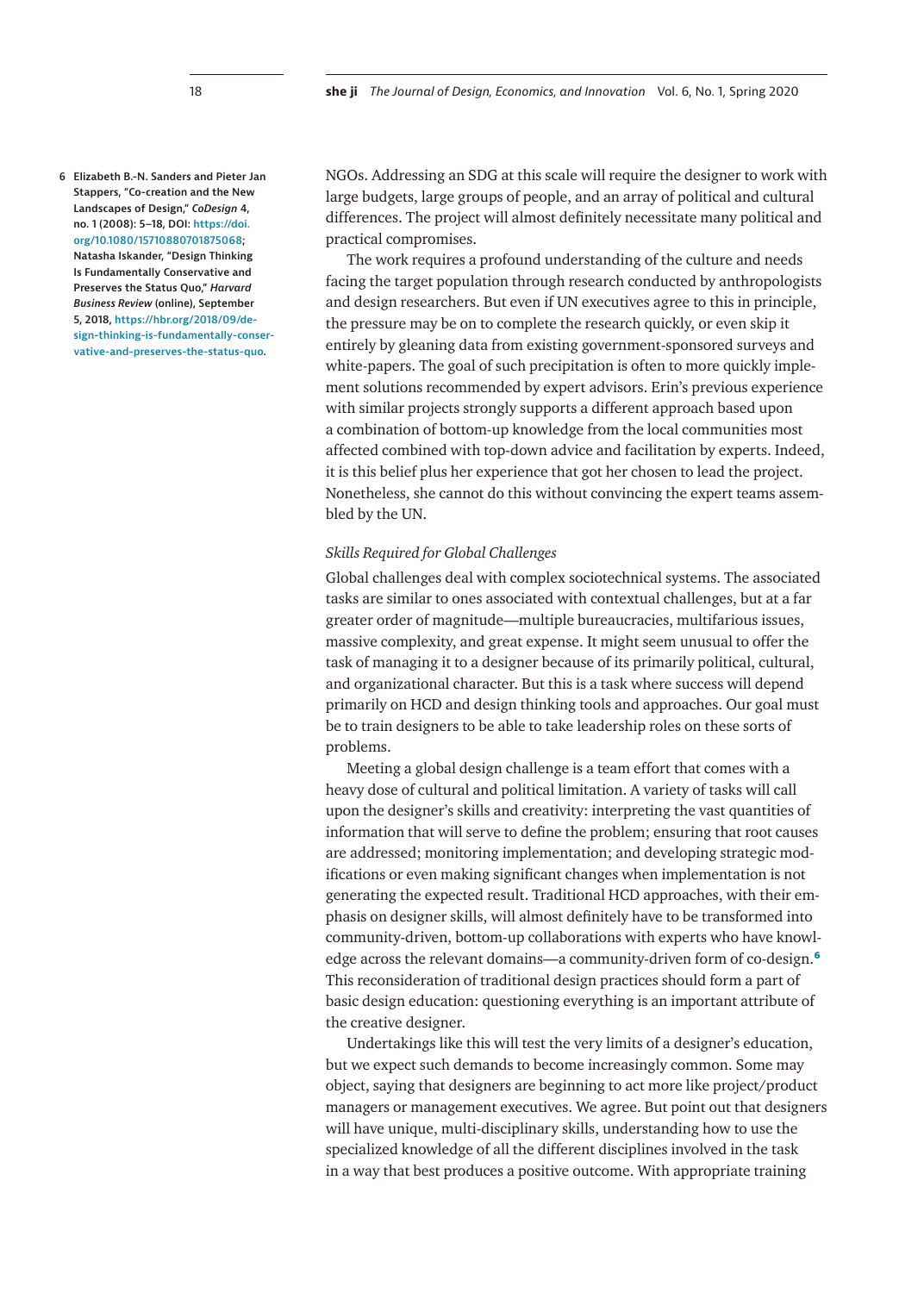<span id="page-6-0"></span>**7 Westcott, "Design-Driven Companies," para. 4.**

and experience, designers are well suited to become leaders of these large, complex sociotechnical systems. Yes, these are non-traditional roles for designers, and this is precisely what is required to tackle the major global challenges of the 21st century.

# *What Do These Scenarios Imply for Design Education?*

It is plain to see from the above that designers' responsibilities are expanding beyond the technical to include the organizational and managerial. Addressing the large, complex design problems of the future will continue to require the exercise of those organizational and managerial roles, integrated to support the application of more traditional design skills. Without attention to and supervision of the details of implementation, ensuring that the requirements and interests of multiple stakeholders are addressed and tensions among them resolved, the design will fail. So, who better to lead than the properly trained designer?

Businesses have already begun to embrace this notion, drawing upon empirical evidence that guides them in how best to manage their initiatives and employ their limited resources. Indeed, three separate studies over the past twenty years have shown that companies employing a design-driven approach outperform competitors by approximately 2:1.**[7](#page-6-0)**

Of course, no single person is likely to have all the skills required for the four different scenarios and design challenges. But the skills need not be within a single person: large, complex projects are done by teams. What matters is that the team's composite skillset will be able to satisfy the demands of the project.

One conclusion to be drawn from the Global Challenge Scenario is that it is a mistake to perceive design as separate from design implementation. The two must go together, because it is only during the implementation phases that the reality of the world imposes itself most strongly, requiring revisiting and changing many design decisions. And this discovery and reconsideration is why designers must consider implementation a part of design. We believe this applies to all four groups. Even in traditional craft-based design, the separation of design from manufacturing or implementation often leads to inferior results.

Organizations seeking to build or elevate their own design capabilities benefit from deeper and broader reflection and discourse both within the community of design as well as with other academic fields. Within the design community, where design theory and process were once the domain of the occasional book by a luminary such as Bruce Archer, Jay Doblin, Victor Papanek, or Paul Rand, the bulk of practitioners pushed to have their artifacts rather than their writings celebrated. Now that balance is shifting, as evidenced by the rise in volume and change in content of the professional journals, conferences, and societies. We now see deeper and broader contribution of content from other academic fields into the tools, frameworks, and hands of designers. This is clearest in the newer specializations such as service, information, and interaction design, which benefit greatly from the cognitive and behavioral sciences.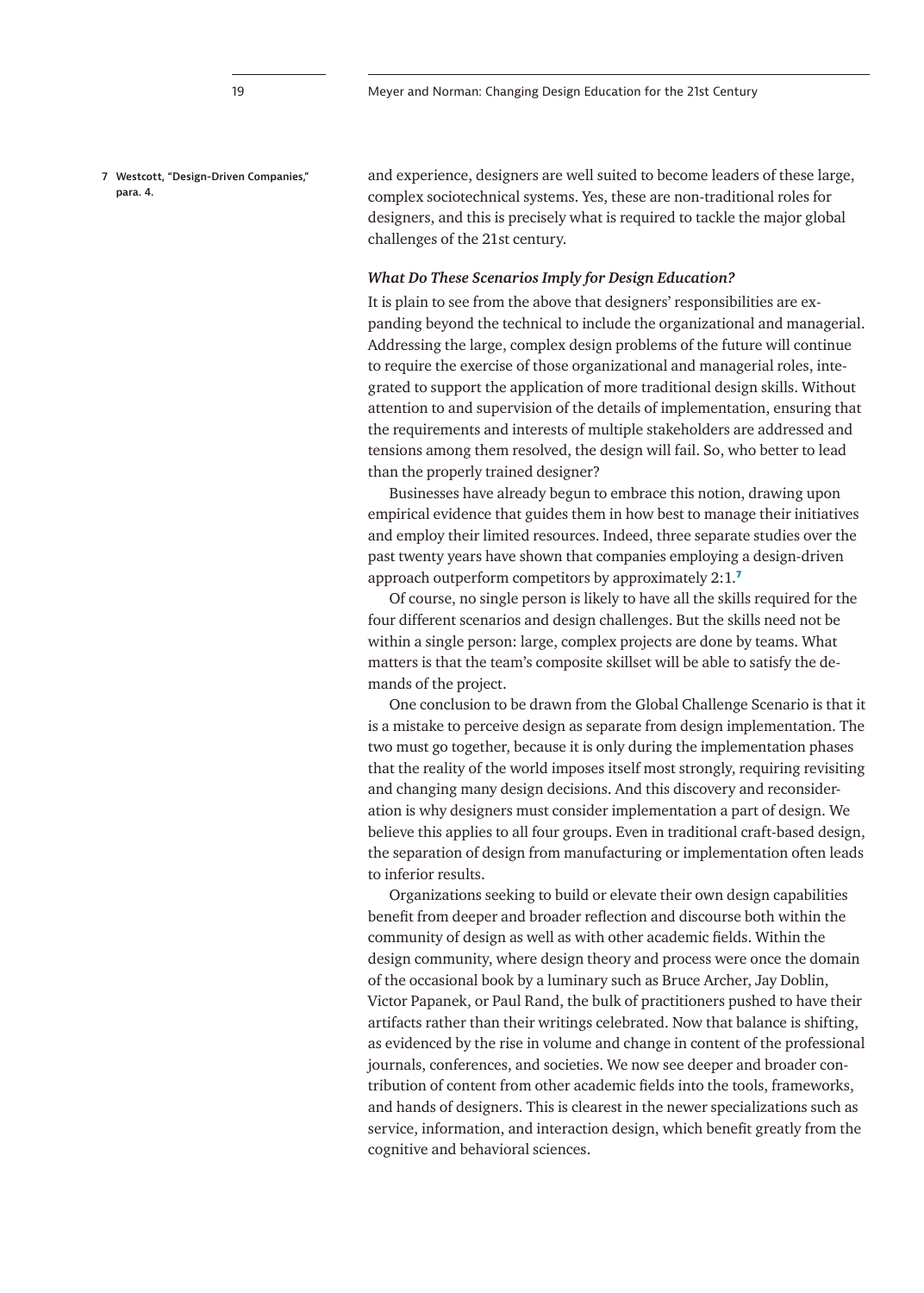- <span id="page-7-0"></span>**8 Nigel Cross, "Designerly Ways of Knowing: Design Discipline Versus Design Science,"** *Design Issues* **17, no. 3 (2001): 49–55, DOI: [https://doi.](https://doi.org/10.1162/074793601750357196) [org/10.1162/074793601750357196](https://doi.org/10.1162/074793601750357196).**
- <span id="page-7-1"></span>**9 Donald A. Schön,** *The Reflective Practitioner: How Professionals Think in Action* **(New York: Basic Books, 1983); Donald A. Schön,** *Educating the Reflective Practitioner: Toward a New Design for Teaching and Learning in the Professions* **(San Francisco: Jossey-Bass, 1987).**
- <span id="page-7-2"></span>**10 Herbert A. Simon,** *The Sciences of the Artificial***, 3rd ed. (Cambridge, MA: MIT Press, 1996).**
- <span id="page-7-3"></span>**11 Jon Kolko, "The Divisiveness of Design Thinking,"** *interactions* **25, no. 3 (2018): 28–34, DOI: [https://doi.](https://doi.org/10.1145/3194313) [org/10.1145/3194313.](https://doi.org/10.1145/3194313)**
- <span id="page-7-4"></span>**12 Ibid.**
- <span id="page-7-5"></span>**13 This paragraph was provided to us by Ken Friedman. There are other alternative histories. One of our reviewers pointed out that "the most groundbreaking work was actually done by the French in the early 1800s. At the time, even the British considered them far superior compared to their own schools, which were introduced later. The late 1800s design education in the US in some parts was a combination between the French and the British curricula." And unfortunately, we are not aware of the early history of design in other areas of the world, in particular Asia. One of our main sources of design history is Bernhard Bürdek's** *History, Theory and Practice of Product Design***, which does cite the British arts and craft movement at the end of the 19th century, but does not credit either France or Asia (Japan, China, and Korea) with early work. We suspect that the definition of design gets stretched here. We are certain that other countries—especially Asian—had thriving arts and craft traditions, but do we count them as design? Are they HCD? And, most importantly for this paper, how much did they influence design education? Consider Chris Alexander's work** *The Timeless Way of Building***, where he points out that architecture has a history dating back several thousands of years. Obviously, the utensils, tools of living, eating sleeping, traveling, and warfare go back just as far. But the relevant question is, "Did they influence design education?" Bernhard E. Bürdek,** *Design: History, Theory, and Practice of Product Design***, 1st English ed. (Boston, MA: Birkhauser-Publishers for Architecture, 2005); and Christopher Alexander,** *The Timeless Way of Building* **(New York: Oxford University Press, 1979).**

The result of this work, which we generally refer to as "design thinking," has long been celebrated within the design community with a large collection of serious works and books: for a sampling, see Nigel Cross,**[8](#page-7-0)** Donald Schön,**[9](#page-7-1)** and Herbert Simon.**[10](#page-7-2)** The recent popularity of design thinking is a positive development in the appreciation of the skills of designers beyond product design and aesthetics as well as a danger, for the proliferation of introductory (and relatively shallow) workshops, seminars, and courses on design thinking**[11](#page-7-3)** trivializes the process and the required skillsets that are involved, leading to much confusion and inappropriate usage. This misunderstanding of design as technique rather than a discipline also generates team conflicts. As a result, attempts to apply the newly acquired (and relatively shallow) design thinking skills often fail in application unless an experienced design practitioner serves as guide. John Kolko provides an excellent description of the weaknesses in how design thinking is often used as well as its strengths when appropriately applied.**[12](#page-7-4)**

Design schools and subsequent professional experience instill in practitioners a uniquely valuable understanding of process and application. The problem is that the understanding remains at the level of tacit knowledge. And while some of the top design schools are beginning to evolve their educational models, traditional design school curricula are constructed to perpetuate the teaching and learning of manual skills and working in a studio format. Even in those schools moving beyond craft training, the students still only have a light and superficial understanding of the problems they are presented with, and this, coupled with their attempt to apply traditional design methods, often leads to the treating of the symptoms rather than the underlying root causes. Even where this is not the case, there can be a lack of appreciation of the skills, knowledge, and resources of the people for whom a design is intended.

In order to effectively and consistently instill the broader skillsets and mindsets that make the modern designer an effective leader and collaborator in the challenges above, we argue below that design education must evolve to become an academic discipline. In this model, all designers would share a central core that grounds them as designers, and a deep specialization in the media that define them specifically as industrial designers, interaction designers, graphic designers, and so on.

## **How We Got Here: The Origins of Design Education**

Contemporary design education has several origins. The Royal College of Art in London began in 1837 as the Government School of Design. The Glasgow School of Art began in 1845 as the Glasgow Government School of Design. The Rhode Island School of Design (RISD, United States) began in 1877. Konstfack (Stockholm) began in 1844. The National Academy of Craft and Art Industry (Norway) began in 1818, surviving today as the design faculty of the Oslo National College of Art. Much of the curriculum developed over the years at these schools and several of the European academies survives in design education today.**[13](#page-7-5)**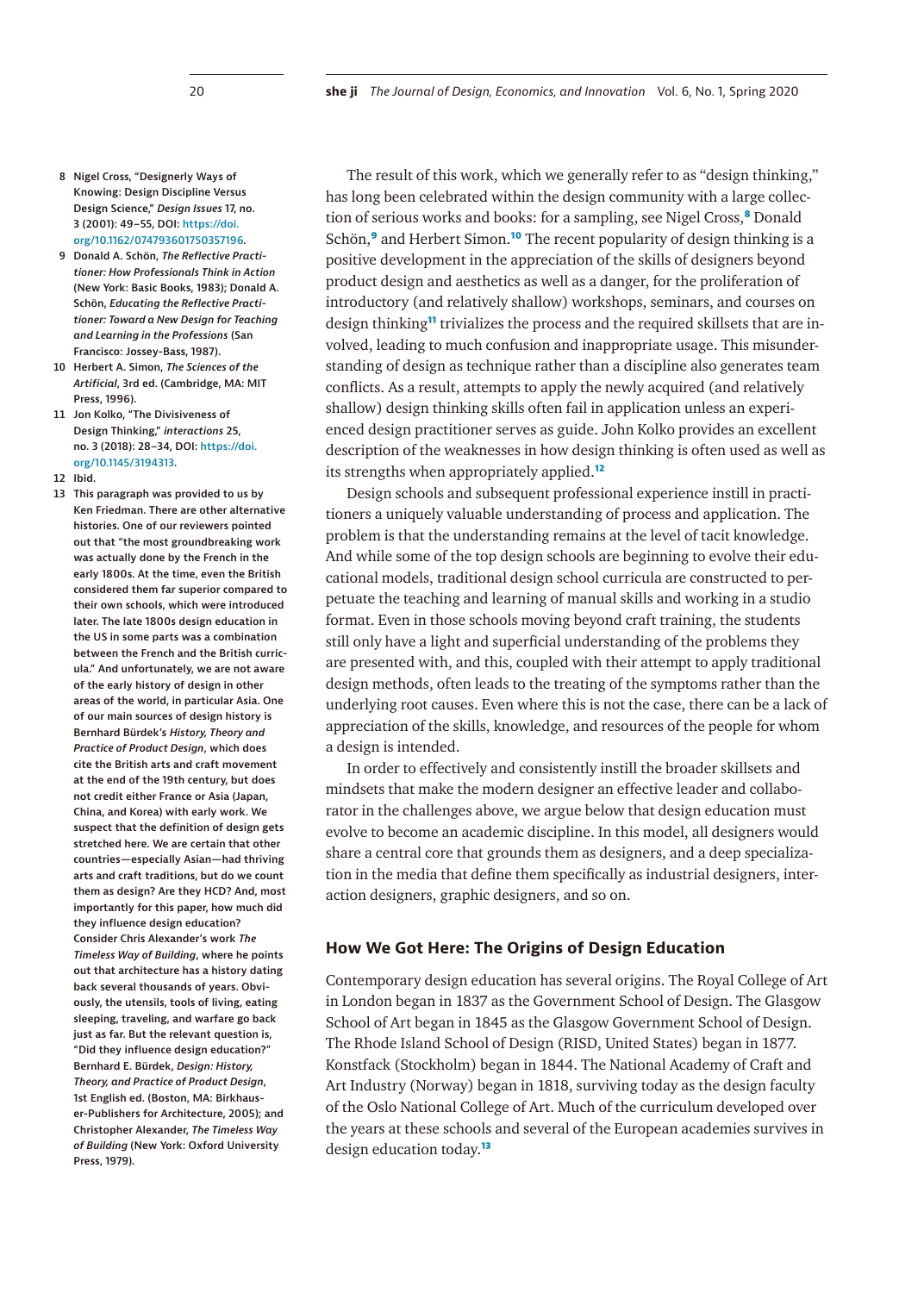- <span id="page-8-0"></span>**14 "The Bauhaus: The Origins up to 1919,"**  *bauhaus100* **(online), accessed January 17, 2020, [https://www.bauhaus100.com/](https://www.bauhaus100.com/the-bauhaus/phases/the-origins/) [the-bauhaus/phases/the-origins/.](https://www.bauhaus100.com/the-bauhaus/phases/the-origins/)**
- <span id="page-8-1"></span>**15 Don Norman, "Why We Need So Much More Than the Bauhaus,"** *bauhaus now* **1, no. 1 (2018): 18–21, available at [https://](https://jnd.org/then_and_now_the_bauhaus_and_21st_century_design/) [jnd.org/then\\_and\\_now\\_the\\_bauhaus\\_](https://jnd.org/then_and_now_the_bauhaus_and_21st_century_design/) [and\\_21st\\_century\\_design/.](https://jnd.org/then_and_now_the_bauhaus_and_21st_century_design/) Although we were unable to get permission to reproduce the wheel, it is easy to find, both in the reference cited in this footnote and by simply searching for "Bauhaus curriculum wheel."**
- <span id="page-8-2"></span>**16 Oskar Schlemmer and Heimo Kuchling,**  *Der Mensch: Unterricht am Bauhaus, Nachgelassene Aufzeichnungen***, Neue BauhausbüCher (Mainz: F. Kupferberg, 1969).**
- <span id="page-8-3"></span>**17 Rainer K. Wick,** *Teaching at the Bauhaus* **(Berlin: Hatje Cantz, 2000). We were unable to get permission to reproduce one of Schlemmer's diagrams: see "The Human Being in the Circle of Ideas," for Oskar Schlemmer's required course** *Der Mensch, 1928–29.*

One hundred years ago, Staatliche Bauhaus—the Bauhaus School—was created to reconcile the teaching and practice of fine arts with applied arts (design), and took as central to that effort "the development of a new formal vocabulary based on experimentation and craftsmanship that would do justice to the industrial manufacturing process."**[14](#page-8-0)** Founder and first director Walter Gropius described Bauhaus workshops as intended to be "laboratories for industry." Essential to the realization of that intent were the (often less appreciated) pedagogical innovations of Johannes Itten and László Moholy-Nagy, who brought both the concept of a common foundation to the Bauhaus Vorkurs (foundation course), and the focus on developing a theoretical basis for design work. This shift from design as an artisan trade to an educated discipline represents the initial professionalization of design.

The Bauhaus helped legitimize the teaching of design as an academic subject, and with that the formation of a combined academic-and-practitioner community. The heavy emphasis on craft skills and treating design as applied art is no longer appropriate however—most schools of design have moved away from this strict point of view (including the modern Bauhaus University in Weimar, Germany). Today, design is recognized as its own discipline, separate from art—and even applied art. We propose to consider the Bauhaus as an early prototype upon which to iterate and improve.

In 1922, Walter Gropius illustrated the curriculum through what has become known as the Bauhaus Curriculum Wheel. The four-year curriculum covers five fundamental area of studies:

- 1 Space, color, and composition;
- 2 Materials;
- 3 Nature;
- 4 Materials and tools;
- 5 Construction and representation.

Taken at face value, the wheel says nothing about the study of people, or any mention of how things are to be used or understood (all fundamental parts of today's curricula).**[15](#page-8-1)**

Diving into the details of curriculum, however, we do see evidence of a dawning consideration of designing for people. Under Moholy-Nagy's leadership over 1923–1928, the third-year metal workshop shifted its focus from the ornamentation of handicrafts to the crafting of simplified functional objects. In roughly the same period, Oskar Schlemmer emerged as the leading proponent of an anthropocentric approach in the school's pedagogy.**[16](#page-8-2)** Ultimately, he devised and taught a required course, "Der Mensch," which incorporated elements of human mechanics and kinematics, psychology, and the environment in which the person lived.**[17](#page-8-3)**

Unfortunately, in their efforts both instructors exercised two pedagogical traditions that continue to plague design education: a) Moholy-Nagy's shift to the primacy of functional considerations was taught as a transfer of tacit knowledge within the studio environment; and, b) Schlemmer, though lacking formal training in the scientific fields he sought to incorporate in "Der Mensch," chose to develop and teach those sections himself, rather than in collaboration with others more established in those fields.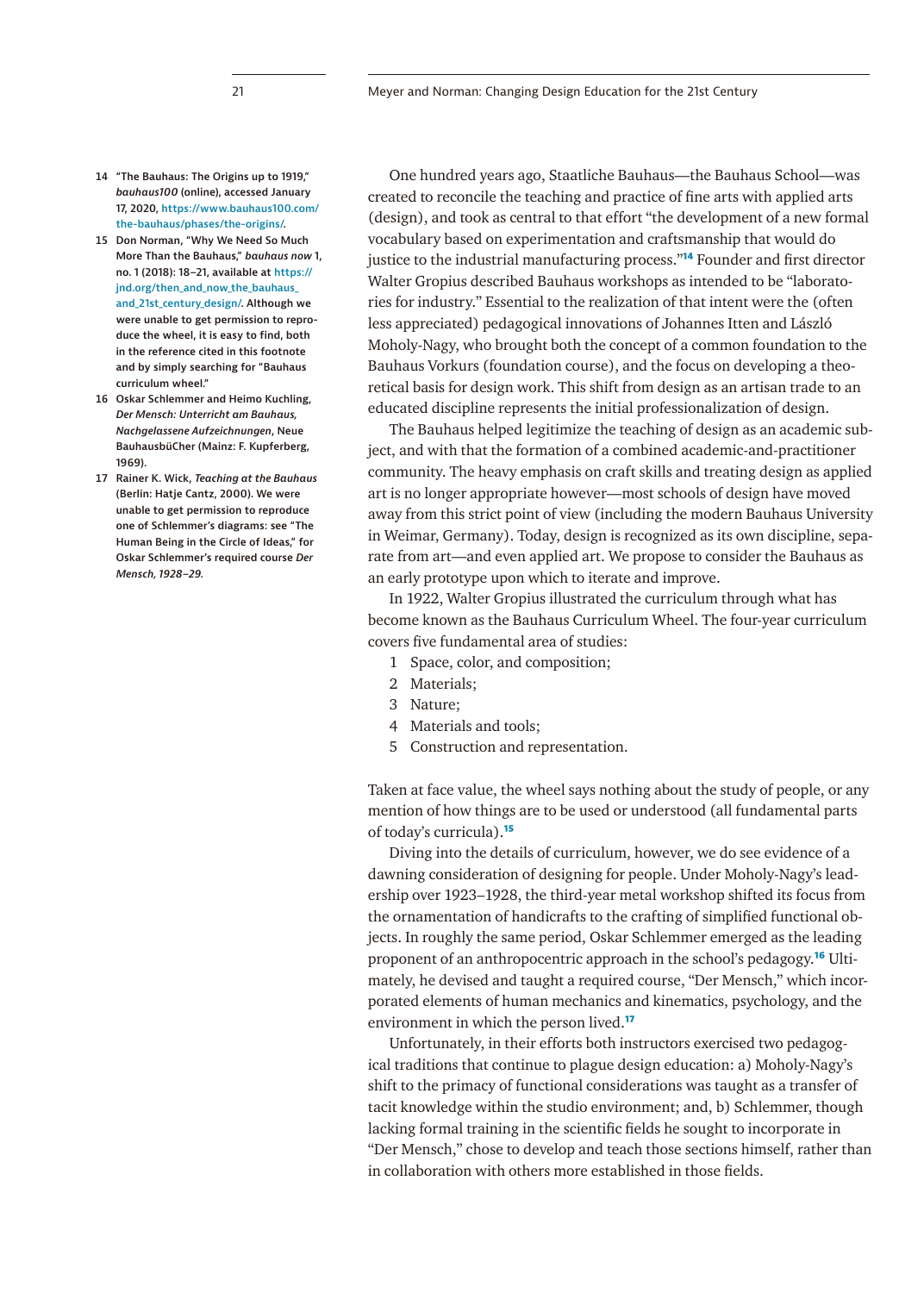- <span id="page-9-0"></span>**18 Papanek,** *Design for the Real World***, 291.**
- <span id="page-9-1"></span>**19 Don Norman, "The 'Science' in the Science of Design," forword to** *The Psychology of Design: Creating Consumer Appeal***, ed. Rajeev Batra, Colleen M. Seifert, and Diann Brei (New York: Routledge, 2016), xiv–xvi; Don Norman and Scott Klemmer, "State of Design: How Design Education Must Change,"** *LinkedIn Pulse***, March 25, 2014, [https://www.](https://www.linkedin.com/pulse/20140325102438-12181762-state-of-design-how-design-education-must-change/?trk=mp-author-card) [linkedin.com/pulse/20140325102438-](https://www.linkedin.com/pulse/20140325102438-12181762-state-of-design-how-design-education-must-change/?trk=mp-author-card) [12181762-state-of-design-how-design](https://www.linkedin.com/pulse/20140325102438-12181762-state-of-design-how-design-education-must-change/?trk=mp-author-card)[education-must-change/?trk=mp-au](https://www.linkedin.com/pulse/20140325102438-12181762-state-of-design-how-design-education-must-change/?trk=mp-author-card)[thor-card](https://www.linkedin.com/pulse/20140325102438-12181762-state-of-design-how-design-education-must-change/?trk=mp-author-card).**
- <span id="page-9-2"></span>**20 Ken Friedman, Yongqi Lou, Don Norman, Pieter Jan Stappers, Ena Voûte, and Patrick Whitney, "DesignX: A Future Path for Design,"** *jnd.org* **(online), December 2, 2014, [http://www.jnd.org/dn.mss/](http://www.jnd.org/dn.mss/designx_a_future_pa.html) [designx\\_a\\_future\\_pa.html;](http://www.jnd.org/dn.mss/designx_a_future_pa.html) Don Norman, "Why DesignX? Designers and Complex Systems,"** *core77* **(online), December 6, 2014, [http://www.core77.com/](http://www.core77.com/posts/27986/why-designx-designers-and-complex-systems-27986) [posts/27986/why-designx-designers](http://www.core77.com/posts/27986/why-designx-designers-and-complex-systems-27986)[and-complex-systems-27986](http://www.core77.com/posts/27986/why-designx-designers-and-complex-systems-27986); Donald A. Norman and Pieter Jan Stappers, "DesignX: Complex Sociotechnical Systems,"** *She Ji: The Journal of Design, Economics, and Innovation* **1, no. 2 (2015): 83–106, DOI: [https://doi.org/10.1016/j.](https://doi.org/10.1016/j.sheji.2016.01.002) [sheji.2016.01.002.](https://doi.org/10.1016/j.sheji.2016.01.002)**
- <span id="page-9-3"></span>**21 Jeremy Myerson, "Scaling Down: Why Designers Need to Reverse Their Thinking,"** *She Ji: The Journal of Design, Economics, and Innovation* **2, no. 4 (2016): 288–99, DOI: [https://doi.org/10.1016/j.](https://doi.org/10.1016/j.sheji.2017.06.001) [sheji.2017.06.001.](https://doi.org/10.1016/j.sheji.2017.06.001)**
- <span id="page-9-4"></span>**22 Donald A. Norman, "When You Come to a Fork in the Road, Take It: The Future of Design,"** *She Ji: The Journal of Design, Economics, and Innovation* **2, no. 4 (2016): 343–48, DOI: [https://doi.org/10.1016/j.](https://doi.org/10.1016/j.sheji.2017.07.003) [sheji.2017.07.003](https://doi.org/10.1016/j.sheji.2017.07.003); Norman, "Why We Need So Much More Than the Bauhaus," 18–20; Don Norman and Eli Spencer, "Community-Based, Human-Centered Design,"** *jnd.org* **(online), January 1, 2019, thoughts based upon a talk at the 2019 World Government Summit, Dubai, February 10–12, 2019, [https://jnd.org/](https://jnd.org/community-based-human-centered-design/) [community-based-human-centered-de](https://jnd.org/community-based-human-centered-design/)[sign/.](https://jnd.org/community-based-human-centered-design/)**
- <span id="page-9-5"></span>**23 Norman, "When You Come to a Fork."**
- <span id="page-9-6"></span>**24 Jon Kolko,** *How I Teach: Reflecting on Fifteen Years in Design Education* **(Austin: Brown Bear, 2017).**

Bauhaus's contributions to design education truly were transformational at the time, for design as a craft drawing upon the technology of 1929. Now it is time for today's community of design educators to follow in the transformational spirit of the early Bauhaus to modify design pedagogy to accommodate the many different styles and goals of 21st century design.

## **The State of Design Education**

"The main trouble with design schools seems to be that they teach too much design and not enough about the ecological, social, economic, and political environment in which design takes place. It is impossible to teach anything *in vacuo*, least of all in a field as deeply involved with man's basic needs as we have seen design to be. To the problem of the dichotomy between the real world and the world of the school, there can be, understandably, many different answers."**[18](#page-9-0)**

Over the course of 2014 and 2015, Don Norman wrote several papers arguing for the need to change design education.**[19](#page-9-1)** In particular, these papers reflected on the increasing complexity of modern design that was not being covered in traditional education.**[20](#page-9-2)** And it wasn't just Norman—Jeremy Meyerson also wrote about the topic from England's Royal College of Art.**[21](#page-9-3)**

Were these criticisms and suggestions correct? We believe the spirit of the criticisms was correct, but the solutions need refinement. Indeed, Norman's later papers**[22](#page-9-4)** are more forgiving. He argues in one**[23](#page-9-5)** that traditional design education has served us well and should not be discarded, but that it does not meet all of today's needs. We must recognize that design, like all fields, has many different sub-disciplines, some of which are quite new, requiring technological, analytical, and cognitive skills not covered by traditional curricula. Different education is required for those interested in the different specialties.

Is traditional design education deficient? Many of the most traditional schools defend their teaching, arguing that they are producing modern designers. They state that they are teaching their students vital lessons in creativity, collaboration, communication, and other common elements needed to train a successful future designer.**[24](#page-9-6)** If we look at the achievements of many who have graduated with traditional training, we have to agree. How, then, do we reconcile our critique of existing curricula with the graduates' accomplishments?

Clearly, the curricula are conflating the teaching of design process and the teaching of craft as applied to specific design media, but in many cases are also providing students with a broad-minded approach to even the most complex of problems. Nonetheless, we believe that education is still primarily focused upon creating practitioners of great craft, and although this is a wonderful accomplishment—one we do not wish to do without—it is not enough. Yes, during their professional practice many great designers manage to overcome the limitations of skill-based training. We believe that many more would benefit from a different, broader approach during their education.

Design is an applied field, and our students must practice the application of good design process, often within a studio environment on actual project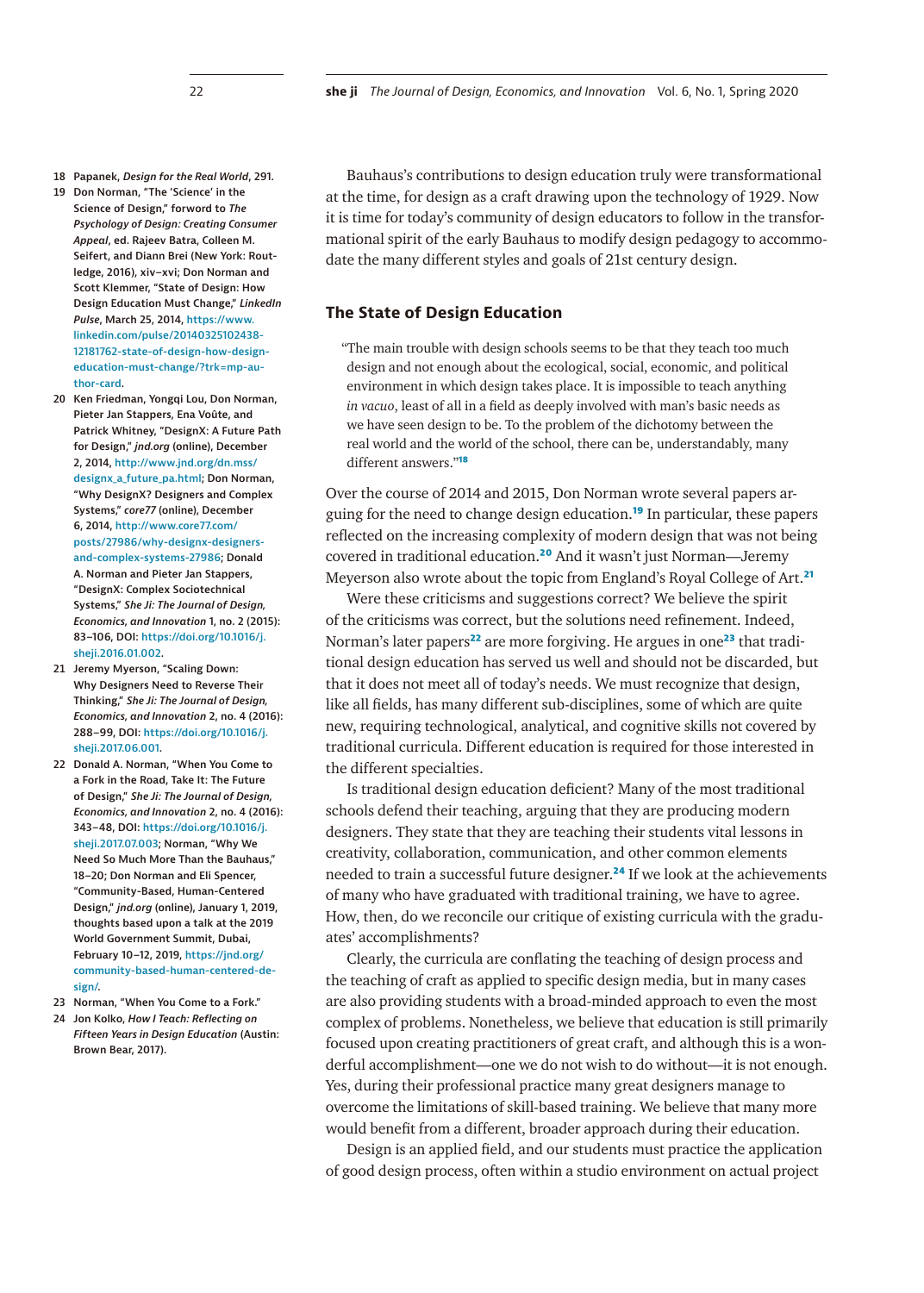work. But surely we can devise a means of teaching both process and media more effectively than simply relying on the transfer of tacit knowledge in a traditional master-apprentice relationship.

When it comes to courses in applied psychology or cognitive science providing students with an understanding of human behavior and the theories underlying choice, decision making, perception, attention, and interaction, most schools offer either no courses or simplified ones, where many issues are bundled into one course with just enough time to let students understand that these areas exist. The same approach holds for other nontraditional design areas where topics in anthropology and culture, political science, business, or ethics are miniscule or absent.

Design schools need to clarify and streamline the uniquely valuable elements of studio teaching and draw more extensively on knowledge developed in other established fields, translating that understanding into a form useful to practicing designers—otherwise designers will not be able to cope with the increased demands being placed upon them. Instead, other disciplines will take over, such as cognitive and computer science, engineering, or business. These fields can add considerable value, but they are seldom skilled in the several main components of modern design: tackling the root cause rather than the symptom; emphasizing the role of people; considering the entire system; and capitalizing on the value of rapid prototyping, testing, and iteration. These fields are apt to focus upon technology, cost, and efficiency without a deep understanding of the societal impact, and the role that communities can play.

One design issue illustrates particularly well the unfortunate consequences of glossing over the actual behavior of both people and technology in the real environments in which both work: the consideration of failure modes. Invariably, both designers and non-designers (but more nondesigners, especially engineers) develop things on the multiple assumptions that the technology always works, the environment is stable, and people do not err.

However, all of these assumptions are wrong. Highly efficient and productive systems of technology within a particular environment do fail, and then are prone to a difficult or even impossible recovery. People do err, sometimes for lack of attention or sleep, but in many instances because of inappropriate designs. Moreover, although people are often assumed to be monitoring the operations, this assumption ignores decades of behavioral evidence. Multiple studies since the 1940s illustrate that when people are asked to monitor smoothly performing systems for long periods, they are unable to maintain their attention.

It is relatively easy to design systems that are easy to use and understand when everything goes well. But as all of us have come to recognize as we deal with today's often frustrating technologies, when things go wrong, it is often difficult to discover what has happened and what the alternative actions might be to aid the recovery. This is true for such everyday things as our computers, mobile phones, and even household thermostats as well as for the more dangerous and critical large, complex systems, for example, that generate a nation's electricity, or control a modern airliners. We can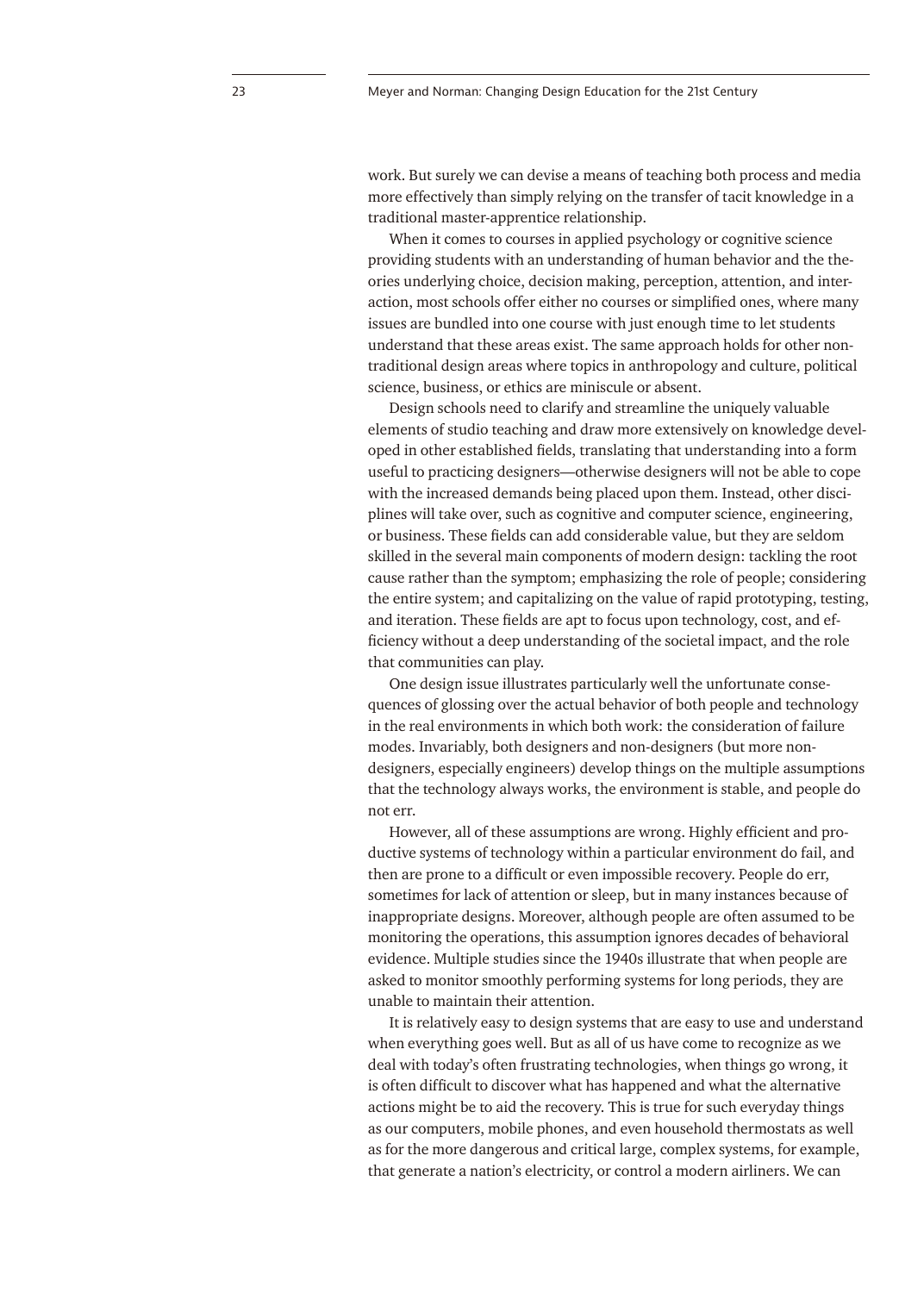- <span id="page-11-0"></span>**25 National Transportation Safety Board,**  *Marine Accident Report NTSB/MAR-19/01: Collision between US Navy Destroyer John S McCain and Tanker Alnic MC, Singapore Strait, 5 Miles Northeast of Horsburgh Lighthouse, August 21, 2017***, June 19, 2019, [https://www.ntsb.gov/](https://www.ntsb.gov/investigations/AccidentReports/Reports/MAR1901.pdf) [investigations/AccidentReports/Reports/](https://www.ntsb.gov/investigations/AccidentReports/Reports/MAR1901.pdf) [MAR1901.pdf;](https://www.ntsb.gov/investigations/AccidentReports/Reports/MAR1901.pdf) National Transportation Safety Bureau, "Safety Recommendation Report: Assumptions Used in the Safety Assessment Process and the Effects of Multiple Alerts and Indications on Pilot Performance," September 19, 2019, [https://www.ntsb.gov/investigations/](https://www.ntsb.gov/investigations/AccidentReports/Reports/ASR1901.pdf) [AccidentReports/Reports/ASR1901.pdf.](https://www.ntsb.gov/investigations/AccidentReports/Reports/ASR1901.pdf)**
- <span id="page-11-1"></span>**26 Parsons is only partially a stand-alone school. It is a part of The New School (New York). On their website, they state "We're the only American art and design school within a comprehensive university, The New School, which also houses a rigorous liberal arts college and a progressive performing arts school." "Parsons School of Design," Association of Independent Colleges of Art & Design (AICAD), accessed January 23, 2020, [https://www.aicad.org/schools/](https://www.aicad.org/schools/parsons-school-for-design/) [parsons-school-for-design/](https://www.aicad.org/schools/parsons-school-for-design/).**

point to several major accidents in ships and aviation that have occurred because design principles were violated—sometimes even elementary, wellknown principles.**[25](#page-11-0)**

The kind of design education we are advocating in this article assures that the appropriate knowledge of technology—critical knowledge about the way people interact with technology—is not only understood but deployed in the development cycle. The technology and business fields are important contributors to the design process, but they do not have all the necessary skills, nor the viewpoints required, to independently come up with a technically sound design.

## **Today's Design Education**

There are at least two very different types of educational institutions that teach design in North America: stand-alone design schools not associated with a university (often associated with schools of art and architecture) and departments or schools of design located within a large research university. A research university concentrates on research activities by the students and faculty, which invariably means that it emphasizes academic principles and research that increases the general knowledge of a discipline. There is much less emphasis on practice.

In stand-alone schools of design, the work of the faculty and students is of utmost importance: exhibits, posters, displays, and standing within contests. Contest prizes, especially in the highly regarded national competitions, are praised.

In other words, stand-alone schools emphasize practice, while research universities emphasize scholarly work, evidence-based principles, and theory development.

## *Stand-Alone Schools of Design*

We examined three schools in detail: Rhode Island School of Design (RISD: Providence, Rhode Island, USA), Savannah College of Art and Design (SCAD: Savanah, Georgia, USA), and Parsons School of Design**[26](#page-11-1)** (New York, New York, USA). The three are generally viewed as excellent stand-alone schools of design (or art and design) in the United States. We restricted this analysis to the United States, but our experience with design education in other countries and regions causes us to believe that our findings are universal. We have visited design firms and schools (and in some cases taught) in Mainland China, England, Hong Kong, India, Germany, Italy, Japan, the Netherlands, New Zealand, San Marino, South Korea, and Taiwan. Although the curricula of the three American institutions that we examine in detail and the institutions we have visited across the world all differ from one another, they are all similar in spirit.

Here is a typical curriculum, quoting from one of the American institutions. Their undergraduate Bachelor of Fine Arts (BFA) degree in User Experience Design rests upon a "foundation studies" block of three drawing and two form-and-color courses. The "major curriculum" consists almost entirely of workshop, studio, and experiential learning courses focused on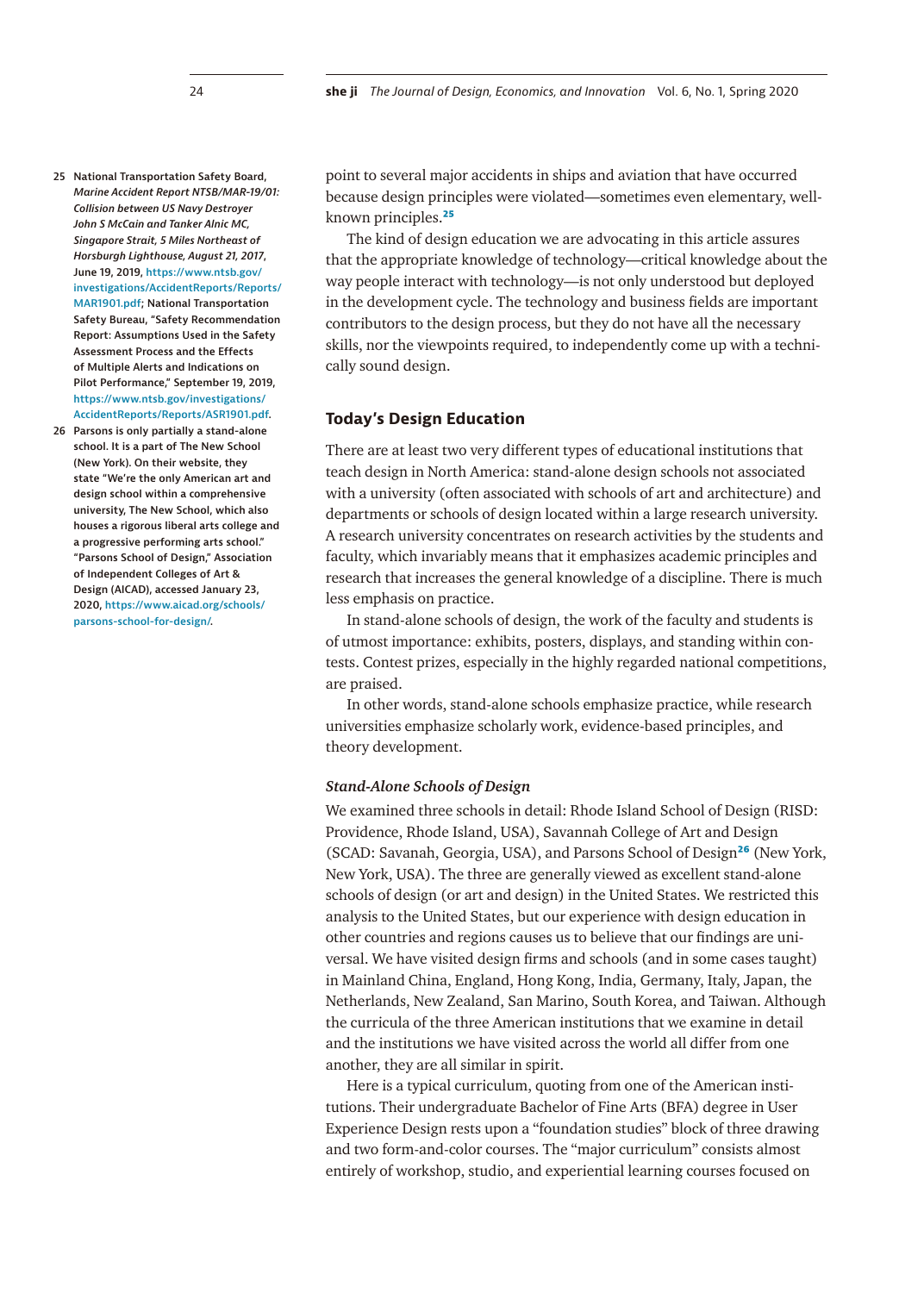the media of interaction and user experience design, with only one course in human-computer interaction, one on perceptual and cognitive human factors, and one on contextual research methods, out of a total 37 courses required for the degree.

The BFA in Industrial Design within this same institution is even more focused, with a foundation studies series of three drawing and three formand-color courses, along with a creative thinking strategies course that is optional and may be replaced by an additional studio course. The major curriculum continues the focus on the media of industrial design, with only one human factors and one contextual research methods course out of the 36 required.

Perhaps even more interesting is that there is virtually no commonality of courses between user experience and industrial design—just the foundational drawing, form and color courses, and the single research methods course. The programs are separate, monolithic, discipline-specific tracks.

One of the other schools has only one course in "Human Factors, Ergonomics and Interface" in their BFA in Product Design. The instructor at the time we wrote this article was not a human factors professional, but had degrees in graphic and industrial design. There are only three courses in the entire curriculum devoted to non-design topics—three liberal arts electives.

The third school states in the description of its major in Industrial Design that students "apply knowledge of user experience, human factors, applied ergonomics, contextual inquiry, user preference studies and usability assessments in the design development process," but there are no courses that have in their titles any of those terms. The school does however require one course in the freshman year entitled "Topics in History, Philosophy, and the Social Sciences" and three liberal arts electives in succeeding years.

#### *Schools and Departments within Research Universities*

Design schools located in full-service universities, especially any of the world's major research universities, tend to provide a much broader, richer educational experience than those at stand-alone schools of art and design. These universities are much larger than stand-alone schools. They have a wide range of departments and subject matters and can provide a broad general education to all of their undergraduate students, regardless of major. Stand-alone schools may not have the resources to do this, even if they wish to.

As a tangible illustration, consider the excellent Bachelor of Design (BDes) program at Carnegie-Mellon University (CMU: Pittsburgh, Pennsylvania, USA). Whereas the programs at the three stand-alone schools of art and design discussed above are all constructed with more than 90% design-specific classes and less than 10% from other fields, CMU's program has 65.5% design classes, 6% required computing, English, history, and psychology, 15.5% electives that must be from departments outside design, and 13% electives that are at the student's discretion. This illustrates the kind of balanced education, both within and outside of design that we believe is necessary in today's world.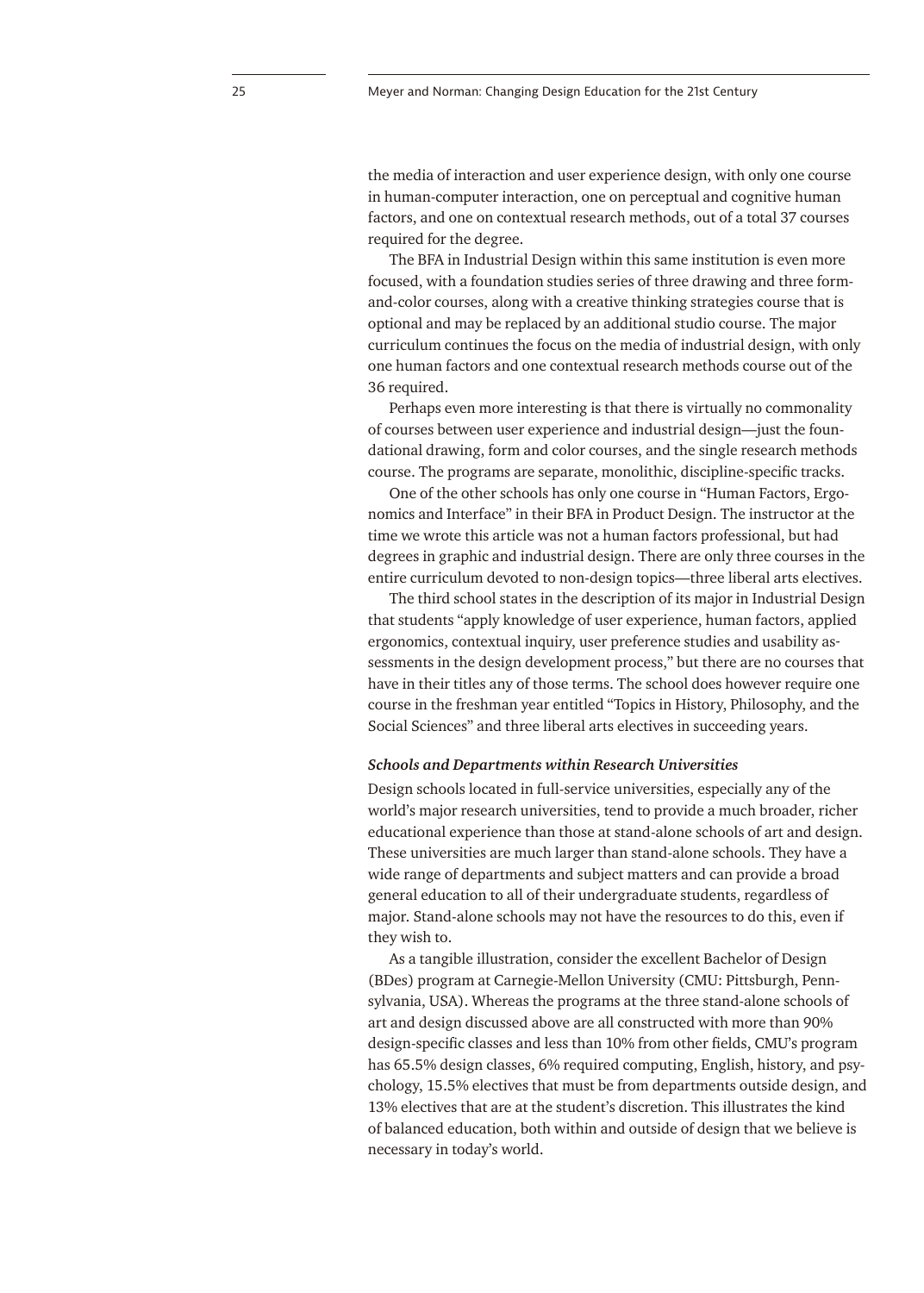<span id="page-13-0"></span>**27 Similarly, engineering is not mathematics, even if many areas of engineering application require an understanding of applied mathematics. Note the word "applied"—applied math is seldom taught in departments of mathematics.**

# **Learning from Others: Management, Medicine, Law, and Computer Science**

## *On Finding the Proper Balance between Academia and Practice*

Design is primarily a field of practice. Its evidence-driven components exist but are weak, and do not encompass all areas of design equally. But design is not the only discipline to have tensions between its training in research and practice. Several other disciplines can serve as models of how this difference might be approached. The field of management offers the MBA degree to practitioners and the PhD to academics (who then often serve as the professors for both types of courses). Medicine has practicing physicians and researchers, many of whom have both the MD and the PhD degree. Some people in medicine only do research, some only have a clinical practice, and some do both. In the United States, the degree Juris Doctor (JD) represents the practice side of law, requires a bachelor's degree (in any subject), and usually takes three years: it is the first degree of law. The faculty will primarily have PhD degrees (in addition to JD degrees). Note that the master's degree, LLM—Master of Laws—is a higher degree than the Juris Doctor (JD) degree. The Stanford law school offers four levels of degrees: LLM, JSM (Master of the Science of Law), JSD (Doctor of the Science of Law) and MLS (Master of Legal Studies, which does not permit the recipient to practice law). Many other fields also have a mix of practitioners and scholars.

In considering how designers should be educated, we need to distinguish between two different requirements of educational institutions. Design has traditionally been a field of practice and so its place in schools of art, architecture, and design could be argued as being reasonable. However, design has expanded far beyond its base in art, and commingling designers with artists does a disservice to both areas. Design is not art, even if there are components of art within design.**[27](#page-13-0)**

Today's designers are required to use technologies that continue to evolve. They must gain a deeper understanding of social issues, human behavior, and modern business models. They must meet new ethical challenges that go along with an expansion into different global territories with different sustainability issues, different cultures, and different value systems. The academic foundations of design are now essential the deeper and more competently we delve into the interaction of these worldly issues with the practice of design, the better we will be able to develop new procedures, frameworks, and rules, and a proper science of the design process.

How do we incorporate all these new requirements into modern design education? How do we train practitioners and build a sold academic foundation informed by evidence? And perhaps most importantly, how do we accomplish this in a designerly fashion—in a way that identifies, celebrates, preserves, and perpetuates the essential differences that define the successful modern designer?

Design is not the only field to have faced these challenges. The three prominent learned professions of law, medicine, and business can serve as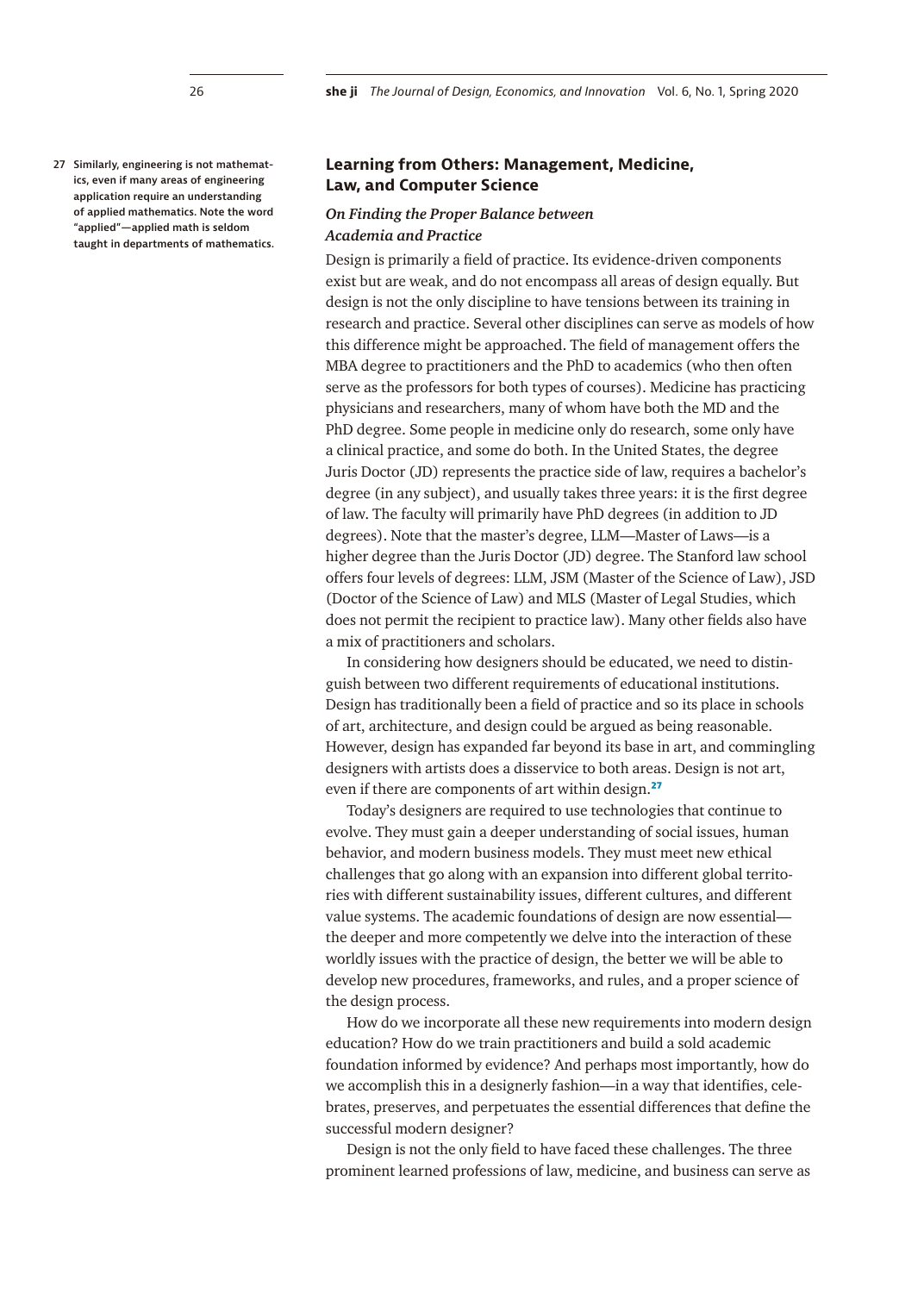a model. Each field produces large numbers of practicing professionals even as it advances the fundamental knowledge of its discipline. All have unique structures and practices in their education systems, which either stand alone or stand apart within their universities. Further, their people—faculty, researchers, and students—all have their respective collective identities and an internal cohesiveness that is more focused than the university as a whole, and more distinctive than other departments in the university.

Consider the cohesion established by the foundational principles that govern each field: "equality before the law," "first do no harm," and "value creation." Then there are the frameworks and lexicons that these fields share across specialties, such as the language found in contracts, the structure of human physiology, or the elements of product positioning. Even though each professional school offers exceedingly diverse specializations corporate vs. criminal law, oncology vs. pediatrics, operations vs. marketing—each is also bound by a common ethical foundation, uses a shared vocabulary, and works with the same tools.

This sounds remarkably like the field of design.

# *Case Study: The Evolution and Maturation of the Business School*

Of these three major professions (law, medicine, and business), we propose that business schools provide the most useful model to inspire modern schools of design, primarily because both law and medicine have a long history of cultural baggage, muddled by centuries and even millennia of imperfect recording and retelling, while the history of business is much more recent, and therefore more accurately recorded. Business education has three major historical themes that are readily transferred to design.

# *The Transition from Practice as a Skill to Practice Following Principles, Science, and Evidence*

Business first existed as a trade, learned through apprenticeship to an established merchant or self-taught through (bitter) experience. Later, it became possible to obtain formal instruction in various elements of the commercial trades, such as stock-keeping or stenography. Eventually, integrated schools of business emerged to professionalize the study and practice of enterprise management as an integrated field. This bears a close resemblance to the origin and evolution of the design profession.

#### *The Documentation of Procedures and Practices*

The first business school was founded in 1819: ESCP Europe (École Supérieure de Commerce de Paris). The first American business school was the University of Pennsylvania's Wharton School in 1881. Harvard Business School, the first to offer the Master of Business Administration degree, was founded in 1908 with the express intent of professionalizing the practice of business and public administration. Since the early 1900s, the history, motives, methods, successes, and failures of academic practices in business have been exceptionally well-recorded and analyzed.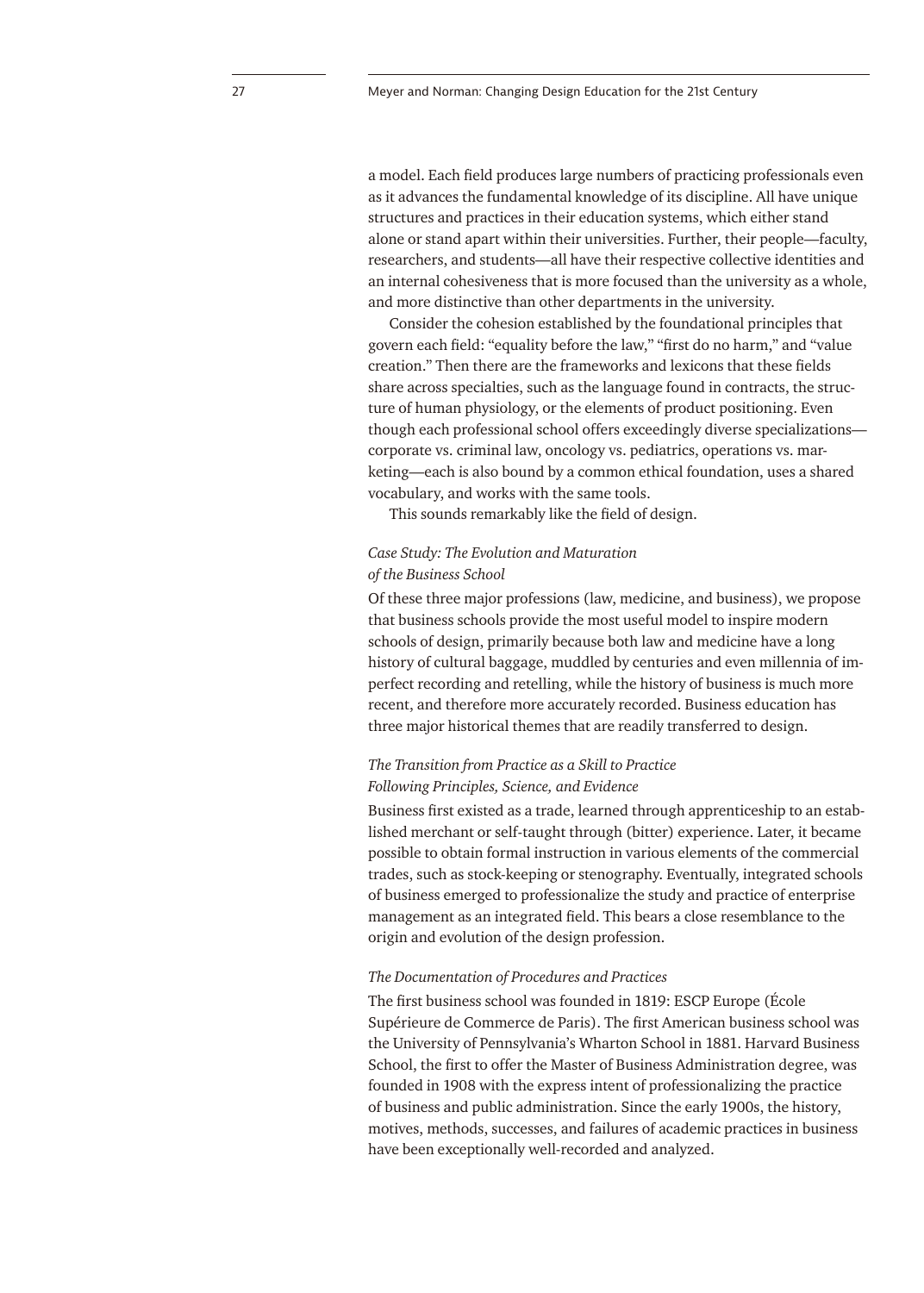- <span id="page-15-0"></span>**28 Frank Cook Pierson,** *The Education of American Businessmen: A Study of University-College Programs in Business Administration* **(New York: McGraw-Hill, 1959).**
- <span id="page-15-1"></span>**29 Robert Aaron Gordon and James Edwin Howell,** *Higher Education for Business* **(New York: Columbia University Press, 1959); Pierson,** *The Education of American Businessmen***.**

# *Continual Experimentation, Feedback, Reassessment, and Redesign*

Over the past century and a decade, business schools have experimented, discarded, iterated, evolved, and embraced methods of research and instruction (such as the case study), that have proved uniquely appropriate and effective for their field. The schools themselves, their composition of faculty and student body, and their relationships to industry and to the public at large have similarly evolved. These have been conscious and at times controversial acts, with thoughtful, open debate amongst the various stakeholders. The design community can look back not just at our discussions, but also at how the resulting initiatives paid off—their successes, failures, and unintended consequences—to inform and inspire our own efforts. Combining this with our own unique understanding of design will help us to construct a substantially more well-informed future for the education of our professional community.

# *The Transformation from Business as Practice to Business as Academic Discipline*

In their early years, business schools tended to form and grow either through the accretion of trade courses into coherent areas of study, or through the addition of practical application courses within an existing curriculum. While schools sought to establish or maintain their standing as academic departments, the simultaneous needs to graduate immediately employable students, to find faculty capable of teaching the more hands-on courses that drove the perception of employability, and to fund the hiring of these faculty, led to an increasingly close relationship with industry. This continued as an enduring trend.**[28](#page-15-0)**

So many faculty were drawn from the trade that pedagogy became firmly rooted in tradecraft (much as design was firmly rooted in craft skills). As a result, many business and academic leaders sounded alarms. In 1959 both the Ford and the Carnegie Foundation issued well-researched, wellreasoned reports seriously questioning the academic credibility of business programs in higher education. Their content and language were alternately sobering and alarming.**[29](#page-15-1)**

In particular, the reports found that the imbalance had resulted in institutions lacking a theoretical grounding to support and advance the subjects they taught, and in faculty lacking the resources and incentives to build and advance that grounding in a scientific manner. The reports laid out thoughtfully constructed paths to resolution, with defining characteristics of distinct but connected developmental paths for both practitioners and academics, explicit mechanisms to promote collaboration and relevance between the two, and a borrowing of toolkits and mindset from the sciences to promote rigor in the formation and advance of a theoretical foundation for the field.

Both proposals took care to emphasize that they were neither one-sizefits-all nor universally aspirational. They provided a set of baseline requirements and a framework different programs could use to construct the curriculum and organization that best served their mission, resources, and constituencies.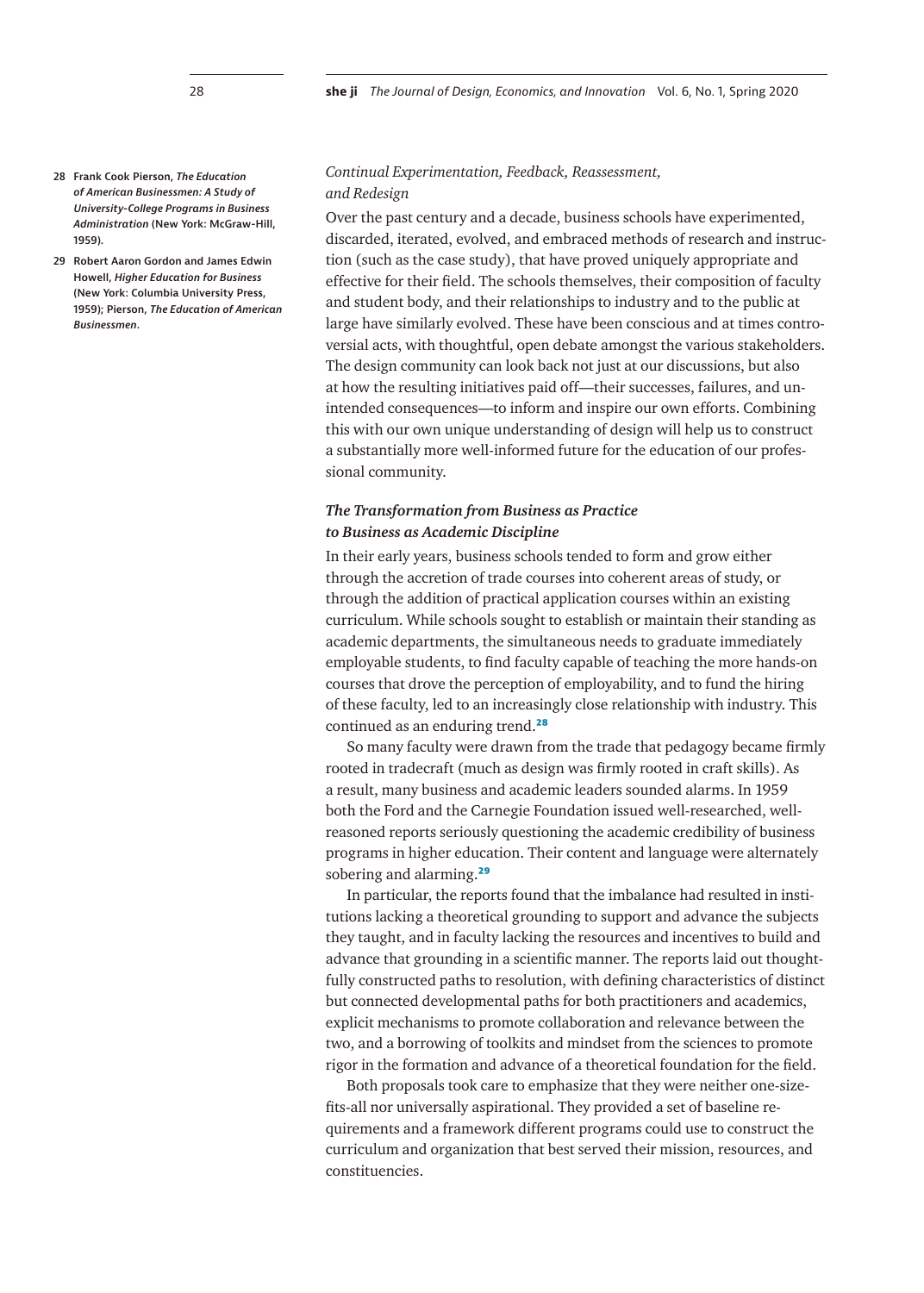<span id="page-16-0"></span>**30 Warren G. Bennis and James O'Toole, "How Business Schools Lost Their Way,"**  *Harvard Business Review* **83, no. 5 (2005): 96–104, [https://hbr.org/2005/05/](https://hbr.org/2005/05/how-business-schools-lost-their-way) [how-business-schools-lost-their-way;](https://hbr.org/2005/05/how-business-schools-lost-their-way) Ernest L. Boyer,** *Scholarship Reconsidered: Priorities of the Professoriate* **(Princeton: Carnegie Foundation for the Advancement of Teaching, 1990).**

It took 30 years before the major principles had been implemented, but by 1990, business schools had taken the recommendations to heart and conditions had improved. In fact, the programs had so effectively established themselves as academic peers within their parent colleges and universities that they eventually faced the same criticism as every other department on campus—the provision of practice and application had been subsumed by an emphasis on theory and academic publication. The quest for academic rigor meant that the schools were failing the vital missions of serving their students and communities.

Ernest Boyer argues (convincingly, in our opinion) that the emphasis on research and scientific rigor had initially served society exceptionally well. However, by extending and sharpening that focus, institutions had overshot the mark. Research findings had diminished in relevance to practice, and the teaching of students destined for practice had suffered to an unacceptable degree.**[30](#page-16-0)**

Where the earlier problems were largely structural, this was a problem of priorities. To resolve this, Boyer proposed a model that recognized four distinct and mutually supporting forms of scholarly activity: discovery, integration, application, and teaching. By treating each form of scholarship explicitly, and actively balancing their weighting, individual faculty could realize their own full potential and the institution could realize its full collective mission. This will feel familiar to most of us working in a university setting, as it has become one of the dominant influences in faculty hiring and advancement, not just at business schools.

One of the authors of this article is faculty at a school of management and can attest that the tools and frameworks above are in current use. Harvard, for example, has dramatically expanded its use of clinical faculty, from a single person in the 1990s, to teaching teams of five to seven clinical faculty working in collaboration with one or two traditional faculty in order to promote greater relevance to practice in its MBA curriculum.

We believe that this history is highly relevant to design. The analogies are strong. The evolution and maturation of business schools has been effective. Thus, their history warrants consideration for the lessons it may convey. Certainly, both professional and academic business education have achieved a reputable, even enviable, stature worldwide. While the popular image of business schools remains rooted in the traditional Harvard or Pennsylvania (Wharton) model, the reality is that most schools now actively redesign their programs on an ongoing basis. Note that even today there is debate about the nature of the business school and its role in society. As a result, the curricula undergo continuous change and refinement.

#### *Lessons for Design*

As a case study, the history of the business school suggests lessons for the future of the design school.

Design, today, is roughly at a state comparable to the 1959 business school. The Ford and the Carnegie Foundation reports that critiqued the state of the schools in 1959 suggested improvements and changes that have proven effective. In a similar fashion, medical education was profoundly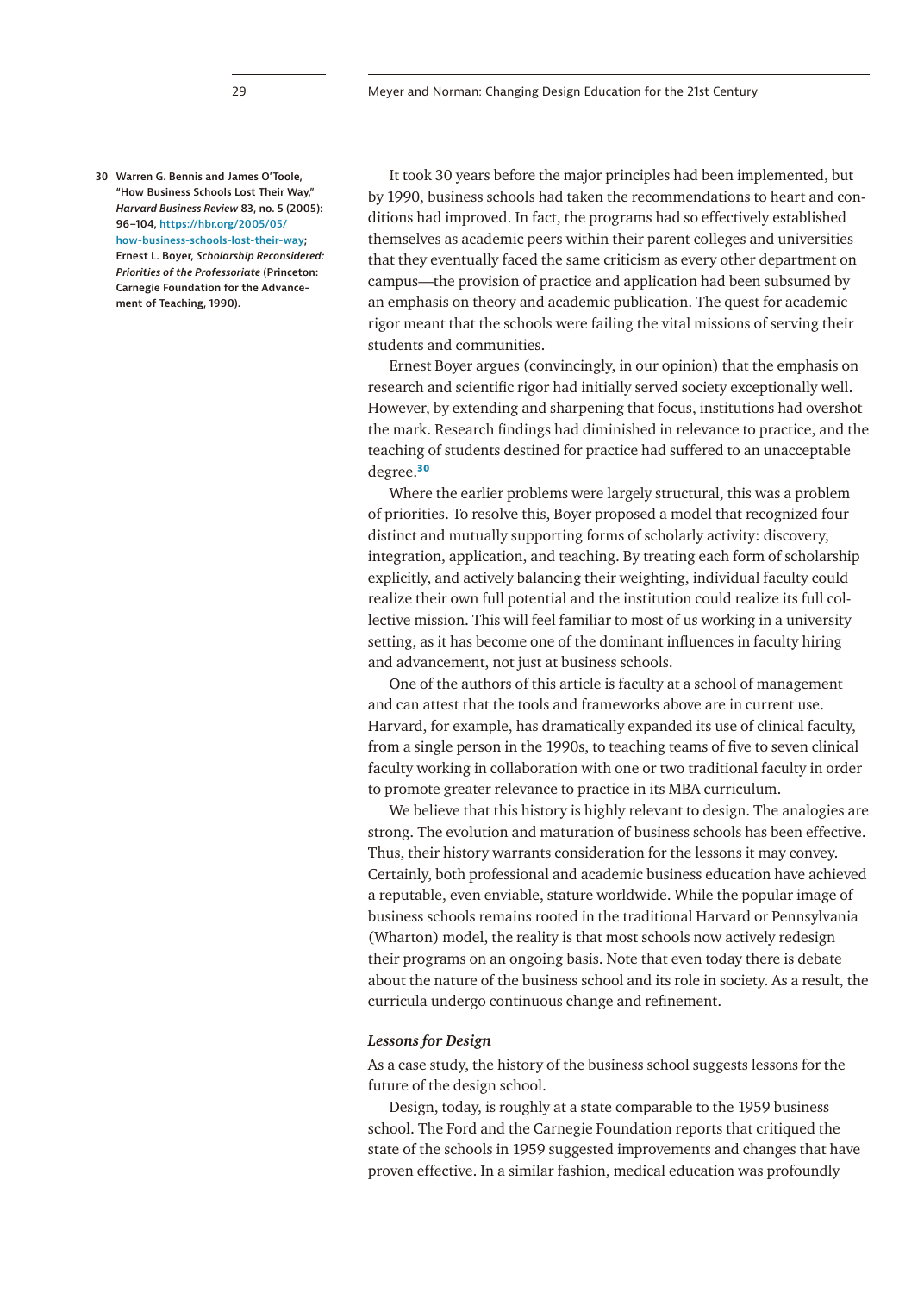- <span id="page-17-0"></span>**31 Abraham Flexner,** *Medical Education in the United States and Canada: A Report to the Carnegie Foundation for the Advancement of Teaching* **(New York: The Carnegie Foundation for the Advancement of Teaching, 1910).**
- <span id="page-17-1"></span>**32 Gordon and Howell,** *Higher Education for Business***; Pierson,** *The Education of American Businessmen***; Boyer,** *Scholarship Reconsidered***.**
- <span id="page-17-2"></span>**33 Frank W. Stahnisch and Marja Verhoef, "The Flexner Report of 1910 and Its Impact on Complementary and Alternative Medicine and Psychiatry in North America in the 20th Century,"**  *Evidence-Based Complementary and Alternative Medicine* **2012, article no. 647896 (2012): 1–11, DOI: [https://doi.](https://doi.org/10.1155/2012/647896) [org/10.1155/2012/647896](https://doi.org/10.1155/2012/647896);** *Wikipedia***, s.v. "Flexner Report," last modified January 13, 2020, [https://en.wikipedia.org/w/](https://en.wikipedia.org/w/index.php?title=Flexner_Report&oldid=905081847) [index.php?title=Flexner\\_Report&ol](https://en.wikipedia.org/w/index.php?title=Flexner_Report&oldid=905081847)[did=905081847.](https://en.wikipedia.org/w/index.php?title=Flexner_Report&oldid=905081847)**

changed by the 1910 Flexner report sponsored by the Carnegie Foundation.**[31](#page-17-0)** It probably is time for design to do the same: commission a similar study, headed by some neutral party. Such a study would have to include participants from academia and practice, including current designers in both fields as well as neutral parties from outside of design (perhaps from business and medicine). This new commission must also be sensitive to the difficulties faced in both medicine and business during and after the implementation of changes in their educational practices.

We believe that there must be more academic rigor. But there is a danger of too much emphasis on theory, principle, and rigor (and the related practice of hiring and promotion based almost entirely upon publication in rigorously reviewed sites), thereby tending to emphasize work that is narrow and deep. Such work can distort the power modern design has to be a broad, wideranging discipline, where designers as generalists can create marvelous works that cut across the narrow disciplines. Design must develop a method of assessing excellence that avoids reliance upon the existing narrow academic precedents. Most importantly, design must not ignore the mechanics of putting learnings into practice: the practitioner side of design.

To help us strike an effective balance and truly advance the practice, we can draw upon the frameworks developed by Robert Gordon and James Howell, Frank Pierson, and Ernest Boyer.**[32](#page-17-1)** Further, though the Flexner report was written over 100 years ago, it still remains key to understanding the transformation of medicine into today's evidence-based field of practice, although it should not be surprising that as time passes, some changes are required.**[33](#page-17-2)**

Rather than try to define a single best aspirational model for curriculum, faculty composition, degree structure, or relationship between practice and academia, we should instead pursue a model that is evolutionary, diverse, experimental, and iterative. Our goal is to have a common basic framework that is broadly accepted by the design community and that allows for multiple curricula, perhaps emphasizing different kinds of design and training philosophies, perhaps building upon the core strengths of different institutions. This would allow all design schools to emphasize the commonalities in the different fields of design while also allowing for each institution to make its courses appropriate to its students and faculty, allowing differentiation among the various schools. This approach has been very successful in other fields, such as the curricula for computer science, business, and medicine that we have examined.

## **Curriculum Guidelines**

To define an appropriate curriculum for any field, it is necessary to step back and understand what binds that field together. From there, one can determine the core approaches that all students (and faculty) must share, as well as the separate skills and knowledge that might be restricted to those within a more specialized field. Determining the proposed mixture of required courses for everyone and then the appropriate split into the sub-disciplines for educational purposes is not easy. Moreover, there may not be one correct answer (although there are doubtless many wrong answers).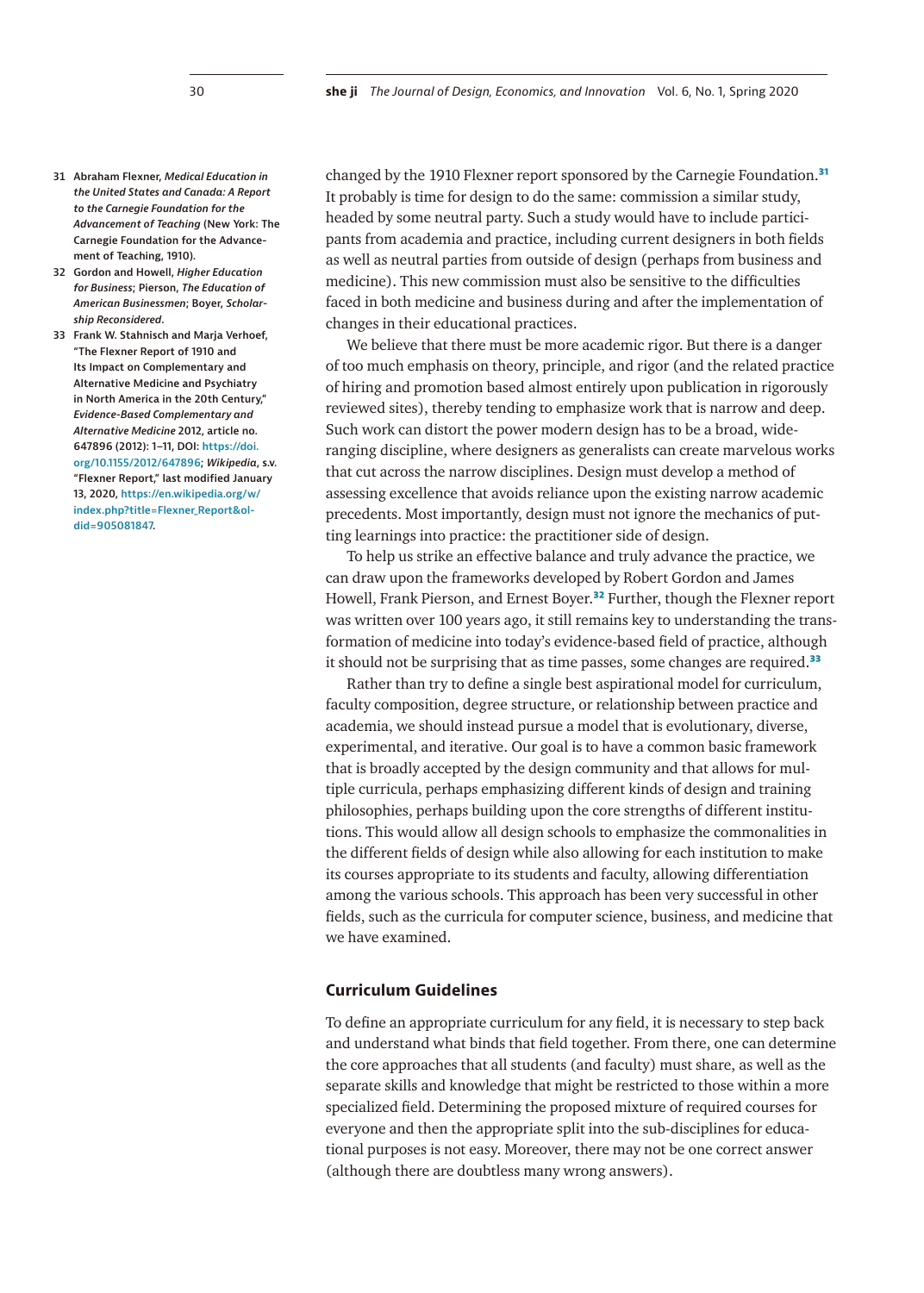Examine the departments of a modern university. In the United States the organization of a typical research university is fractal. For example, our university is divided into divisions and schools such as Engineering, Social Sciences, Arts and Humanities, Business, Medicine, Science. In turn, each of these divisions is divided into departments, which in turn are often divided into sub-fields. Even in these sub-fields there are multiple specialties. Often the faculty who do their work within a specialty or sub-part have very different training, beliefs, and skills from those in other parts of the same department. In some cases, they are not even capable of understanding the work of their colleagues. Nonetheless, all faculty within a group share a base of knowledge, understanding, and approaches common to their department. As we move up in the hierarchy from specialties through sub-fields and departments, divisions, and even the university itself, at each level the shared views become more general and abstract, but still there is a common thread that binds specialties and subfields together rather strongly. Even within a large department, there is common agreement on many aspects of the work, which makes it meaningful for everyone who resides within the same department. The differences within divisions are weaker, but nonetheless present. The university itself includes many contradictory points of view and approaches to their knowledge, but there is still a common theme of the university as a place of learning, knowledge, and education.

Just as in most disciplines, modern design departments have many different sub-disciplines: product, interaction, graphic, communication, industrial, textile, fashion, digital, experience, packaging, multimedia, and so on. Indeed, in many cases (especially in larger organizations) these differences are so profound that the sub-disciplines are actually separate departments, although properly housed in the same division or school of design. This is not necessarily bad—all fields are so broad that it would be inappropriate to expect all members of the field to be experts in all the sub-disciplines. Any field where this is not true is likely to be either extremely new, or extremely narrowly focused. Design is neither new nor narrow.

We have suggestions, but there is no answer that will satisfy everyone. We start by examining two case studies of curricula: interaction design and computer science. We have selected these two because both have undertaken careful studies of their curricula, and both include important new domains within design itself.

Interaction design is a relatively new discipline that came from two different sources, with each initially unaware of the other. One part came from the behavioral sciences of human factors, ergonomics, psychology, and cognitive science, all of which worked with computer scientists in the development of modern display-based computer interfaces. This became the field known as Human-Computer Interaction (HCI). The other came from the industrial and graphic designers who were working on the early computers, especially at Apple and the Xerox Palo Alto Research Center. The pioneering work of movie animators at Disney, described in the book *The Illusion of Life* by Disney animators Frank Thomas and Ollie Johnson, was inspirational for both groups, and helped establish a bridge between the two different approaches. The book was required reading for many fledgling interaction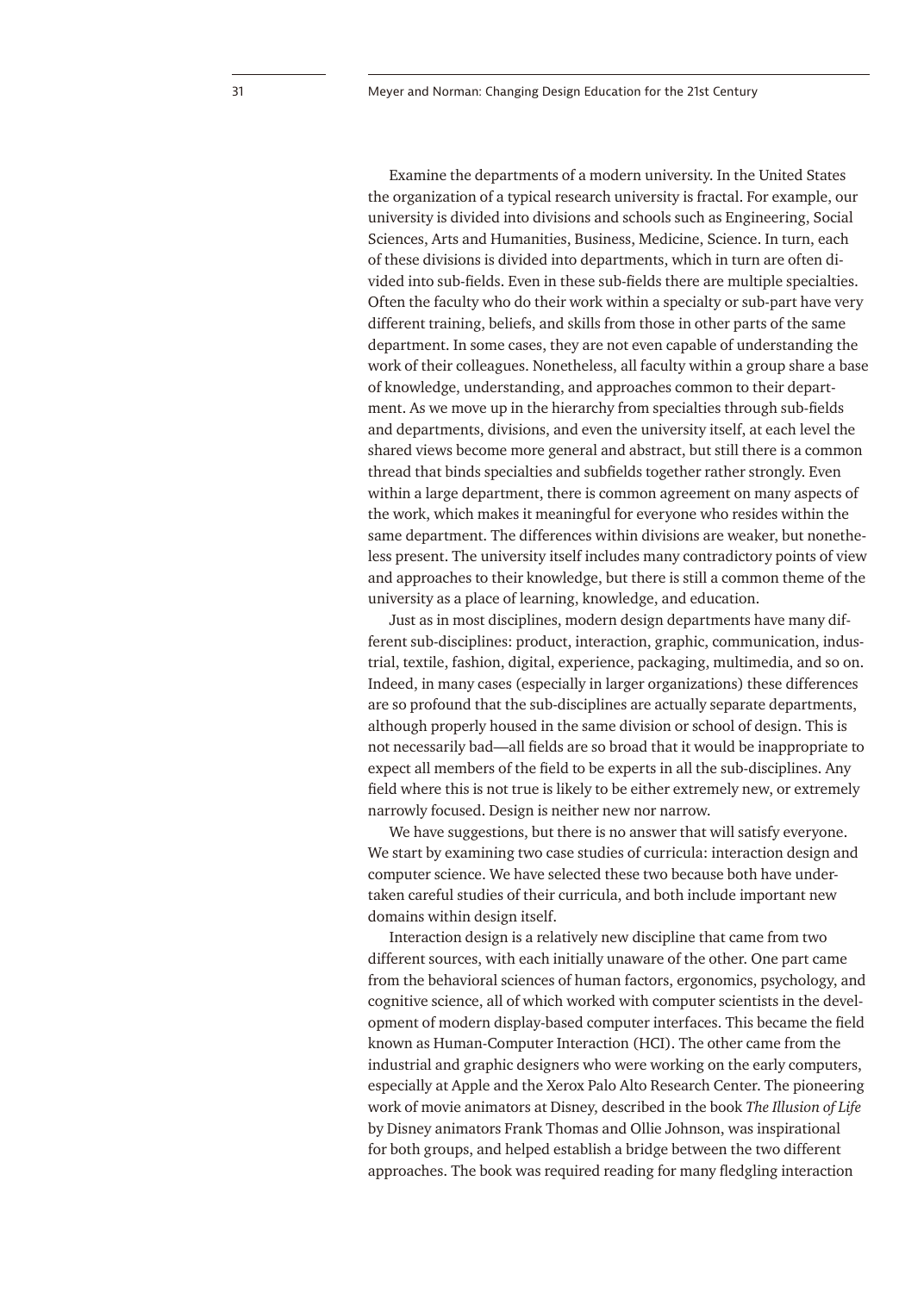- <span id="page-19-0"></span>**34 Frank Thomas and Ollie Johnson,** *The Illusion of Life: Disney Animation* **(New York: Disney Editions, 1981).**
- <span id="page-19-1"></span>**35 We apply a similar criticism of the current, limited use of the term "experience design."**
- <span id="page-19-2"></span>**36 The acronym takes the letters HCI and rearranges them into CHI to make them pronounceable. One of us, DN, argued strongly, when the decision was being made, that this was wrong because people should always come before the technology. Therefore, ACM being a computer science community, was not the correct home (even the name is wrong "Association for Computing Machinery": the association is for the machines, not the people!). However, he lost the battle. (Given the power of ACM and the weakness of all competing human factors and design societies, it was probably better for the profession that not only did CHI end up in computer science, they managed to get their courses highly recommended in all computer science curricula, and thereby also enabled interaction designers to get better pay and even to become members of the National Academy of Engineering. Political considerations can be more powerful than logical ones.)**
- <span id="page-19-3"></span>**37 Jamie Cavanaugh, "A Matrix of Competencies for Interaction Design,"**  *DesignHigher* **(online), March 14, 2018, [https://www.designhigher.com/](https://www.designhigher.com/competencies-for-interaction-design/) [competencies-for-interaction-design/.](https://www.designhigher.com/competencies-for-interaction-design/)**

designers in California's Silicon Valley.**[34](#page-19-0)** Today, although the two different groups are still considered separate disciplines, HCI and Design, they usually work together in multidisciplinary teams, each contributing different components of the total product.

We believe that its history distorts the true powers of interaction design: understanding all forms of interaction between people, the environment, technology, and designed artifacts. It should not be restricted to computer displays.**[35](#page-19-1)**

Computer science has many similarities with design, with many people who call themselves computer scientists being practitioners, sometimes self-taught, who are programmers working for companies, developing useful systems and applications, much as many practicing designers who work in product design. These activities can be contrasted with academic scientists and designers who advance the general state of knowledge within various research communities (mostly in universities, but also in research divisions of industry). More importantly, however, one subfield of computer science, Human-Computer Interaction (HCI) overlaps much of interaction design and many interaction designers work in industry or as faculty within design or even computer science departments. They publish in HCI journals and magazines and attend and present papers at the annual ACM CHI conference.**[36](#page-19-2)**

The technical societies for computer science have conducted thorough reviews of curricula that we find to be useful examples of how design might handle the tensions among the many different sub-specialties as well as between practitioners and academics.

#### *Case Study 1: The CUMULUS Report on Interaction Design*

CUMULUS, the International Association of Universities and Colleges of Art, Design and Media published "A Matrix of Competencies for Interaction Design" in March 2018,**[37](#page-19-3)** based on Adam Dunford's 2018 MSc thesis defended at Chalmers University of Technology (Gothenburg, Sweden). One would think that this specialized subset of design could have a rather well-defined set of concepts, and therefore, a relatively standardized curriculum. Nope. Here are some pithy excerpts from Jamie Cavanaugh's CUMULUS essay:

"Here's the problem in a nutshell: there's no common description or criteria for creating an interaction design degree. This poses a problem for both industry and for prospective students.

"For industry, education becomes a poor predictor of the success of a job candidate because it is unclear which skills are taught in Interaction Design programs. For the prospective students, it's unclear 'what they're getting' when enrolling in an Interaction Design program.

"Several insights were gathered from Adam Dunford's research that are critical to understanding what industry needs and expects from interaction design education:

- Interaction design lacks a unifying disciplinary core
- Industry disagrees on what interaction designers should know
- Academia disagrees on what interaction designers should be taught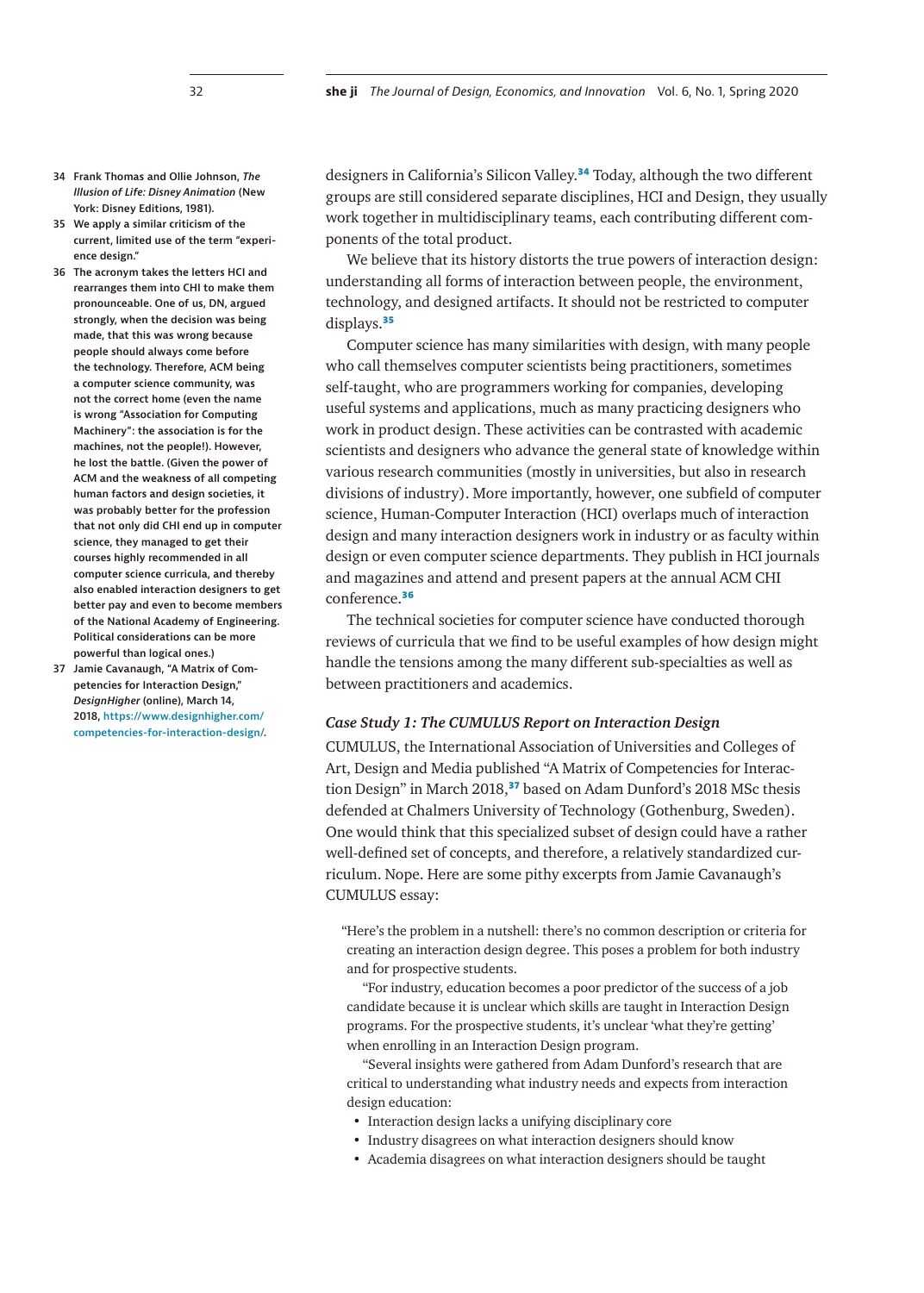- <span id="page-20-0"></span>**38 The Joint Task Force on Computing Curricula: Association for Computing Machinery/IEEE-Computer Society,**  *Computer Science Curricula 2013: Curriculum Guidelines for Undergraduate Degree Programs in Computer Science* **(New York: ACM and IEEE, 2013), DOI: [https://doi.](https://doi.org/10.1145/2534860) [org/10.1145/2534860](https://doi.org/10.1145/2534860).**
- <span id="page-20-1"></span>**39 The subfield of cybersecurity was added in 2017, but as an addendum. Presumably this will become a part of the formal discipline when the next decade's revisions are completed, sometime in the 2020s. Let this be a warning to those who think any curriculum will last for long.**
- <span id="page-20-2"></span>**40 Joint Task Force on Computing Curricula,**  *Computer Science Curricula 2013***, 21–22.**
- Both practitioners and academics agree that interaction design education is inadequate (although they don't always agree why)
- The skills and knowledge required to practice interaction design exceeds what can be taught…."

# *Case Study 2: Curriculum Development in Computer Science*

The Society for Computer Science (Association for Computing Machinery— ACM) produces recommended curricula, updated every few years, most recently in conjunction with the Computer Science division of The Institute for Electrical and Electronic Engineers (IEEE).**[38](#page-20-0)** In the 2013 report they divided the field into five sub-fields, with different curricula for each: computer engineering, computer science, information systems, information technology, and software engineering.**[39](#page-20-1)**

The 2013 Computer Science curriculum is very detailed—518 pages, including recommendations and course descriptions. Several of their core principles can apply equally to design (with obvious changes in the disciplines that are named). The principles that also apply to design (somewhat edited by the two of us) are in the list below.**[40](#page-20-2)** (Additions are set in parentheses, in regular type. Deletions are marked by ellipses …). As you read the guidelines, notice how well each translates into a useful, constructive guideline for curricula in design.

The curriculum

- must provide realistic, adoptable recommendations that provide guidance and flexibility, allowing curricular designs that are innovative and track recent developments in the field. The guidelines are … intended as guidance, not as a minimal standard against which to evaluate a program.
- must be relevant to a variety of institutions. Given the wide range of institutions and programs (including 2-year, 3-year, and 4-year programs; liberal arts, technological, and research institutions; and institutions of every size), it is neither possible nor desirable for these guidelines to dictate curricula for computing. Individual programs will need to evaluate their constraints and environments to construct curricula.
- (must manage the) size of the essential knowledge…. While the range of relevant topics has expanded, the size of undergraduate education has not. Thus, (schools) must carefully choose among topics and recommend the essential elements.
- should be designed to prepare graduates to succeed in a rapidly changing field. Curricula must prepare students for lifelong learning and must include professional practice (e.g., communication skills, teamwork, ethics) as components of the undergraduate experience…. Students must learn to integrate theory and practice, to recognize the importance of abstraction, and to appreciate the value of good engineering design.
- should identify the fundamental skills and knowledge that all … graduates should possess while providing the greatest flexibility in selecting topics. To this end, we have introduced three levels of knowledge description: Tier-1 Core, Tier-2 Core, and Elective.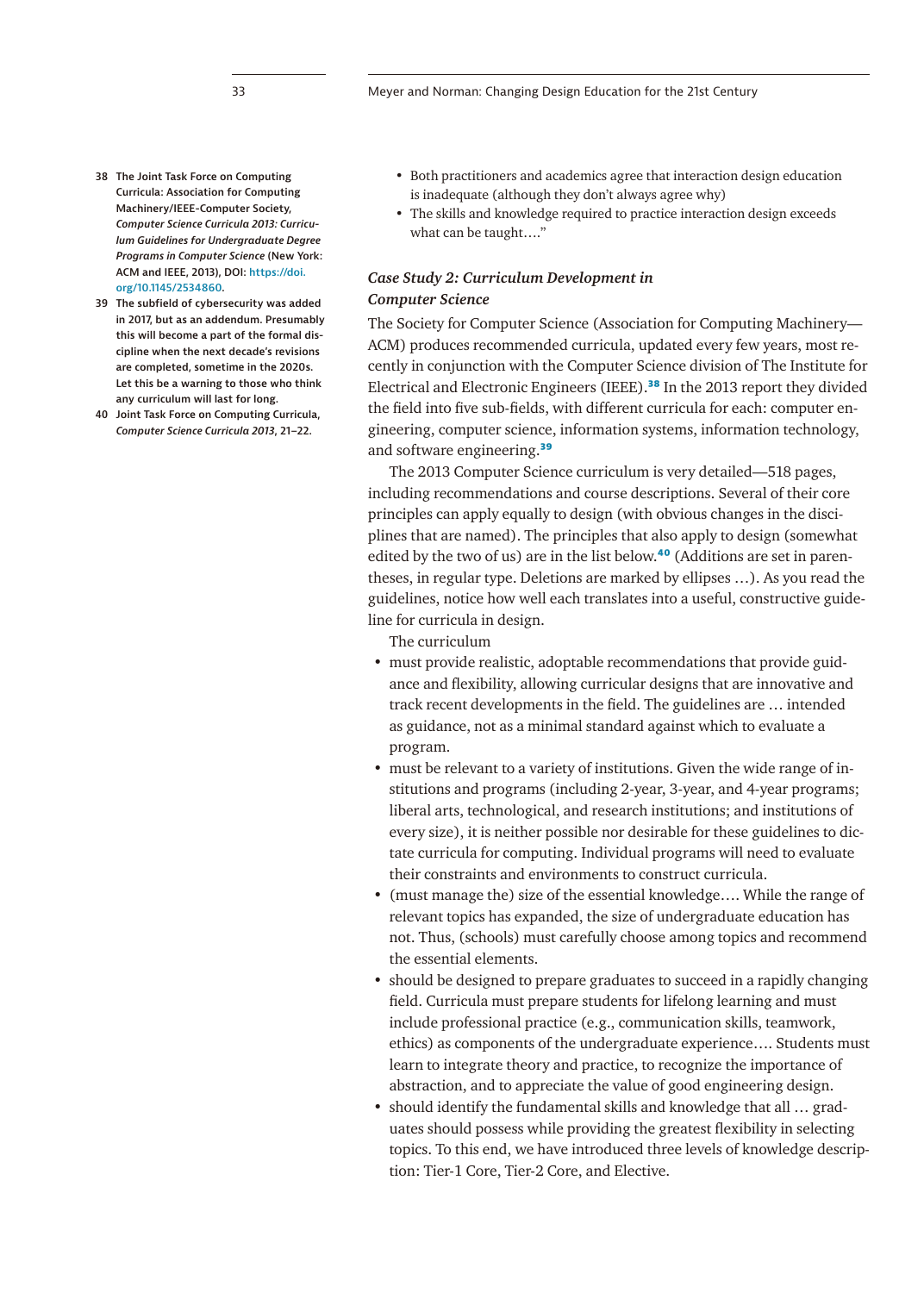<span id="page-21-0"></span>**41 Ibid., 30.**

- should provide the greatest flexibility in organizing topics into courses and curricula. Knowledge areas are not intended to describe specific courses. There are many novel, interesting, and effective ways to combine topics from the body of knowledge into courses.
- should be designed to provide students with the flexibility to work across many disciplines. Computing (Design) is a broad field that connects to and draws from many disciplines, including mathematics, electrical engineering, psychology, statistics, fine arts, linguistics, and physical and life sciences.

#### *The Power of Tiers in the Curriculum*

We believe the notion of a tiered curriculum is useful, and perhaps should be adopted within design. Here are how those tiers are defined and used in computer science:**[41](#page-21-0)**

- A Core Tier-1 topic should be a required part of every … curriculum. While Core Tier-2 and elective topics are important, the Core Tier-1 topics are those with widespread consensus for inclusion in every program. While most Core Tier-1 topics will typically be covered in introductory courses, others may be covered in later courses.
- Core Tier-2 topics are generally essential in an undergraduate … degree. Requiring the vast majority of them is a minimum expectation, and if a program prefers to cover all of the Core Tier-2 topics, we encourage them to do so. That said … programs can allow students to focus in certain areas in which some Core Tier-2 topics are not required.

#### *Conclusions from the Case Studies*

It is interesting to contrast the lack of cohesion reported by CUMULUS for interaction design curricula within design schools with the clarity and precision of the HCI curricula for computer scientists. Why this difference?

One answer is the maturation of the fields. Computer science is a far more mature discipline despite the fact that, in years, it is far younger. Computer science has a solid base in academia, something lacking in the design profession. Many designers were trained in art schools as practitioners and have very little understanding of academia, rigor, the need for evidence, and so on. Instead, teaching has primarily been through mentorship, which basically means teaching via opinions of the instructors. Computer science, on the other hand, has its roots in engineering (mostly electrical engineering) and, to a lesser extent, applied mathematics.

## **Design Education: Considerations**

#### *The Role of Experiential Learning: Learning by Doing*

Design is a discipline of making and of doing. Accordingly, the design project plays an important role in training. We recommend devoting a large portion of each year's curriculum to design projects (this is, of course, a common practice in most design schools). Projects can be selected to fit the specialization of the student. Many projects will be long, continuing ones, so students will join a project that has already been going on. In the early years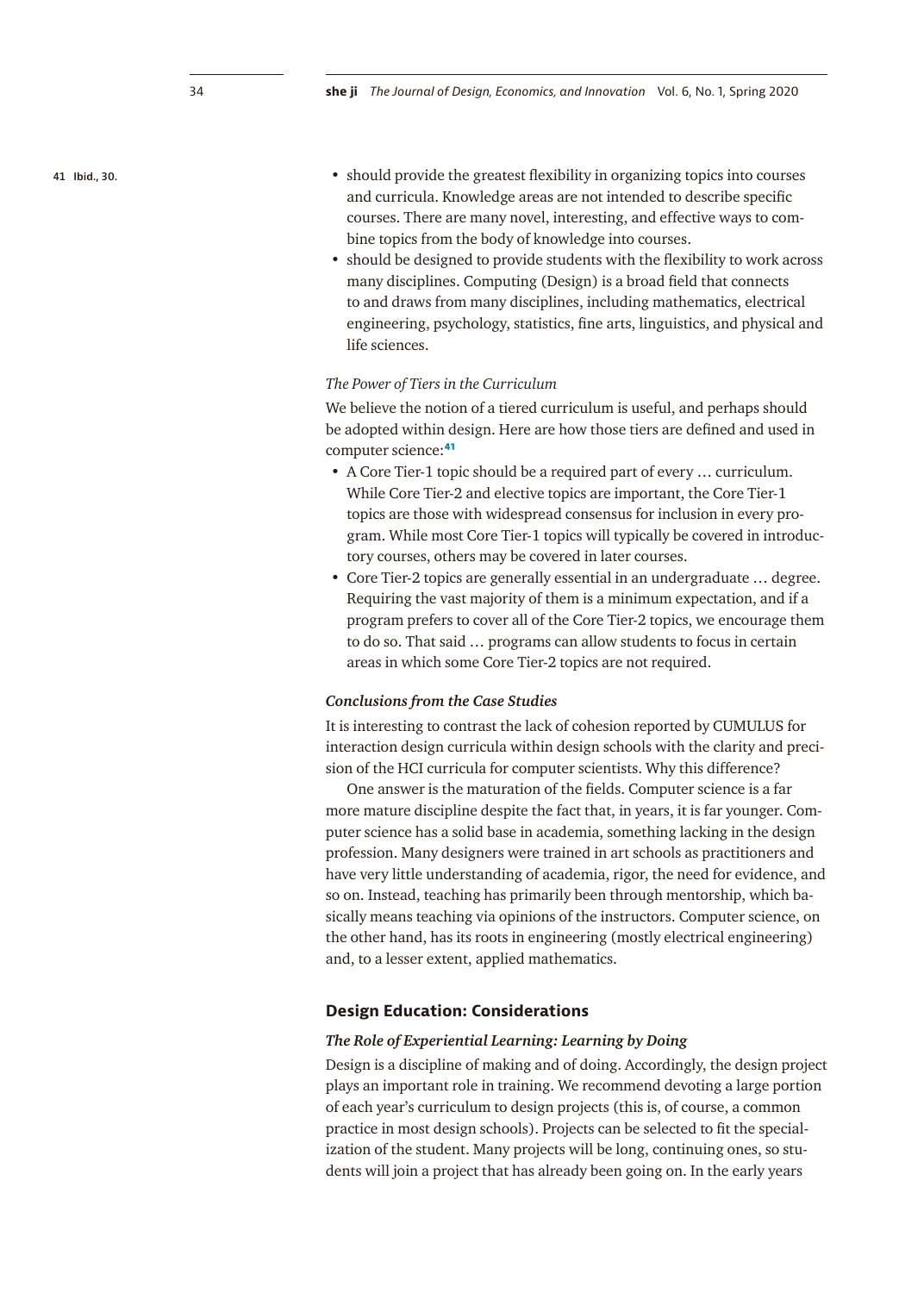<span id="page-22-0"></span>**42 Papanek, preface to** *Design for the Real World***, ix.**

of education, students enter as apprentices, learning not only the skills of design, but how teams function; learning followership is just as important as leadership, although often neglected in design project courses. Toward the end of the education, students should be allowed to select projects of most relevance to their specialization and also to assume positions of leadership, guiding the younger students.

Note that just sending students off to do projects does not produce the desired results. The traditional process of mentoring, guiding, and critiquing throughout the process is essential. Projects also have to be selected or refined to ensure that they cover the concepts being stressed within the class.

The project is also essential for motivational purposes. Students enter design programs in order to build and create, so getting them involved on day 1 is a great motivator. Moreover, the issues faced with the projects will also demonstrate to the student the relevance of the other parts of the curriculum.

#### *The Role of Academic Courses*

Since the 1950s, design has accumulated numerous principles, rules, guidelines, and heuristics, some supported by evidence, some simply stated as obvious axioms. More recently, multiple research journals and conferences have emphasized the importance of rigor in establishing these guidelines, with evidence collected in statistically appropriate ways.

Courses designed to help create and grow a systematic body of knowledge for design, developing principles and theories that aid in understanding, that can be generalized to a wide range of issues, and that are supported by evidence, are essential if the field is to keep up with changes in the world. These changes include the development of new technologies, new cultural distinctions, different business models for industry, and more and more, concern for ethical issues. The designs of many objects are deleterious to the world's environment, in the mining and harvesting of the materials, in waste products and use of energy during manufacture and shipping, and then in deleterious impact upon the environment in their disposal. Many designs are more expensive than need be, use more energy than might be needed and in general are not sensitive to the major societal issues facing the world.

These points are not new. Numerous courses, books, and writings have addressed these issues. Our favorite is one of the earliest, Victor Papanek, whose first sentences of his 1971 book deserve repeating:

"There are professions more harmful than industrial design, but only a very few of them. And possibly only one profession is phonier. Advertising design, in persuading people to buy things they don't need, with money they don't have, in order to impress others who don't care, is probably the phoniest field in existence today. Industrial design, by concocting the tawdry idiocies hawked by advertisers, comes a close second."**[42](#page-22-0)**

We would only change one word from this statement: delete "industrial" because today, the complaint can be made of the work of all subfields of design.

Yes, we need more academic classes—and in this ever changing, environmentally challenged world, we must address ethics, fairness, sustainability, and preservation of the environment.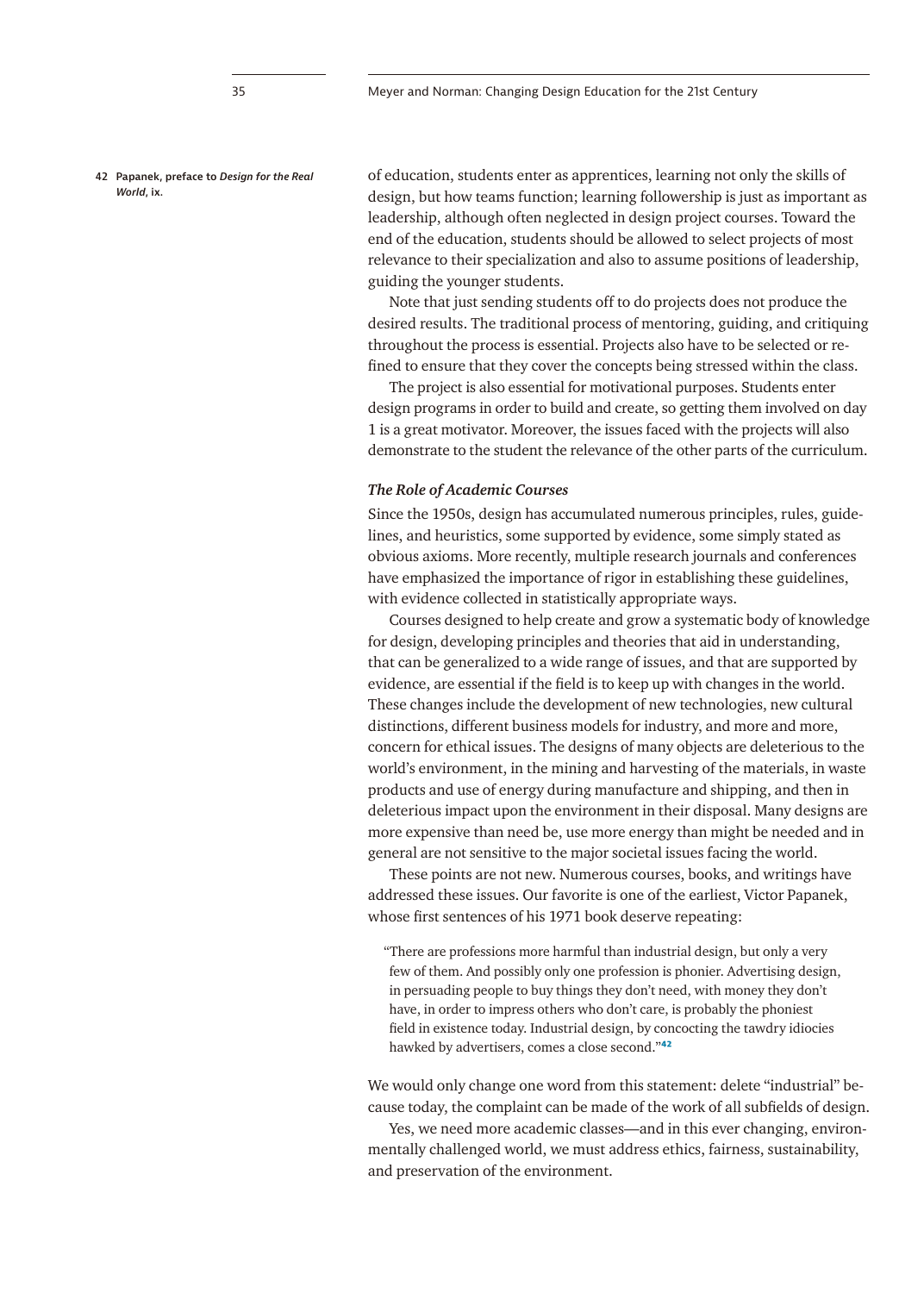<span id="page-23-0"></span>**43 Krystle Dodge, "Professional Vs Research Focus,"** *DegreeQuery* **(online), accessed January 21, 2020, [https://www.](https://www.degreequery.com/what-is-the-benefit-of-an-eng-d-degree-vs-a-traditional-ph-d-degree/) [degreequery.com/what-is-the-benefit](https://www.degreequery.com/what-is-the-benefit-of-an-eng-d-degree-vs-a-traditional-ph-d-degree/)[of-an-eng-d-degree-vs-a-traditional-ph](https://www.degreequery.com/what-is-the-benefit-of-an-eng-d-degree-vs-a-traditional-ph-d-degree/)[d-degree/.](https://www.degreequery.com/what-is-the-benefit-of-an-eng-d-degree-vs-a-traditional-ph-d-degree/)**

# **Curriculum Recommendations for Design**

#### *The Degree Structure in Design*

As design has evolved from its origins in schools of art and architecture, it has followed the normal academic tradition of offering degrees at three levels: bachelor, master, and doctor. However, a wide variety of labels have been associated with these degrees: A (Arts), FA (Fine Arts), S (Science), Des (Design), PhD (Doctor of Philosophy).

Prefaced by B (Bachelor's) or M (Master's) and often made more specific by a postfix "in X," where X can be almost any specialty, such as industrial design, graphic design, and more, the distinction between the BA/MA and BS/ MS degrees reflects the degree of concentration upon the major subject: A implies broader coverage of general education and S more focus upon the major.

The type of degree awarded to designers varies quite radically. At the Bachelor's and Master's levels the most common degrees are labelled BA-MA, BS-MS, BFA-MFA, and BDes-MDes. In the United States, the frequent use of BFA and MFA titles appears to be a holdover from the days when design was taught in art schools and departments. Almost everyone uses the PhD for the doctoral degree, although some also use DDes.

The distinction between a DDes and a PhD is not clear. We had thought that the DDes (Doctor of Design) was used for practitioners, where the final thesis requirement was either waived or was a practical project whereas in PhD studies, the final thesis for a PhD is meant to be a publishable piece of work that represents new knowledge that can be applied by others.

However, in conversation with colleagues from many institutions, the distinction was not shared by everyone, although one online description about the related distinction in engineering between the EngD and the PhD degrees supports it:

"The biggest difference between the Doctor of Engineering and Doctor of Philosophy degrees is that the EngD is a professional degree, while the PhD is a research degree. A traditional Doctor of Philosophy in Engineering focuses on engineering theory and scholarship, heavily emphasizing original research work that can take years.

"A professional doctorate, sometimes called an applied doctorate, focuses on developing specialized skills for practical application in the engineering workforce."**[43](#page-23-0)**

#### *Why Not Call Our Degrees "Design" (Des)?*

We believe that the continual use of the Fine Arts label in the United States (and elsewhere) in both the undergraduate degree (BFA) and the master's degree (MFA) is inappropriate, helping to blur the distinction between design and art. Design is not art: art is not design. Designers are developing concepts for others, whether it be a product, service, organizational chart, or new way of dealing with the world's societal issues. In many instances, there are important aesthetic requirements for the designs, especially within industrial and graphic design. However, many of the newer areas of design of services, organizational structures, hospital procedures, and more—have no art or aesthetic component (in the usual sense).

We strongly believe that designers should receive their own degree, not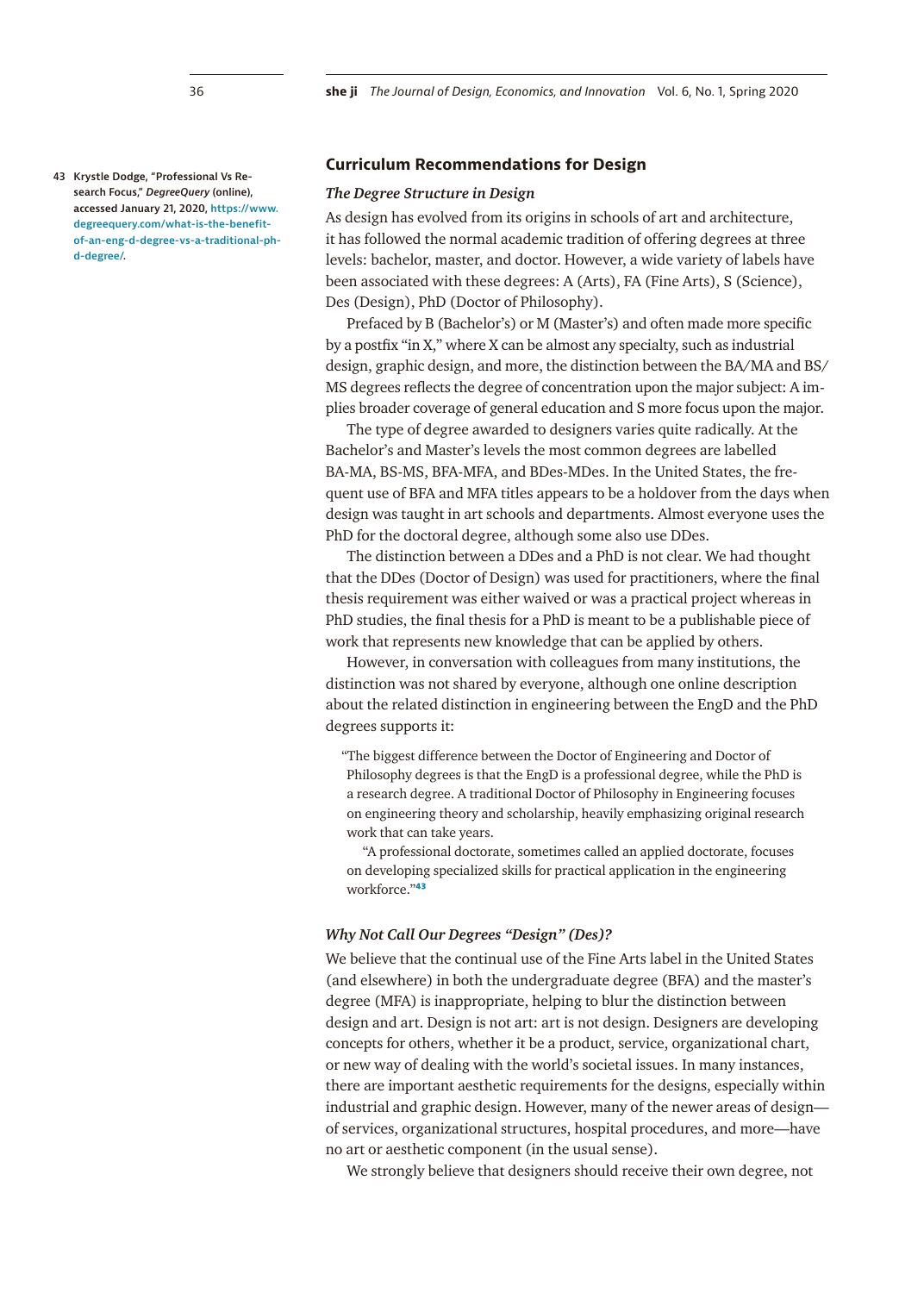- <span id="page-24-0"></span>**44 "Undergraduate Programs," Carnegie Mellon Design, Carnegie Mellon University, accessed January 22, 2020, [https://design.cmu.edu/content/](https://design.cmu.edu/content/undergraduate-programs) [undergraduate-programs.](https://design.cmu.edu/content/undergraduate-programs)**
- <span id="page-24-1"></span>**45 Papanek,** *Design for the Real World***, 301.**

one borrowed from the fine arts. We recommend that design schools all use the degree title that represents design, not art: Bachelor and Master of Design—BDes and MDes—both of which are existing, established degree titles, used by many universities around the world. We recommend the policy adopted by Carnegie Mellon University's design program:

"We have recently changed our undergraduate degree designation from a BFA (Bachelor of Fine Arts) to a BDes (Bachelor of Design). Design programs around the world are moving to this distinction, which acknowledges that design has become a discipline that is separate and distinct from fine art. Just as architecture offers a bachelor's in architecture (BArch), design degrees are designated at the undergraduate level as a BDes, the master's level as MDes (Master of Design) and the professional doctorate as Doctor of Design (DDes). The academic accreditation of the BDes is the same as the BFA with the same number of credits awarded."**[44](#page-24-0)**

# *Should a Designer Have an Undergraduate Degree in Design?*

"It is unfortunate that almost all schools or departments of design in the United States require an undergraduate degree in the same field as that in which the student hopes to do graduate work. We chose a different way, because of our passionate belief that the true design needs of the world must be carried out by cross-disciplinary teams. Hence, for graduate work we did not require four or five previous years of study in industrial design, architecture, or some other design area but preferred taking our young people from the field of behavioral sciences. This added meaning to their work."**[45](#page-24-1)**

Is it necessary—or even desirable—for a designer to have an undergraduate degree in design? Victor Papanek did not think so; we agree with him.

Many disciplines in universities focus on analysis—on a deep understanding of the phenomena of interest. Design, however, is a field of synthesis, of creating things—some tangible, some not. The act of creation automatically cuts across many of the existing disciplines of the university, and because we are creating for the benefit of people, organizations, and society, we must also be knowledgeable about these issues. Because modern, 21st century design requires a broad knowledge of many topics, we recommend that undergraduates devote most of their time to other subjects, doing a major outside of design in whatever area they are interested in. And yes, do minor in design. The combination of a degree in a traditional university subject—which provides a broad general education plus an in-depth education in a non-design topic—coupled with a minor in design produces a more powerful, insightful designer for the design thinking arena than those who have had four years of design studies with no depth in any other discipline. We are also pleased to note that an increasing number of design programs welcome such people.

The minor in design—or for that matter, single courses designed for those not majoring in design—can also be of great value for those who do not wish to become designers. Courses and minors have the virtue of educating non-designers in the power, methods, and various disciplines of design, which means that when they embark upon their career, they are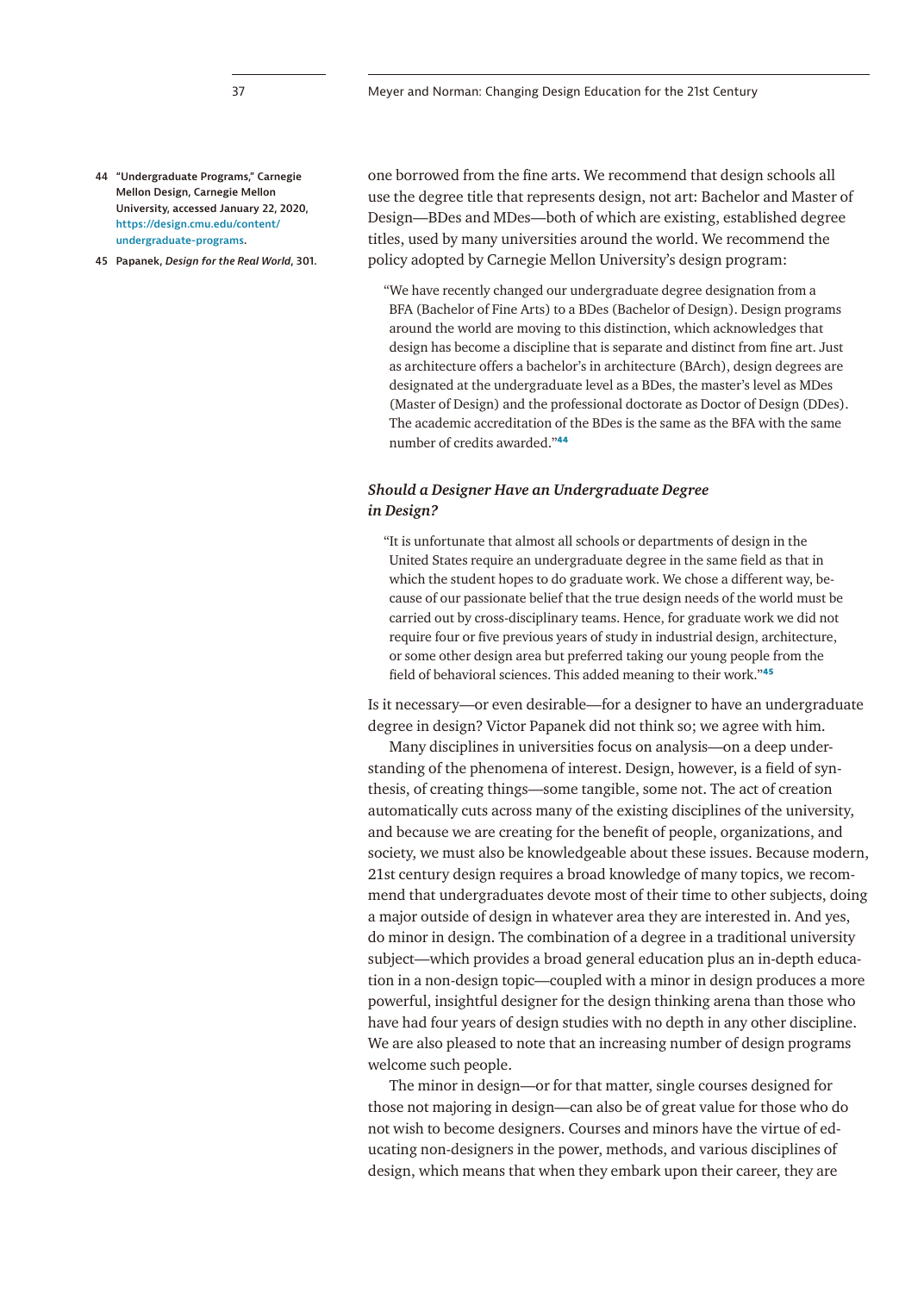better equipped to work together with design teams, or if they move into managerial roles in industry, to recommend the hiring of designers and the use of design firms.

We find further encouragement in this from our analogous professions. Many leading business schools (Harvard, most notably) have declined to offer a bachelor's degree, in favor of an MBA whose student population is carefully composed from a balanced mix of BAs and BSs from other fields who have several years of practical experience under their belts.

# **The Design Curriculum**

We define practitioner knowledge as knowing both what needs to be done and how to do it. These tend to be skills that are essential to the doing/ making part of design.

Academic knowledge is defined as the underlying rationales and principles for the activities of the designer. Some of this may be based upon science, some may be pre-science, but still guided by evidence. Some may be rules of thumb (heuristics) developed over a period of time by practitioners, with some backing in evidence. And some may be the beliefs of the practitioner, which have not been demonstrated through evidence, so their status as appropriate ways to proceed is still unknown.

Note that design is not alone in training those who wish to be practitioners with practical skills as well as imparting an academic breadth of knowledge to those who need this more abstract and general education for the paths they wish to pursue. Thus, in schools of business, the MBA degree is considered a practical, terminal degree, where students primarily learn the practical considerations of a wide variety of topics. Those who wish a PhD in business follow a rather different path, one that does not include getting an MBA and, moreover, one that does not require the same courses as those used by MBA students. There are similar distinctions in the training of lawyers, journalists, physicians, artists, musicians, and those in theater and media. Psychology is both an experimental, academic program and a practice (clinical and counseling, for example), and quite often the students in one track have few classes in common with the other. In all these disciplines there are continual tensions between the two types of training for the two different outcomes, with continual debates and revisions of the curricula.

We believe that designers need both practitioner knowledge, so that they can accomplish things, and academic knowledge to give them a deep, generalizable knowledge base to guide their activities. We resist the temptation to classify one type of knowledge as superior to the other. Both are important.

No single set of suggestions for a curriculum will work for all schools or students. Therefore, what we describe here is a basic philosophy of approach plus several examples of how a curriculum might be structured. Basically, we suggest that all students engage in a common, foundational set of courses, followed by a specialization, which is where they would spend most of their time. Some students might wish to take two specializations. Indeed, some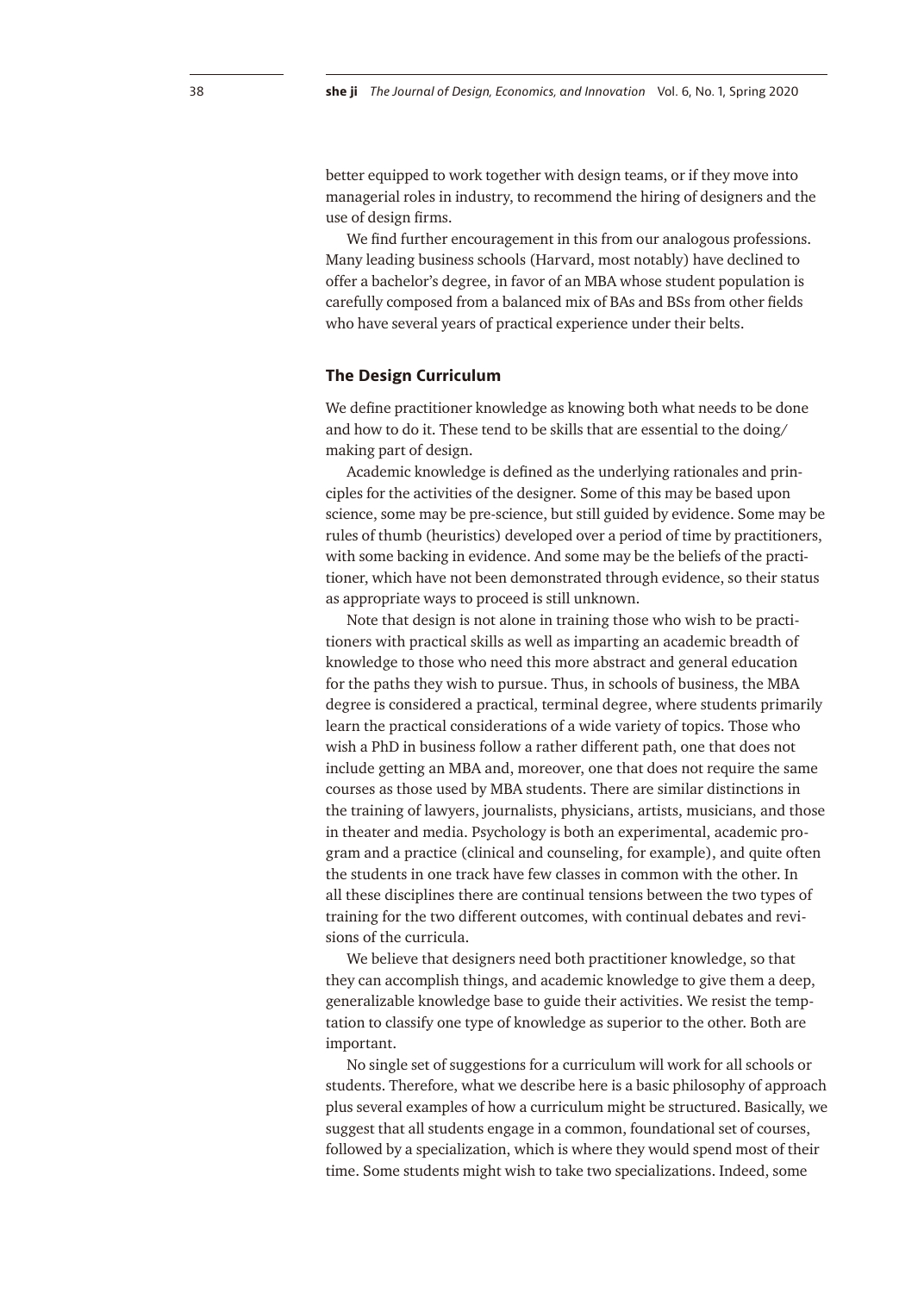**46 Sanders and Stappers, "Co-creation and** 

<span id="page-26-0"></span>**the New Landscapes of Design," 5–18; Iskander, "Design Thinking Is Fundamentally Conservative and Preserves the Status Quo," online.**

<span id="page-26-1"></span>**47 John Zimmerman, Jodi Forlizzi, and Shelley Evenson, "Research through Design as a Method for Interaction Design Research in HCI," in** *Proceedings of the SIGCHI Conference on Human Factors in Computing Systems* **(New York: ACM, 2007), 493–502, DOI: [https://doi.](https://doi.org/10.1145/1240624.1240704) [org/10.1145/1240624.1240704.](https://doi.org/10.1145/1240624.1240704)**

schools might wish to require that all students do two specializations, or perhaps a major and a minor specialization.

We recommend a core curriculum that consist of both forms of knowledge. Note that the bullet points represent concepts that need to be covered. They do not necessarily match with courses. Some concepts might require several courses, some might be covered much more rapidly, probably best if integrated into other course material or projects.

#### *Common Skills for All Designers*

Consider the four design challenge groups (A–D) and the corresponding sample scenarios with which we opened this paper:

- A Performance challenges
- B Systemic challenges
- C Contextual challenges
- D Global challenges: dealing with complex sociotechnical systems

Designers do have special, unique skills that inform their work. One is the ability to use sketching both as a means of thinking and as a way of communicating ideas to others. Sketching is of great importance even for those who work in groups C and D, for which drawing and sketching are not normally done (but are invaluable as both tools for thinking and for communicating ideas and suggestions).

The Human-Centered Designer also spends considerable time studying the relevant human behavior and culture in order to better understand the true underlying needs, not just the symptoms. More and more, research is conducted as part of a community-driven co-design process. This means that many ideas will come directly from the community being addressed, which helps enlist the support of the community (especially in groups C and D), and also feeds into a more accurate assessment of the true needs, competencies, and requirements for all four groups. Thus, although the fundamental principles of our design methods might stay the same, the way they are applied could be completely reframed, with the community being served taking the lead while designers and subject matter experts serve as coaches, guides, and mentors. Traditional HCD approaches, with their emphasis on designer skills, will almost definitely have to be transformed into community-driven, bottom up collaborations with the expert knowledge in all domains: a community-driven form of co-design.**[46](#page-26-0)** Teaching the capacity to reconfigure traditional design practices should be an integral part of foundational design education—after all, questioning everything is an important attribute of the creative designer."

Be people focused, solve the correct problem, prototype, and iterate. These are all common themes in design, but not in most other disciplines. Sometimes it is best to first conduct research to understand the people and issues. Sometimes it is best to start simply by making *something* (drawings, skits, prototypes) with the full understanding that it is apt to be very wrong, but nonetheless that its faults and difficulties can oftentimes present the quickest way to get the information required to rapidly converge upon an appropriate direction—a process known as research through design.**[47](#page-26-1)** At the beginning,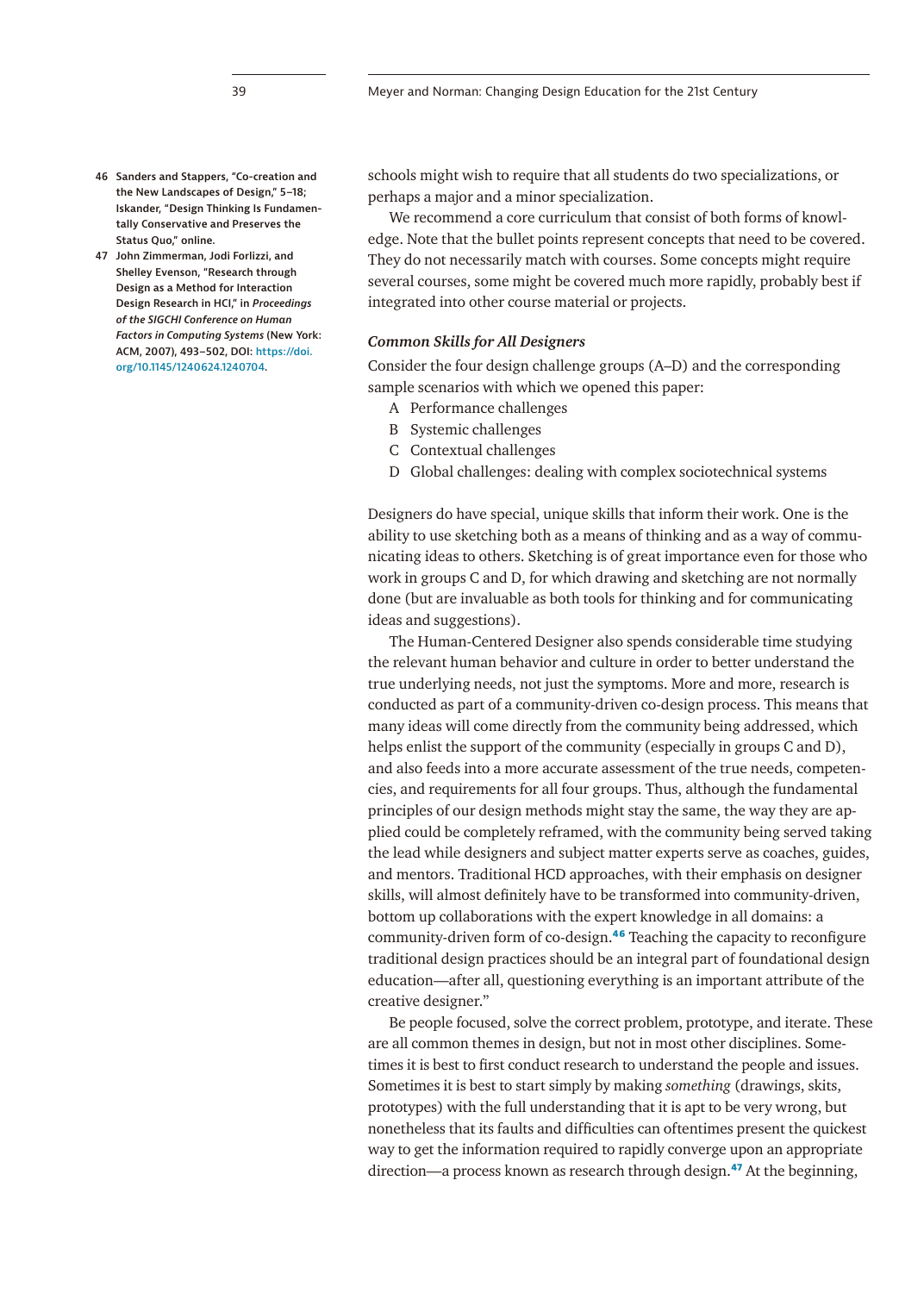<span id="page-27-0"></span>**48 Cross, "Designerly Ways of Knowing," 49–55; Nigel Cross,** *Designerly Ways of Knowing* **(London: Springer, 2006); Rivka Oxman, "Educating the Designerly Thinker,"** *Design Studies* **20, no. 2 (1999): 105–22, DOI: [https://doi.org/10.1016/](https://doi.org/10.1016/S0142-694X(98)00029-5) [S0142-694X\(98\)00029-5](https://doi.org/10.1016/S0142-694X(98)00029-5).**

one doesn't necessarily know what to look for, or what questions to ask. That initial deployment starts providing answers to those initial concerns.

In many ways, one might consider the following four components a recipe for design thinking: the use of drawing as a way of thinking; the emphasis upon people; the use of incomplete, perhaps faulty prototypes as probes to get more information; and the deliberate intention to make multiple prototypes in search of an answer that is good enough for deployment. (Not perfect—good enough.) These approaches are often quite foreign to people in other disciplines. And of course, there is also making sure that the endproduct is not only effective, but pleasurable, delightful, and understandable. And when errors or other failures occur (and they invariably will), making sure that it is easy for people to understand what has happened and what they should do.

What, then, is common to all the design disciplines? To us, it is the way design tackles problems. We hesitate to call this "design thinking," because the term has become trivialized and distorted through its overuse in the popular press and in industry. Nonetheless, the kind of thinking that leads to designing is indeed special, including what Nigel Cross calls our designerly ways of knowing.**[48](#page-27-0)** We include human-centered design in the practices that come under the heading of design thinking, because it focuses upon the development of devices, services, communications, and other things for the use and enjoyment by people. This is different from most engineering (and even computer science) design, where people and society are seldom considered. For us, the human being, which implies human society and culture, is paramount—which is why we are surprised that so few design curricula include substantive training in human behavior, human factors and ergonomics, societal issues, safety, and ethics. All are of critical importance in the design of things used by people and society.

Note that in the list of design methods we provide, each bullet point is a "module" of knowledge, not a separate course. Modules are probably best acquired within the broader context of instruction in general and/or within projects. Although the list below appears to be long, we do not believe it need be lengthy, assuming a thoughtful balance of explicit teaching and hands-on learning.

Most of the module topics should be tailored for students of design. Thus, many of the technical topics are best taught by professors within the design department. (To avoid perpetuating our previous criticism of developing and teaching coursework without drawing upon existing bodies of knowledge, we propose a "bootstrapping" approach to growing this faculty in the sections that follow.)

Statistics and experimental methods provide a good example of how and why things work—or don't. Almost every department in the social and behavioral sciences offers a course in statistics, and each one is tailored to the specific requirements of its discipline. They would never consider having their students take the general statistics courses offered by the university, because even though each field uses the tools with rigor, they do so in different ways. Design should primarily be concerned with statistics as an applied field, and the way the tools are applied will vary considerably depending on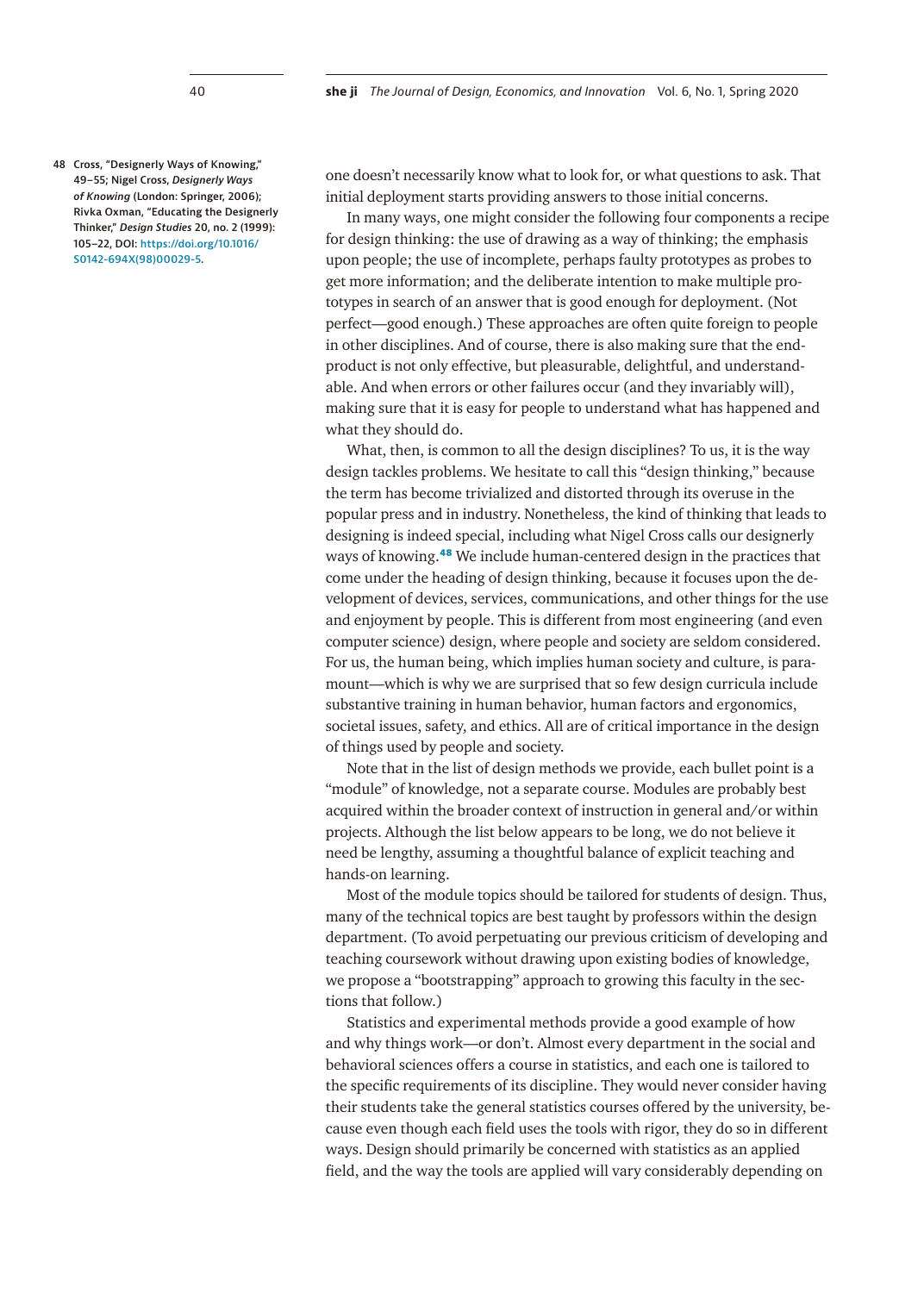the context. Unfortunately, design departments that offer statistics often teach the methods used in psychology, which are quite inappropriate for use within an applied discipline where the concern is with "good enough" and large effect sizes, rather than the small differences that may be important theoretically, but often have only a negligible impact on the world.

- Design Methods
	- Human Centered Design principles
	- Co-design, community-driven design, co-creation and their variants
	- The role of designers in developing strategy and as managers, mentors, and facilitators
- Creativity—individual and team
- Leadership—team composition and management
	- Project experience (essential to hone the skills and to train both followership (years 1 and 2) and leadership (years 2 and 3)
- Design research (applied; rapid ethnography)
	- Quantitative methods
	- Qualitative methods
- Core principles of business
	- Finance—income statements, balance sheets, and cash flow
	- Data-driven decision making and justification
	- Sales and marketing
	- Operations, distribution, supply chain management
	- Patents and intellectual property
	- Business models—their relation to profits, losses, margins and onetime and continuing costs and incomes over an n-year period
	- How to present to executives
- Basic principles of academic research, and how to apply the findings of others
	- Rigorous thinking and debate based upon evidence
	- Skills to develop rapid prototyping
	- Computational methods: big data, basic programming, and computational thinking
- Thinking by sketching and by making
- Experimental methods and statistics
	- Simple probability theory and an understanding of variability, measurement methods, and statistical significance
	- Obtaining large effects, using smaller sample sizes and simpler tests
	- Biases, and methods to counteract or mitigate experimenter bias, human sampling biases, order effects of presentation, etc.
	- The pros and cons of A/B testing
	- Ethical concerns in running experiments
- Ethics
	- The designer's responsibilities toward societal good, the world's major societal issues, the environment, local communities
	- The ethics of what we are designing: impact upon people, the environment, health, and safety
	- Respectful treatment of individual and group identity (gender, race, country of origin, religious beliefs, etc.)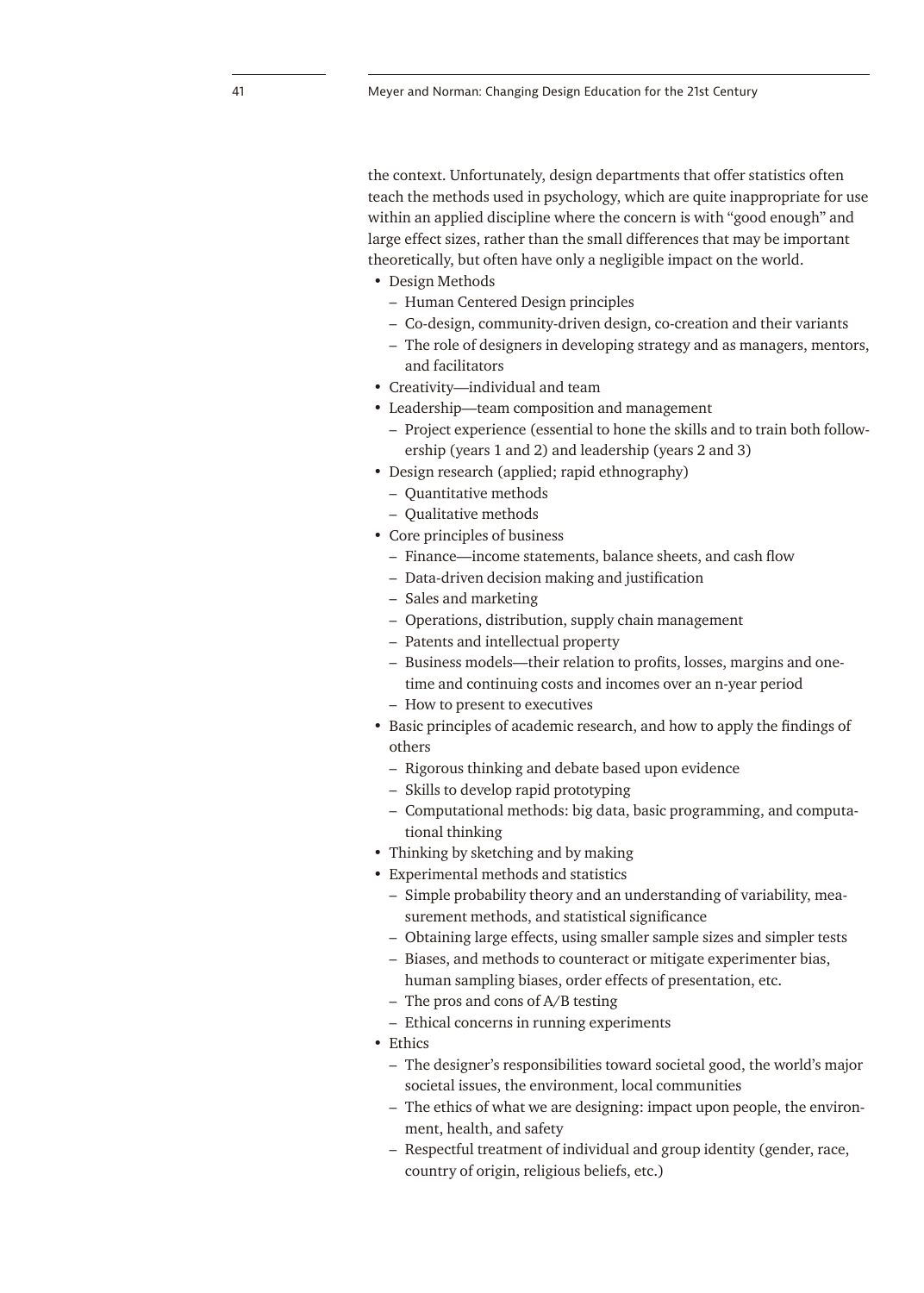- Balancing the designer's ethical considerations with systems of policy, profit, law
- The real world
	- World history
	- Culture
	- Human psychology, sociology, and anthropology
	- Basic human factors and ergonomics
	- Human interaction

## *A Family of Curricula*

Copying from the recommendations of computer science, we propose the development of a family of curricula. Schools and departments can select parts of the family that are most appropriate to their focus and their student bodies.

#### *Specialization Skills*

Students focus on their specializations toward the end of their studies, with the concentration on the specialization continually increasing.

## *Two Tiers of a Curriculum*

Tier 1 represents those courses that are fundamental to all specialties and approaches. Tier 1 topics might be required of all students.

Tier 2 courses are more advanced, mostly of interest to people in the general specialties. Here is where each school can configure combinations of required and optional course that best fit the needs and interests of the students, while also assuming the appropriate amount of academic (and practical) rigor.

## **The Doctoral Degree (PhD)**

Having a PhD is the core requirement for becoming a faculty member at one of the top research universities in the world (and for those aspiring to be on that list). It requires understanding the nature of research and of academic scholarship—in other words, understanding the role of evidence and the importance of citing the works of others; knowing the history of other work on the topic; and presenting appropriate argumentation and discussion both of one's present work and that of others. Basic statistics and a knowledge of appropriate experiment design and comparison conditions are essential to ensure that there are no biases in the judgments.

As we consider the formation of doctoral students within the system of design education, we should also consider the evolutionary state of design schools and their eventual role in fostering further curricular development.

#### *The PhD Degree in Business*

The Carnegie report argued that the business school of 1959 needed to "bootstrap" itself into producing a cadre of PhDs who could carry the field forward. While the field urgently required a professoriate with a firm grasp of both science and pedagogy, teaching needed to be tightly coupled to an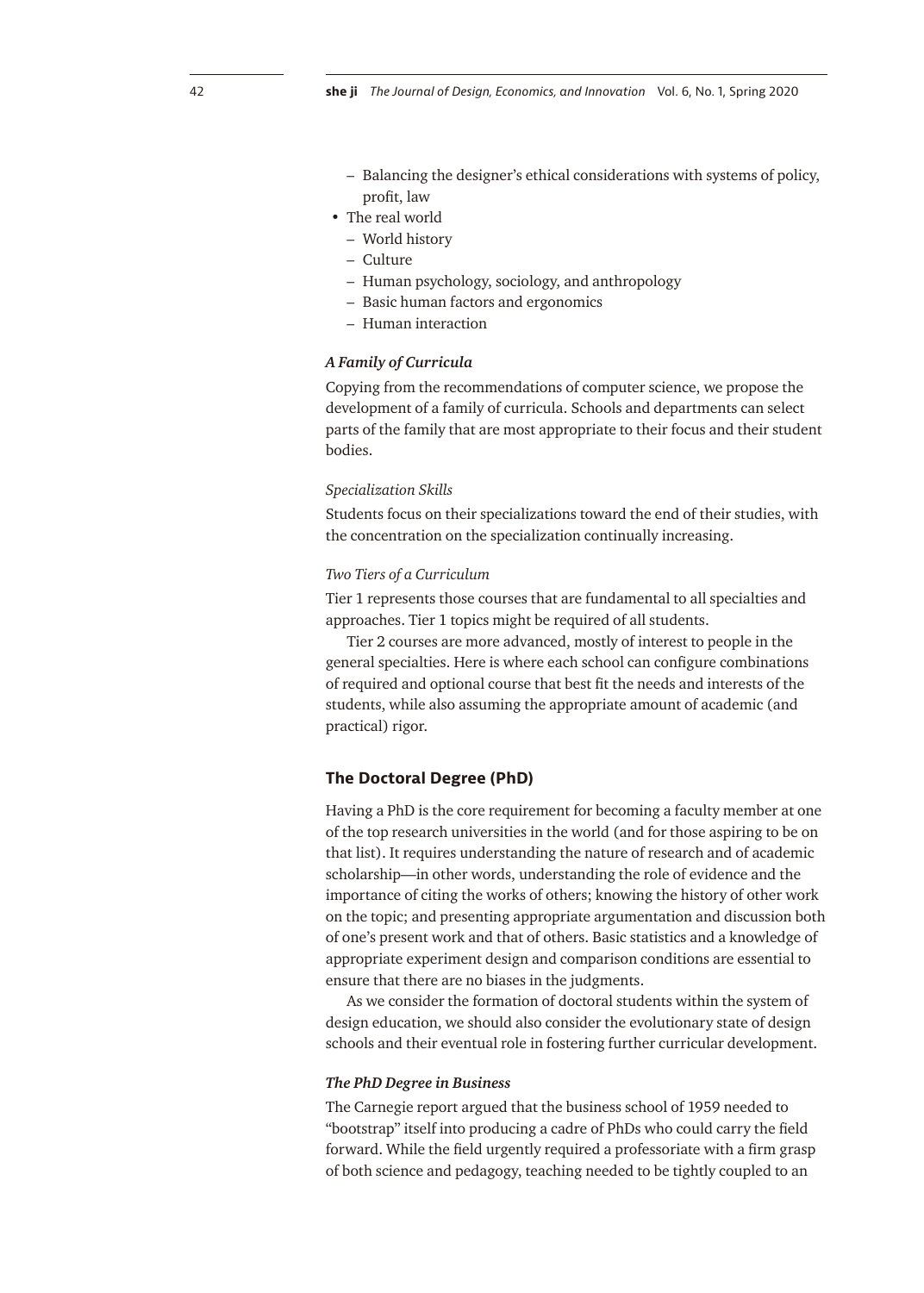<span id="page-30-0"></span>**49 Pierson,** *The Education of American Businessmen***, 299–301.**

innate understanding of the working professional. In this, it recognized that much of the core MBA material was foundational for the PhD, and that commingling the two educational paths would both connect the academic with the practitioner and allow students with an unrecognized inclination towards the PhD to discover that and shift tracks.

At the time, Stanford was cited as a leading example of a tight connection with significant overlap—PhD students took all core MBA classes. Further into its own evolution, Harvard had begun with the broad overlap model and by 1957 revised both PhD and MBA curricula to feature a smaller, more precisely targeted overlap, as the faculty had refined their understanding of the balance that would best serve both practitioner and academic.

Pierson hypothesized that a continued iteration of the curricula by successive generations of academics would result in a research-focused, practice-advancing professoriate.**[49](#page-30-0)** Today, we know of no credible doctorategranting business school without a clearly defined separate MBA and PhD tracks that have been connected through the cultural expectation that no research is complete without a discussion of managerial implications, and no class is complete without a grounding in theory.

We interpret the above evolution as an extended, iterative design effort, with a heavy reliance on experiential user research, treating the faculty as lead users, and incorporating participatory design that draws from the practitioner community. The result is a robust system of both curriculum and culture.

#### *The PhD Degree in Design*

Like business, with its distinction between the training of practitioners (with the terminal degree being the MBA) and academic scholars (with the terminal degree being the PhD), design also has two different target occupations.

Traditionally, design departments and schools prepared students for life in the world of commerce as practitioners. A small number of these students would then return to academics as professors of the discipline, usually acting as mentors and supervisors of training in the craft. The basic degree for undergraduates varied across the world, but typically had one of three titles: BFA, BA, or BS (Bachelor of either Fine Arts, Arts, or Science). For those who did advanced study, the terminal degree in the field was essentially the same, substituting master (M) for bachelor (B): MFA, MA, MS.

Today it is common for design schools to require their professors to have a PhD. This has resulted in many debates about what a PhD in design stands for, especially as they are being granted by departments that have no or just a few PhD professors—which means that those responsible for granting and certifying the degree have very little understanding of the traditional academic requirements for the PhD.

The requirement that designers in academia have the PhD poses a paradox. If there are very few designers who have the PhD and even fewer schools currently offering the degree, who is to train the new design PhDs? Given that most designers are not trained in scholarship and the type of research citation, argumentation, and evidence-based reasoning required, the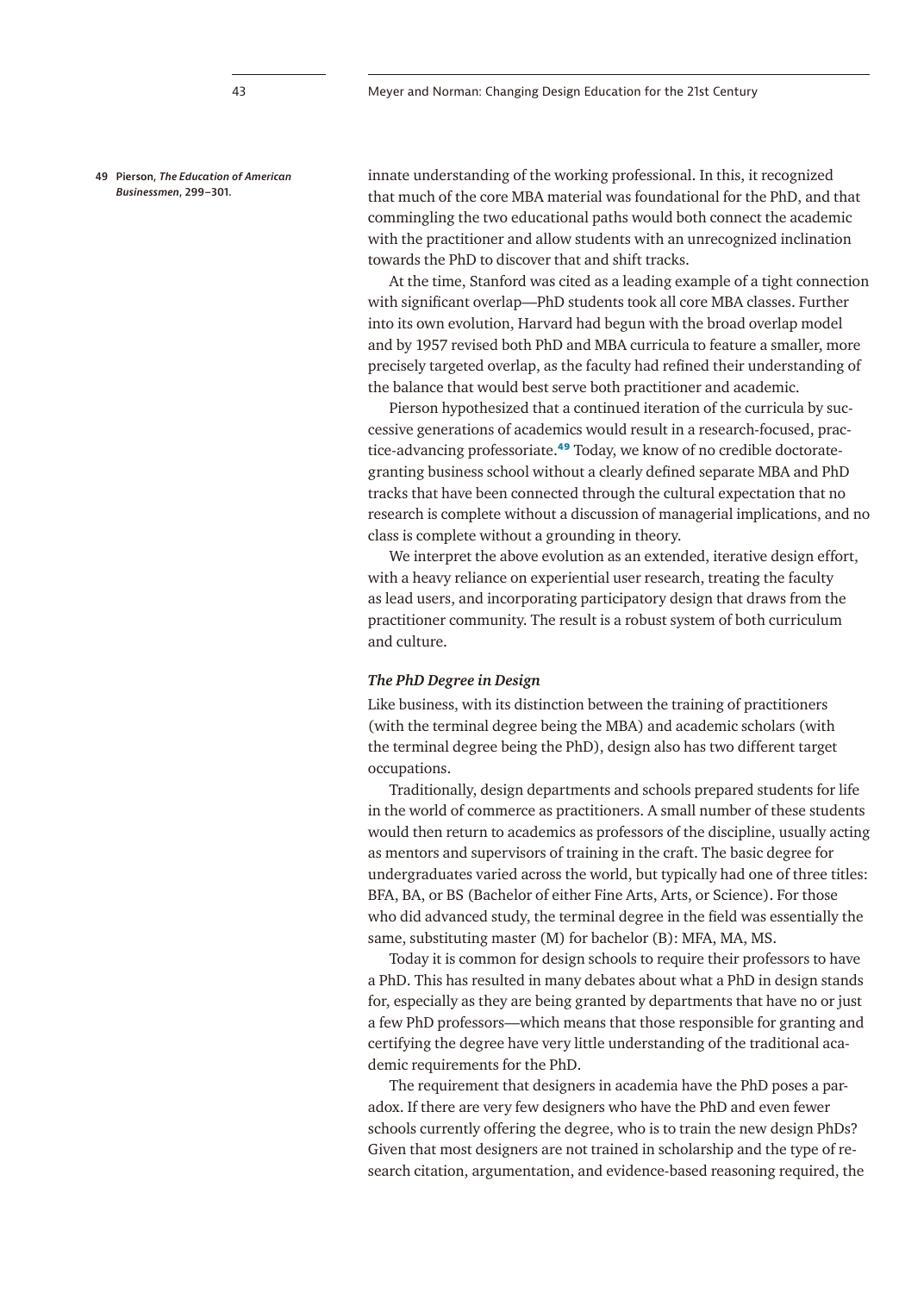- <span id="page-31-0"></span>**50 Nigel Cross, "Editing Design Studies—And How to Improve the Likelihood of Your Paper Being Published,"** *Design Studies* **63 (July, 2019): A1–A9, DOI: [https://doi.](https://doi.org/10.1016/j.destud.2019.06.001) [org/10.1016/j.destud.2019.06.001](https://doi.org/10.1016/j.destud.2019.06.001).**
- <span id="page-31-1"></span>**51 Ibid, A9.**
- <span id="page-31-2"></span>**52 Ena Voûte, Pieter Jan Stappers, Elisa Giaccardi et al., "Innovating a Large Design Education Program at a University of Technology,"** *She Ji: The Journal of Design, Economics, and Innovation* **6, no. 1 (2020): 50–66, DOI: [https://doi.](https://doi.org/10.1016/j.sheji.2019.12.001) [org/10.1016/j.sheji.2019.12.001.](https://doi.org/10.1016/j.sheji.2019.12.001)**

new crop of PhDs are apt to lower academic standards and lead to the sort of rubbish (to use an unkind word) that is sent to journals for publication. This criticism probably also applies to a number of existing designers who have PhDs. See the long, 9-page editorial by Nigel Cross, Emeritus Editor-in Chief of *Design Studies*, one of design's highest quality journals, complaining about the number of submissions that he is forced to reject without even sending them out for review because it falls so far below the required academic standards.**[50](#page-31-0)** Cross points out

"The fact that we still have to keep pointing out basic weaknesses in submitted papers suggests that education and training in design research is still weak. In those cases where the study being reported is based on PhD work, these criticisms of lack of awareness of the breadth and depth of the field and of basic research skills are actually an indictment of some of the standards of current doctoral supervision in design."**[51](#page-31-1)**

Unfortunately, we agree.

Consider the wide range of faculty training in the Industrial Design Engineering department at Delft University of Technology (TU Delft, the Netherlands), which we believe to be one of the very best design programs in the world. We suspect that one of the reasons for its success it that it started with faculty and staff from a wide range of disciplines, most of which included considerable emphasis upon the role of evidence, experimental design, and statistical analyses. In their article on their School for this issue of the journal *She Ji*, Ena Voûte, P. J. Stappers, and colleagues stated:**[52](#page-31-2)**

"At its inception, most of the teaching staff was teaching based on their industrial experience and design practice, but research has since become an important component of staff expertise. In the past, engineering schools had traditionally placed emphasis on problem-solving and solution-building in industry and society, rather than on writing academic papers. But since the 80s, a growing body of research has emerged, first on design methods, and then on supporting disciplines such as perception, management and manufacturing, and human factors. The number of people pursuing a PhD at the school grew. Most of the candidates in those early years had already gained research experience in other disciplines—in psychology, marketing, mechanical engineering, or physics, for example—but rarely in design. From around 2000, there was a steep rise in the number of candidates who had a design degree. This had an influence on research topics, journal types and other research dissemination platforms, and also on the way research was carried out."

We believe that because the PhD degrees of the Delft faculty come from so many well-established academic arenas, the students who receive design PhDs from Delft will have learned traditional academic rigor. Few design programs have the same wide range of faculty training and skills as TU Delft. We believe this to be at the heart of the issue we are addressing in this article.

#### *Bootstrapping the Training of PhDs*

Perhaps what is required is that we consciously bootstrap the PhD in Design by making the MDes an entrance requirement, and perhaps also requiring practical experience to ensure that any tacit knowledge formation is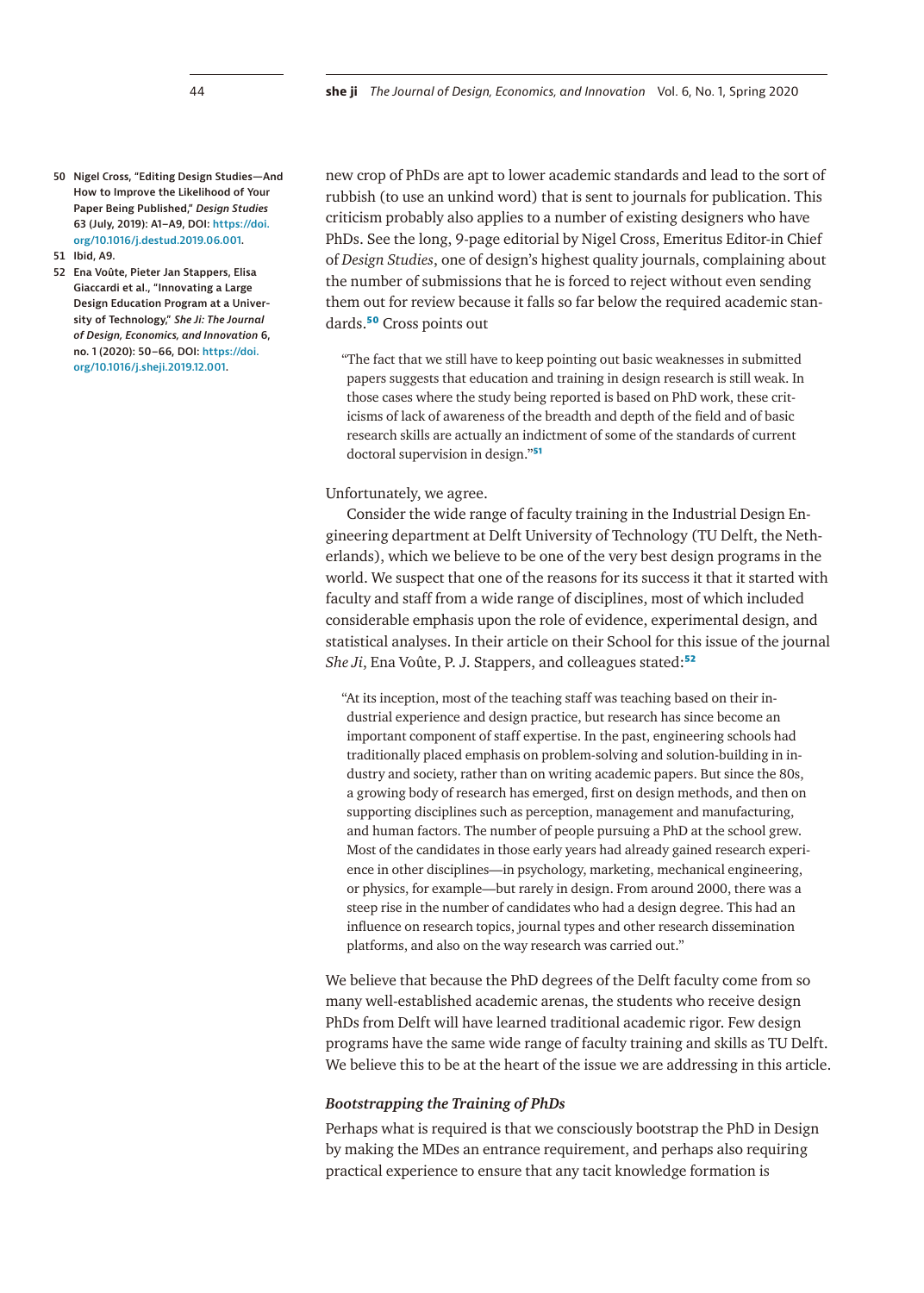<span id="page-32-0"></span>

**<sup>53</sup> Cross, "Editing Design Studies."** complete. We could bring the doctoral student into a mix of faculty advisors from design and other fields. We could consciously iterate both curriculum and culture, impressing upon our students that we are educating them through a transformation from design practitioners to design scientists, and that they, in turn, must teach their students to be more thoughtful practitioners or better scientists than they themselves are.

> Design education for the PhD will have to become broader, incorporating more history, philosophy, and ethics as well as economics, business, and technology. The role of evidence and the rigor that is required to make reasoned claims and arguments has to be taught. People who learn these methods and techniques (and embrace the need for their application) are not likely to fall under the criticisms Cross lists in *Design Studies*.**[53](#page-32-0)** Note that none of these requirements are technically difficult, but they do require a change in mindset for those who have only encountered design taught as a craft.

# **If Design Education Should Change, How Should We Go about It?**

What should design do? We suggest an approach based on our experience in traditional universities and departments. One of us (DN) has two degrees in electrical engineering from two different universities and a PhD in mathematical/experimental psychology, and he has been an instructor or professor in all these disciplines as well as a professor of computer science, cognitive science, and design. The other one of us (MM) has an undergraduate degree in physics and an MBA, and has worked in many design firms, becoming an executive of two of the best-known design consultancies in the world and CEO of a third firm at the cutting edge of practice and professional education. Neither of us had traditional design training, which makes us exceptional for the traditional designer, but surprisingly commonplace among many new designers.

Rather than trying to define a single best aspirational model for curriculum, faculty composition, degree structure, or relationship between practice and academia, we should instead pursue a model that is evolutionary, diverse, experimental, and iterative. We can draw upon the frameworks developed by the earlier reports for fields such as business and medicine to inform and moderate our efforts.

## *Convene a Powerful Study Group*

We have already examined the role of the Ford and the Carnegie Foundation reports on the transformation of management schools, but they are not the only examples supporting the power of a dedicated study group to transform education within a profession. Medicine followed a similar route. In the first decade of the 20th century, the Carnegie Foundation engaged Abraham Flexner to write a study on medical education. Flexner's 1910 report led to the radical renewal of medical education in the United States and Canada. The influence of this report was such that it also led to major improvements in the United Kingdom and Europe. This was the beginning of modern medical education.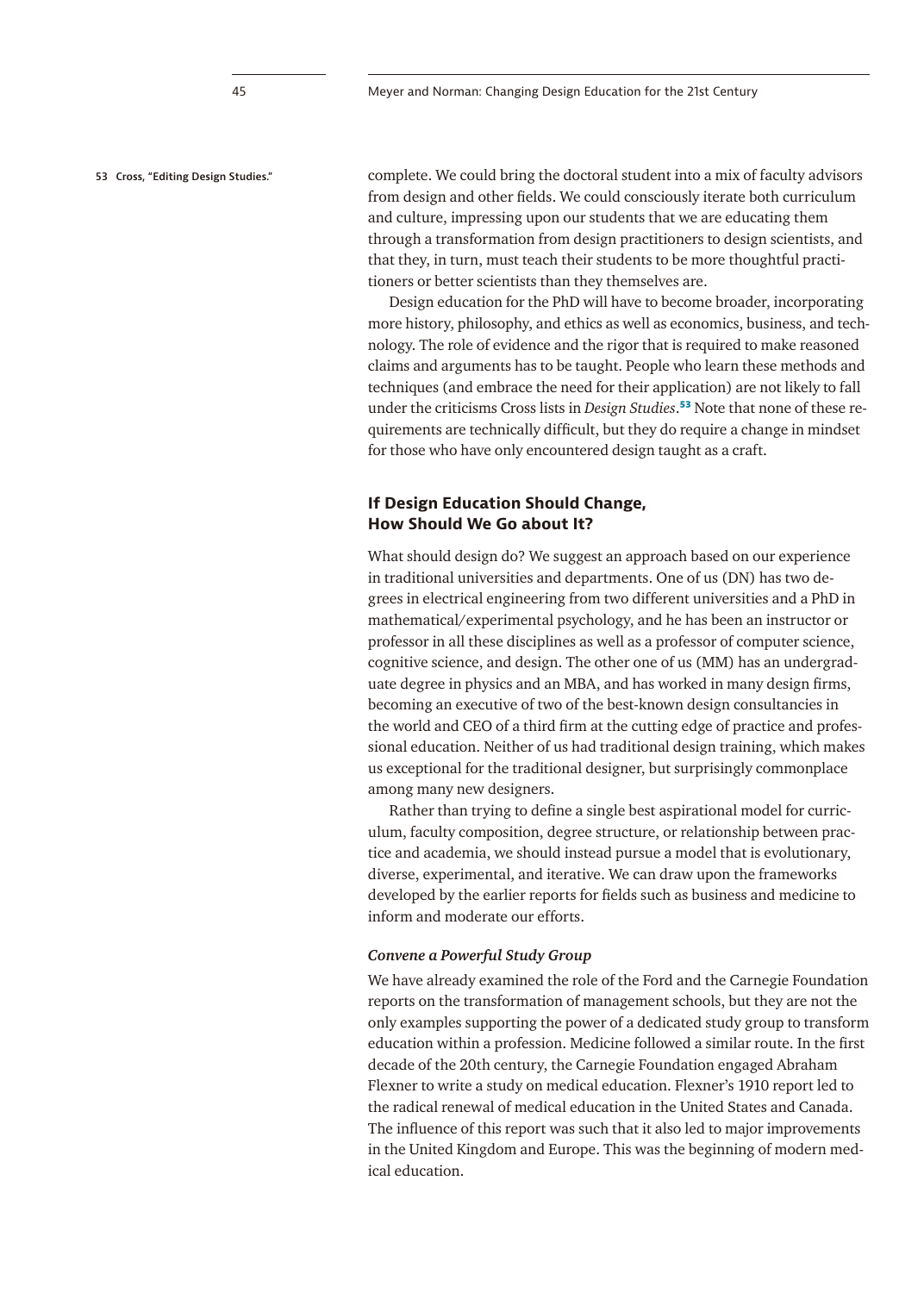At the detailed level of curriculum revision, the two largest computer science organizations in the United States, the Association for Computing Machinery (ACM) and the IEEE Computer Society, drew together a large group of academics and practitioners from a wide range of disparate subfields. They take their time to develop recommendations—work on the 2013 report that began in 2010—and they continually rethink and revise the suggestions they make. The first set of recommendations was published in 1968 by the ACM, and the first joint recommendations by ACM and the IEEE computer society were published in 2001. Revisions follow a (roughly) 10-year cycle, with special recommendations for the sub-disciplines also appearing at intermediate intervals. This group is also large—the steering committee for the 2013 report thanks more than 100 contributors.

A similar effort is required for design.

Whatever the sponsoring group, we should follow good design principles and ensure that all stakeholders are represented:

- All disciplines and sub-disciplines of design,
- Practitioners, academics, and students,
- Representatives from design schools and departments, and
- Representatives from design firms, industry partners, and societies.

# **Conclusions**

Design education began by following and enhancing its roots as a rich and noble history of craft. With time, the requirements and opportunities for design have expanded dramatically. Its origin was in the creation of physical artifacts, but even these needs have changed through the introduction of new and exotic materials, new manufacturing techniques, powerful new tools, today's emphasis on electronic media and distribution, and even through virtual displays and presentation. Work patterns have also changed, moving from a studio in one location presided over by master designers to a distributed collective, where the design team might be scattered all over the world, sometimes employed by the same firm, sometimes hired temporarily, only for a particular job. In addition, the areas tackled by designers have greatly expanded as the creative and problem-finding-and-solving aspect of the profession has grown to encompass societal issues in a vast array of forms and emerging in countless different contexts—from redesigning procedures or organizations to tackling climate change.

Design education is struggling to keep up with these changes. One sign of this is the lack of designers in high-level positions within organizations and government. Almost every profession has installed high-level people in positions of authority: medicine, engineering, social sciences, and the humanities. Why is this? One possibility is that to achieve these ranks, the person must have a broad, informed knowledge of a wide variety of topics and areas, must understand rigorous argumentation and the value of evidence, and must put the needs of the organization—or society—above the needs and views of any single profession. Here, design has largely been unsuccessful.

As we discuss in this article, professions such as engineering, medicine, and business once faced similar issues. By careful study of themselves, they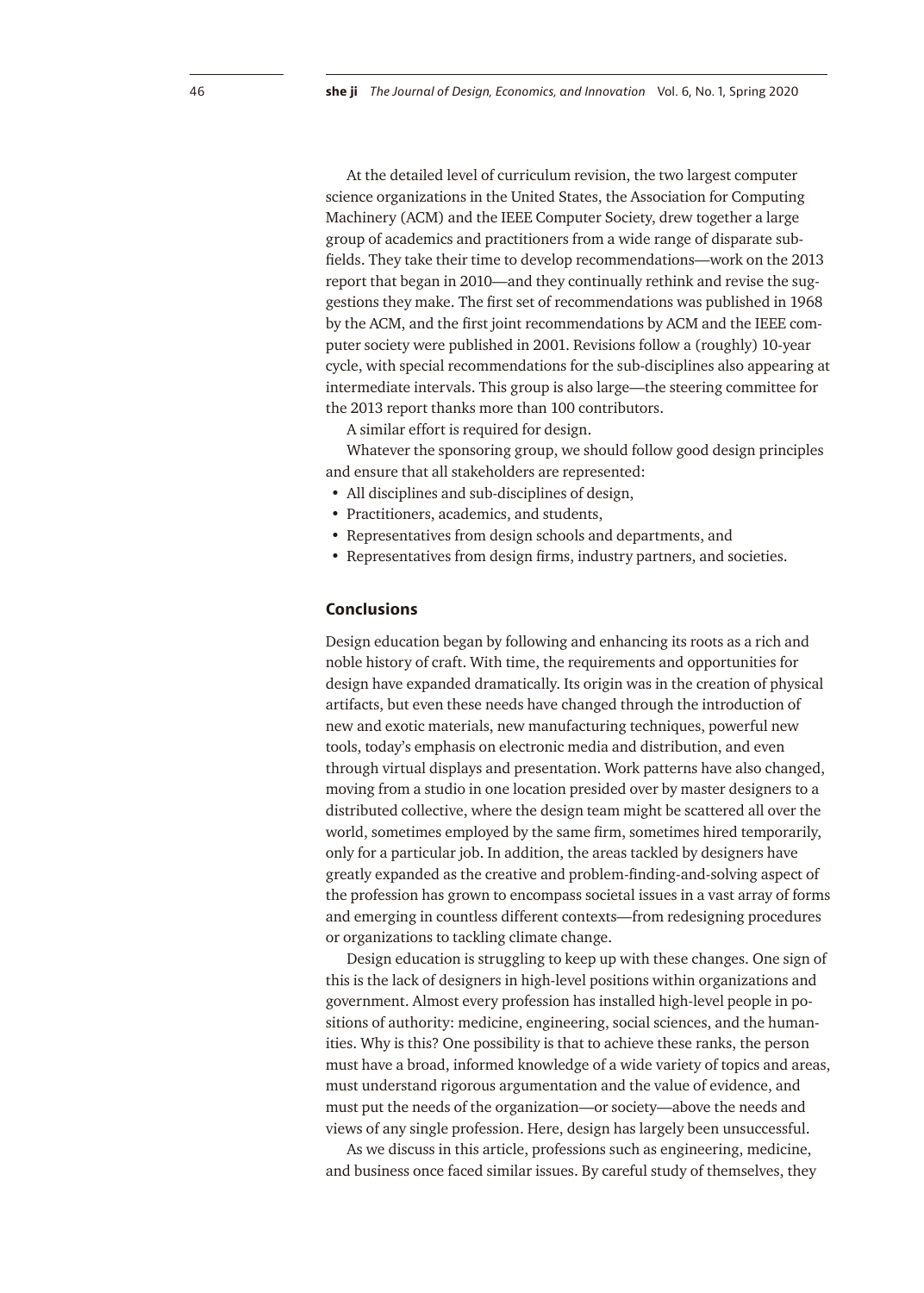were able to reach consensus upon major changes in how they conducted their education. We believe now is the time for design to do the same.

We need to convene a high-level group of people from across the many disciplines of design, as well as educators and thinkers from outside of design, to provide a template and platform for design education. The template must be powerful and flexible, allowing different institutions to adapt the recommendations to their particular needs and clientele. But within that flexibility, it must also insist on a broad base for education and understanding of modern societal issues, modern ethical concerns, and in general the modern world. The experience of other disciplines shows that the process from the formation of study groups through successful implementation (often with numerous iterations) can take decades. In other words, we need to start immediately.

## **Acknowledgments**

We owe a good deal of thanks to the several individuals who read and critiqued our earlier draft. In particular, Ken Friedman from Tongji's College of Design and Innovation (and Editor-in-Chief of the journal *She Ji*), Bob Glushko (University of California, Berkeley), Gjoko Muratovski (University of Cincinnati), Guillermina Noël (University of Alberta and Lucerne University of Applied Sciences and Arts), and P. J. Stappers (TU Delft) provided a considerable number of corrections and suggestions. In addition, the comments from the anonymous referees, plus Guillermina Noël (Editor of this special issue of *She Ji*) and Jin Ma (Managing Editor of *She Ji*) provided useful input. In a few instances cases we copied some of their comments into this document (with acknowledgment).

In addition, we received helpful advice from (in alphabetical order): Charles Hill, (IBM), Emily Hill (UC Berkeley), Scott Klemmer (UC San Diego), Ena Voûte (TU Delft), Karel Vredenburg (IBM), and Enrique Zavala (UC San Diego). Julie Norman provided her traditional editing services.

## **Declaration of Interests**

There are no conflicts of interest involved in this article.

#### **References**

- Alexander, Christopher. *The Timeless Way of Building*. New York: Oxford University Press, 1979.
- Bennis, Warren G., and James O'Toole. "How Business Schools Lost Their Way." *Harvard Business Review* 83, no. 5 (2005): 96–104. [https://hbr.org/2005/05/](https://hbr.org/2005/05/how-business-schools-lost-their-way) [how-business-schools-lost-their-way](https://hbr.org/2005/05/how-business-schools-lost-their-way).
- Boyer, Ernest L. *Scholarship Reconsidered: Priorities of the Professoriate*. Princeton: Carnegie Foundation for the Advancement of Teaching, 1990.
- Bürdek, Bernhard E. *Design: History, Theory, and Practice of Product Design*. Translated by Meredith Dale, Susan Richer, and Nina Hausmann. Boston, MA: Birkhauser-Publishers for Architecture, 2005.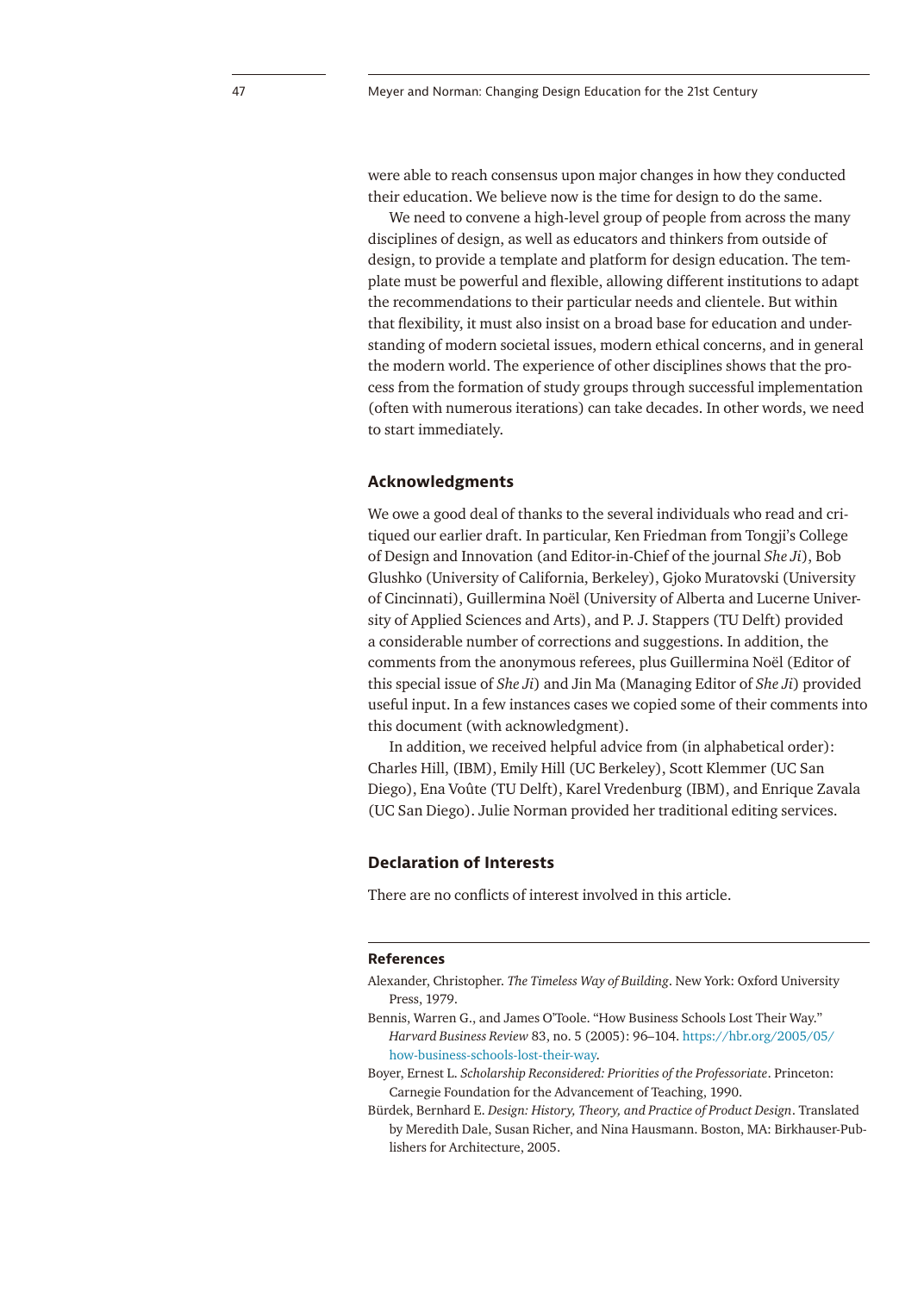- Cavanaugh, Jamie. "A Matrix of Competencies for Interaction Design." *DesignHigher* (online), March 14, 2018. [https://www.designhigher.com/](https://www.designhigher.com/competencies-for-interaction-design/) [competencies-for-interaction-design/](https://www.designhigher.com/competencies-for-interaction-design/).
- Cross, Nigel. "Designerly Ways of Knowing: Design Discipline Versus Design Science." *Design Issues* 17, no. 3 (2001): 49–55. DOI: [https://doi.org/10.1162/07479360175](https://doi.org/10.1162/074793601750357196) [0357196.](https://doi.org/10.1162/074793601750357196)
- Cross, Nigel. *Designerly Ways of Knowing*. London: Springer, 2006.
- Cross, Nigel. "Editing Design Studies—And How to Improve the Likelihood of Your Paper Being Published." *Design Studies* 63 (July, 2019): A1–A9. DOI: [https://doi.](https://doi.org/10.1016/j.destud.2019.06.001) [org/10.1016/j.destud.2019.06.001.](https://doi.org/10.1016/j.destud.2019.06.001)
- Dodge, Krystle. "Professional Vs Research Focus." *DegreeQuery* (online), accessed January 21, 2020. [https://www.degreequery.com/](https://www.degreequery.com/what-is-the-benefit-of-an-eng-d-degree-vs-a-traditional-ph-d-degree/) [what-is-the-benefit-of-an-eng-d-degree-vs-a-traditional-ph-d-degree/.](https://www.degreequery.com/what-is-the-benefit-of-an-eng-d-degree-vs-a-traditional-ph-d-degree/)

Flexner, Abraham. *Medical Education in the United States and Canada: A Report to the Carnegie Foundation for the Advancement of Teaching*. New York: The Carnegie Foundation for the Advancement of Teaching, 1910.

- Friedman, Ken. "Design Education Today: Challenges, Opportunities, Failures." Chatterjee Global/150th anniversary Commemorative Lecture, College of Design, Architecture, Art and Planning, the University of Cincinnati, October 3, 2019. <https://www.academia.edu/40519668>.
- Friedman, Ken, Yongqi Lou, Don Norman, Pieter Jan Stappers, Ena Voûte, and Patrick Whitney. "DesignX: A Future Path for Design." *jnd.org* (online), December 2, 2014. [http://www.jnd.org/dn.mss/designx\\_a\\_future\\_pa.html](http://www.jnd.org/dn.mss/designx_a_future_pa.html).
- Gordon, Robert Aaron, and James Edwin Howell. *Higher Education for Business*. New York: Columbia University Press, 1959.

Iskander, Natasha. "Design Thinking Is Fundamentally Conservative and Preserves the Status Quo." *Harvard Business Review* (online), September 5, 2018. [https://hbr.org/2018/09/design-thinking-is-fundamentally-conservative-and](https://hbr.org/2018/09/design-thinking-is-fundamentally-conservative-and-preserves-the-status-quo)[preserves-the-status-quo](https://hbr.org/2018/09/design-thinking-is-fundamentally-conservative-and-preserves-the-status-quo).

- Kolko, Jon. *How I Teach: Reflecting on Fifteen Years in Design Education*. Austin: Brown Bear, 2017.
- Kolko, Jon. "The Divisiveness of Design Thinking." *interactions* 25, no. 3 (2018): 28–34. DOI: <https://doi.org/10.1145/3194313>.
- Myerson, Jeremy. "Scaling Down: Why Designers Need to Reverse Their Thinking." *She Ji: The Journal of Design, Economics, and Innovation* 2, no. 4 (2016): 288–99. DOI: <https://doi.org/10.1016/j.sheji.2017.06.001>.
- National Transportation Safety Board. *Marine Accident Report NTSB/MAR-19/01: Collision between US Navy Destroyer John S McCain and Tanker Alnic MC, Singapore Strait, 5 Miles Northeast of Horsburgh Lighthouse, August 21, 2017*. June 19, 2019. [https://www.ntsb.gov/investigations/AccidentReports/Reports/MAR1901.pdf.](https://www.ntsb.gov/investigations/AccidentReports/Reports/MAR1901.pdf)
- National Transportation Safety Bureau. "Safety Recommendation Report: Assumptions Used in the Safety Assessment Process and the Effects of Multiple Alerts and Indications on Pilot Performance." September 19, 2019. [https://www.ntsb.gov/](https://www.ntsb.gov/investigations/AccidentReports/Reports/ASR1901.pdf) [investigations/AccidentReports/Reports/ASR1901.pdf](https://www.ntsb.gov/investigations/AccidentReports/Reports/ASR1901.pdf).
- Norman, Don. "Why DesignX? Designers and Complex Systems." *core77* (online), December 6, 2014. [http://www.core77.com/posts/27986/](http://www.core77.com/posts/27986/why-designx-designers-and-complex-systems-27986) [why-designx-designers-and-complex-systems-27986](http://www.core77.com/posts/27986/why-designx-designers-and-complex-systems-27986).
- Norman, Don, and Scott Klemmer. "State of Design: How Design Education Must Change." *LinkedIn Pulse*, March 25, 2014. [https://www.linkedin.com/](https://www.linkedin.com/pulse/20140325102438-12181762-state-of-design-how-design-education-must-change/?trk=mp-author-card) [pulse/20140325102438-12181762-state-of-design-how-design-education-must](https://www.linkedin.com/pulse/20140325102438-12181762-state-of-design-how-design-education-must-change/?trk=mp-author-card)[change/?trk=mp-author-card](https://www.linkedin.com/pulse/20140325102438-12181762-state-of-design-how-design-education-must-change/?trk=mp-author-card).
- Norman, Donald A., and Pieter Jan Stappers. "DesignX: Complex Sociotechnical Systems." *She Ji: The Journal of Design, Economics, and Innovation* 1, no. 2 (2015): 83–106. DOI:<https://doi.org/10.1016/j.sheji.2016.01.002>.